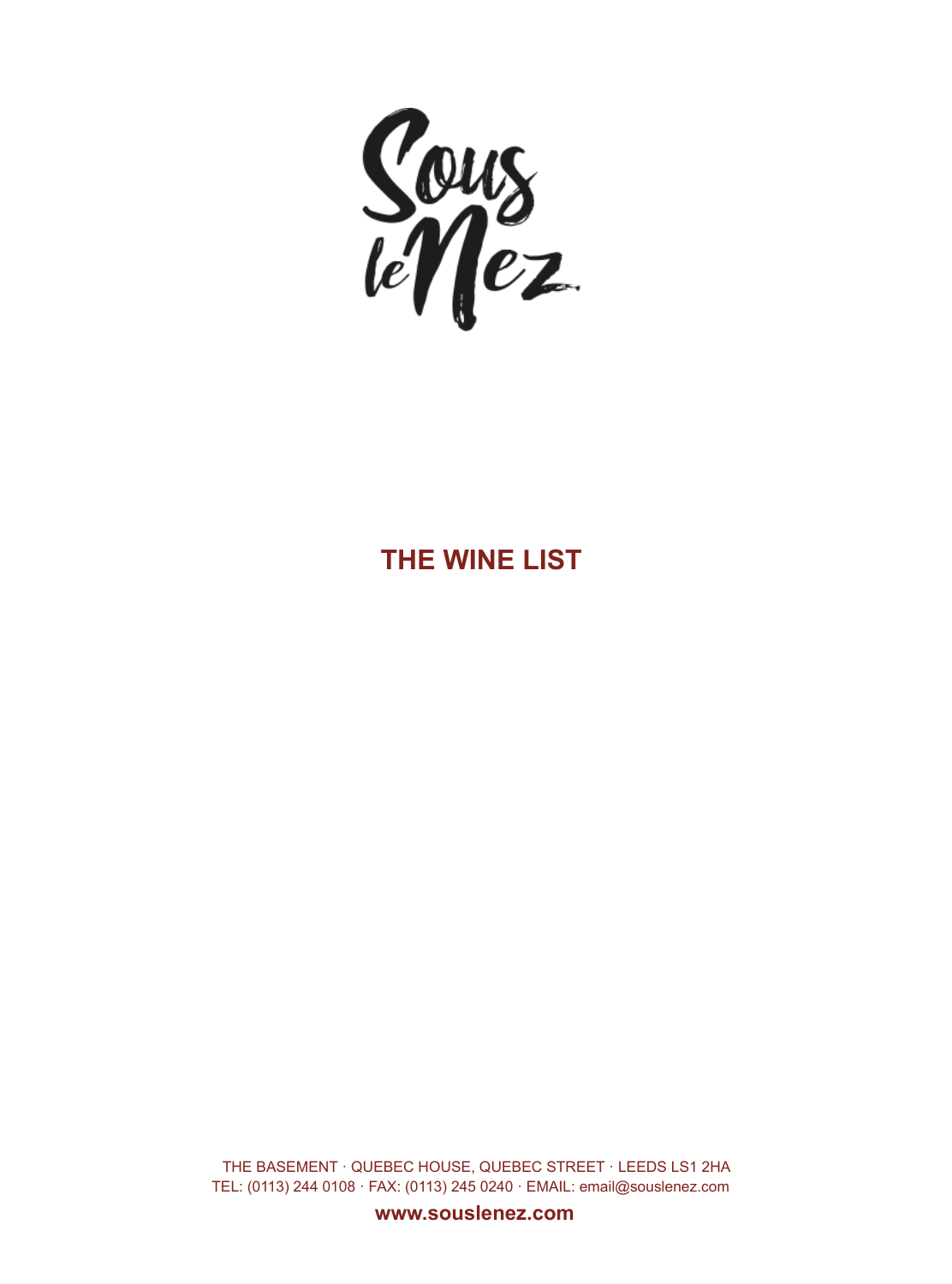# **INDEX**

| <b>House Wine Selection</b>        | 01        |
|------------------------------------|-----------|
| <b>Special Wines by the Glass</b>  | 02        |
| <b>Wine Selection for Under 25</b> | 03        |
| <b>Wine Selection for Under 30</b> | 04        |
| <b>Half Bottle Champagne</b>       | 05        |
| <b>Half Bottle Red</b>             | 05        |
| <b>Half Bottle White</b>           | 05        |
| <b>Sparkling Wines</b>             | 12        |
| <b>Pudding Wine</b>                | 66        |
| Port                               | 68        |
| <b>Big Format</b>                  | $69 - 71$ |

#### **COUNTRY/AREA**

| <b>Alsace</b>              | 16        |
|----------------------------|-----------|
| <b>Argentina</b>           | 63        |
| Australia                  | $56 - 58$ |
| <b>Beaujolais</b>          | 19        |
| <b>Bordeaux White</b>      | 35        |
| <b>Bordeaux Red</b>        | 36-40     |
| <b>Burgundy White</b>      | $22 - 24$ |
| <b>Burgundy Red</b>        | $24 - 29$ |
| California                 | 59        |
| <b>Chablis</b>             | 20        |
| Champagne                  | $06 - 11$ |
| <b>Chile</b>               | $61 - 62$ |
| <b>French Country Wine</b> | 14        |
| Georgia                    | 58        |
| <b>Greece</b>              | 55        |
| Germany                    | 53        |
| <b>Hungary</b>             | 57        |
| <b>Italy</b>               | $47 - 52$ |
| Loire                      | $17 - 18$ |
| Lebanon                    | 64        |
| <b>New Zealand</b>         | 54-55     |
| Portugal                   | 53        |
| <b>Rhone White</b>         | 30        |
| <b>Rhone Red</b>           | 30-34     |
| Romania                    | 58        |
| <b>Spain</b>               | $42 - 46$ |
| <b>South Africa</b>        | 64-65     |

Wines marked with  $\bigcup_{n=1}^{\infty}$  will be served with a Riedel glass. Wines marked with  $\bigcup$  will be decanted.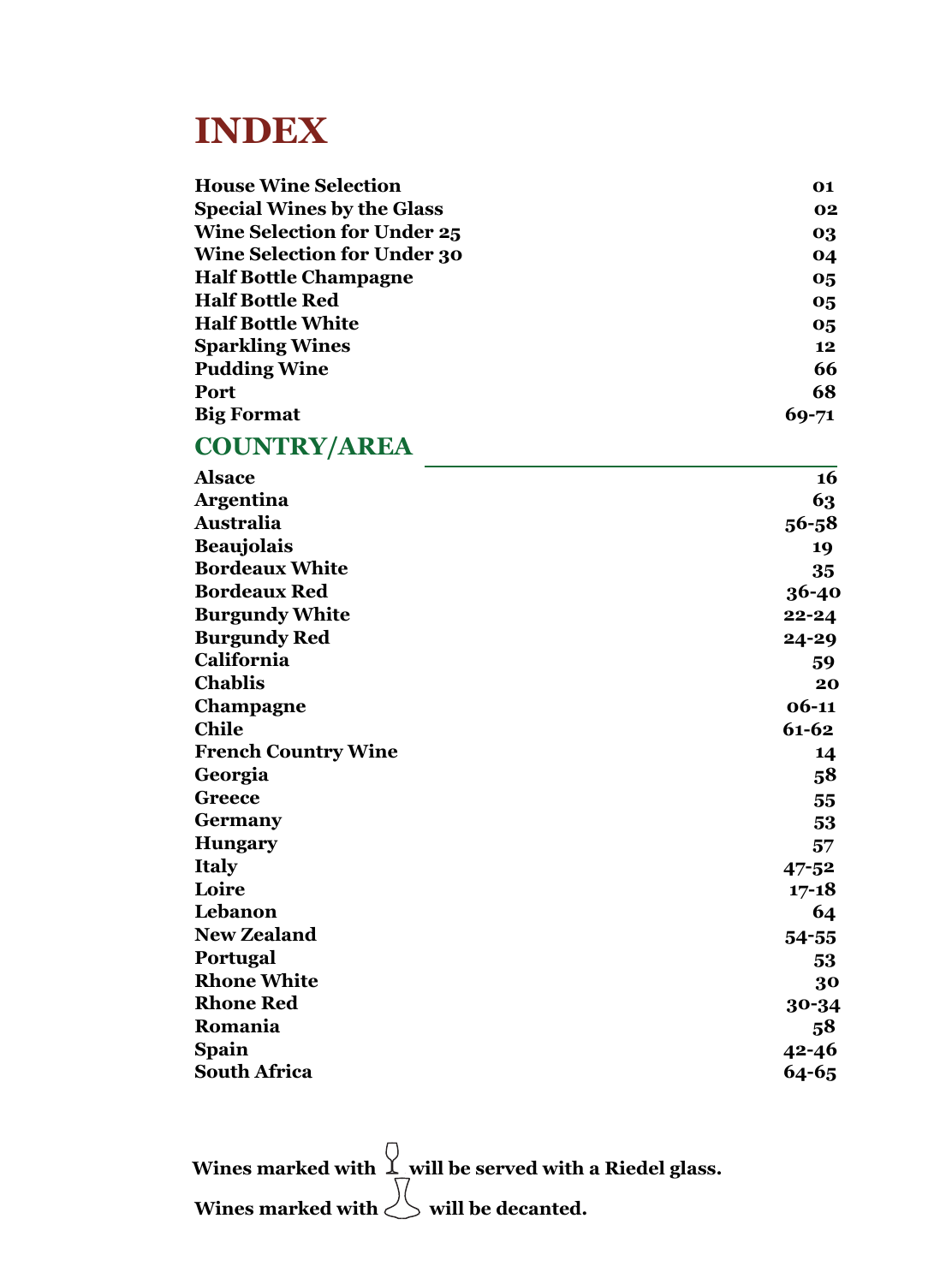# House Wines

| WHITE                   |                                                                                                                                                                                                                                                                       | 125ml | 250ml                                                                       | <b>Bottle</b> |
|-------------------------|-----------------------------------------------------------------------------------------------------------------------------------------------------------------------------------------------------------------------------------------------------------------------|-------|-----------------------------------------------------------------------------|---------------|
| 1                       | Les Fleurs de Montblanc Sauvignon Blanc 2020 - France<br>Top value, ever popular Sauvignon Blanc from Southern France,<br>Light, Crisp and Floral.                                                                                                                    | 4.50  | 8.50                                                                        | 22.50         |
| 2                       | Sanziana Pinot Grigio 2020 Cramele Recas - Romania<br>Opulent aromas of grapefruit and peach, with fresh flavours of melon,<br>apple and zesty citrus                                                                                                                 | 4.80  | 9.10                                                                        | 23.95         |
| 3                       | <b>Sauvignon Blanc 2021 Featherdrop-</b> Marlborough<br>Lifted notes of gooseberry and ripe guava on the nose and has a<br>beautifully fresh, crisp palate that is fruity yet dry on the finish.                                                                      | 5.50  | 10.50                                                                       | 27.45         |
| 4                       | La Lande Blanc 2019 - France<br>100 % Colombard. Aromatic on the nose with hints of green apples<br>and Sauvignon Blanc characteristics. On the palate it has good weight of fruit and beautifully<br>balanced acidity that gives the wine a long fresh crisp finish. | 4.00  | 7.50                                                                        | 19.95         |
| $\overline{\mathbf{5}}$ | <b>Chardonnay 2018 La Foret Drouhin - Burgundy</b><br>Dry and fruity on the palate with some length - finishes clean with<br>a touch of citrus a great value Chardonnay.                                                                                              | 5.80  | 11.10                                                                       | 28.95         |
| <b>ROSÉ</b>             |                                                                                                                                                                                                                                                                       |       |                                                                             |               |
| 150                     | Cotes de Thongue 2020 Domaine Coste - France<br>Palish pink in colour with a plump, dry palate and flavours of<br>strawberry and blackberry. Fresh and round with good length.                                                                                        | 4.80  | 9.10                                                                        | 23.95         |
| 155                     | Richelieu Rosé Blush Pays D'oc - France<br>An Attractivce Pale Pink Colour, This Refreshing, Slightly Dry<br>Cinsault Rose is Full of Summer Fruit Flavour.                                                                                                           | 4.00  | 7.50                                                                        | 19.95         |
| <b>RED</b>              |                                                                                                                                                                                                                                                                       |       |                                                                             |               |
| 500                     | Malbec Reserva 2019 Kaiken - Argentina<br>Rich, dark and full bodied with hints of black cherry and liquorice.<br>showing mature red fruits and some spiciness. Nice acidity with velvety, round and elegant<br>tannins.                                              | 5.40  | 10.30                                                                       | 26.95         |
| 501                     | Merlot 2020 Panul - Chile<br>Easy drinking, rich and juicy Merlot from the Colchagua Valley.                                                                                                                                                                          | 4.30  | 8.10                                                                        | 21.45         |
| 502                     | Richelieu 2020 Pays D'Herault-France<br>An easy drinking red wine from the South of France made from<br>a blend of Grenache, Carignan & Merlot. Blackberry, plum and<br>violet notes and a spicy finish.                                                              | 4.00  | 7.50                                                                        | 19.95         |
| 503                     | <b>Claret Tanners - France</b><br>We have never tasted another Claret of this quality for the price<br>Half Bottle $14.05 \cdot$ Magnum 56.00                                                                                                                         | 5.60  | 10.70                                                                       | 27.95         |
| 504                     | Pinot Noir 2020 Baron Phillipe de Rothschild - France<br>Attractive plum and strawberry aromas with added morello cherry.<br>Enhanced on the palate with more summer berries with fused, soft tannins and finely spiced.                                              | 4.80  | 9.10                                                                        | 24.00         |
| 505                     | Rioja Crianza 2019 Mitarte - Spain                                                                                                                                                                                                                                    | 5.60  | 10.70                                                                       | 27.95         |
|                         | Deep ruby red in colour, aromas of Cherry, raspberry and<br>plum fruit with spicy, vanilla oak undertones.                                                                                                                                                            |       | Turn the page for our<br>selection of great value<br>wines under 25 $\&$ 30 |               |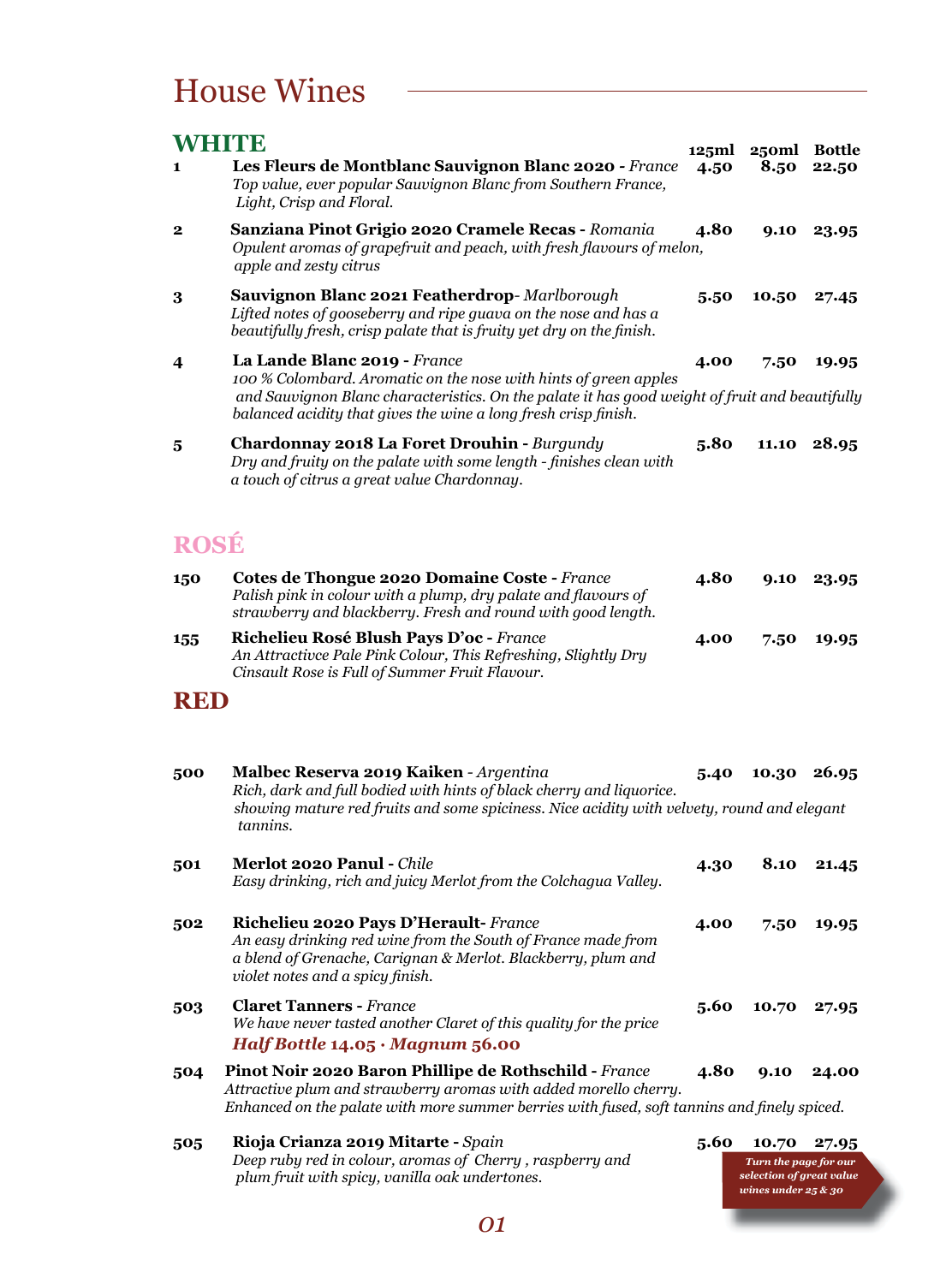|     | <b>Special 'Fizz' by the Glass -</b>                                                                                                                                                                                                                                                       | 125ml | <b>Bottle</b> |
|-----|--------------------------------------------------------------------------------------------------------------------------------------------------------------------------------------------------------------------------------------------------------------------------------------------|-------|---------------|
| 255 | Cremant de Limoux Cuvée Eugenie 2015 Antech<br>This traditional method is fine and delicate, combining white flower scents<br>with toasted and honeyed notes. The taste is powerful, balanced and persistent, displaying<br>both freshness and refinement.                                 | 5.95  | 29.95         |
|     | <b>CHAMPAGNE</b>                                                                                                                                                                                                                                                                           | 125ml | <b>Bottle</b> |
| 200 | <b>House Champagne Brut Baron Albert</b><br>Half Bottle . 23.00 · MAGNUM · 92.00                                                                                                                                                                                                           | 9.20  | 46.00         |
| 228 | Delamotte Blanc de Blanc NV<br>Half Bottle · 50.00                                                                                                                                                                                                                                         | 17.00 |               |
|     | <b>Specials by the Glass</b><br>Poured with the new system CORAVIN without pulling the cork                                                                                                                                                                                                | 125ml | <b>Bottle</b> |
|     | <b>WHITE</b>                                                                                                                                                                                                                                                                               |       |               |
| 19  | <b>Chablis Domaine Picq &amp; Fils 2020</b><br>Family run vinery, classic style Chablis with pale yellow color light green<br>apple flavors, lemon and lime acitidy on the finish.                                                                                                         | 7.60  | 38.00         |
| 12  | <b>Pouilly Fume de Ladoucette 2019</b><br>Light hay colour. Citrus and some melon on the nose and palate.<br>Light, dry & refreshing                                                                                                                                                       | 12.75 | 63.70         |
| 41  | <b>Bourgogne Cuvee Forgets 2012 Domaine Javillier</b><br>This cuvee comes from different parcels in the Bourgogne Blanc appellation situated<br>in the territory of Mersault les Herbeux and les Vaux next to Volnay.                                                                      | 9.50  | 47.50         |
| 14  | Saint-Péray Pic & Chapoutier 2016<br>Collaboration of French chef and winemaker. Lovely tropical notes<br>on the nose with hints of flowers and vanilla. The palate is lush but not too oaky or flabby as<br>the acidity is present to keep it fresh. Medium long finish.                  | 16.00 | 80.00         |
|     | <b>RED</b>                                                                                                                                                                                                                                                                                 |       |               |
| 602 | <b>Rully Rouge 2011 Dureuil-Janthial</b><br>The Rully Rouge is from vines planted in 1974 and 1980 and offers ripe, generous, sweet<br>dark-cherry flavours. This is a genuine, superstar Burgundy domaine.                                                                                | 9.50  | 47.50         |
| 933 | Castello Di Brolio Barone Riscasoli Riserva 1997<br>Made from Sangiovese and aged for 18 months in barrique. This delicious wine shows<br>a herby, slightly medicinal nose with tar and leather notes. The palate is firm and<br>tannic, with lots of structure and dense red berry fruit. | 15.00 | 74.95         |
| 673 | <b>Raka Barral Select 2008</b><br>Dark bright ruby colour, blackcurrant, berries and black cherries with spicy hints<br>some lead pencil and well-hidden oak on the nose. Juicy black fruit carries through on<br>the palate, fairly complex, good balance, long dry finish                | 10.00 | 49.95         |
| 563 | <b>Château Tour Saint Bonnet 2010</b><br>This château produces sound attractive claret at a<br>reasonable price year in year out. A mature wine with silky tannins                                                                                                                         | 7.00  | 35.00         |

*02*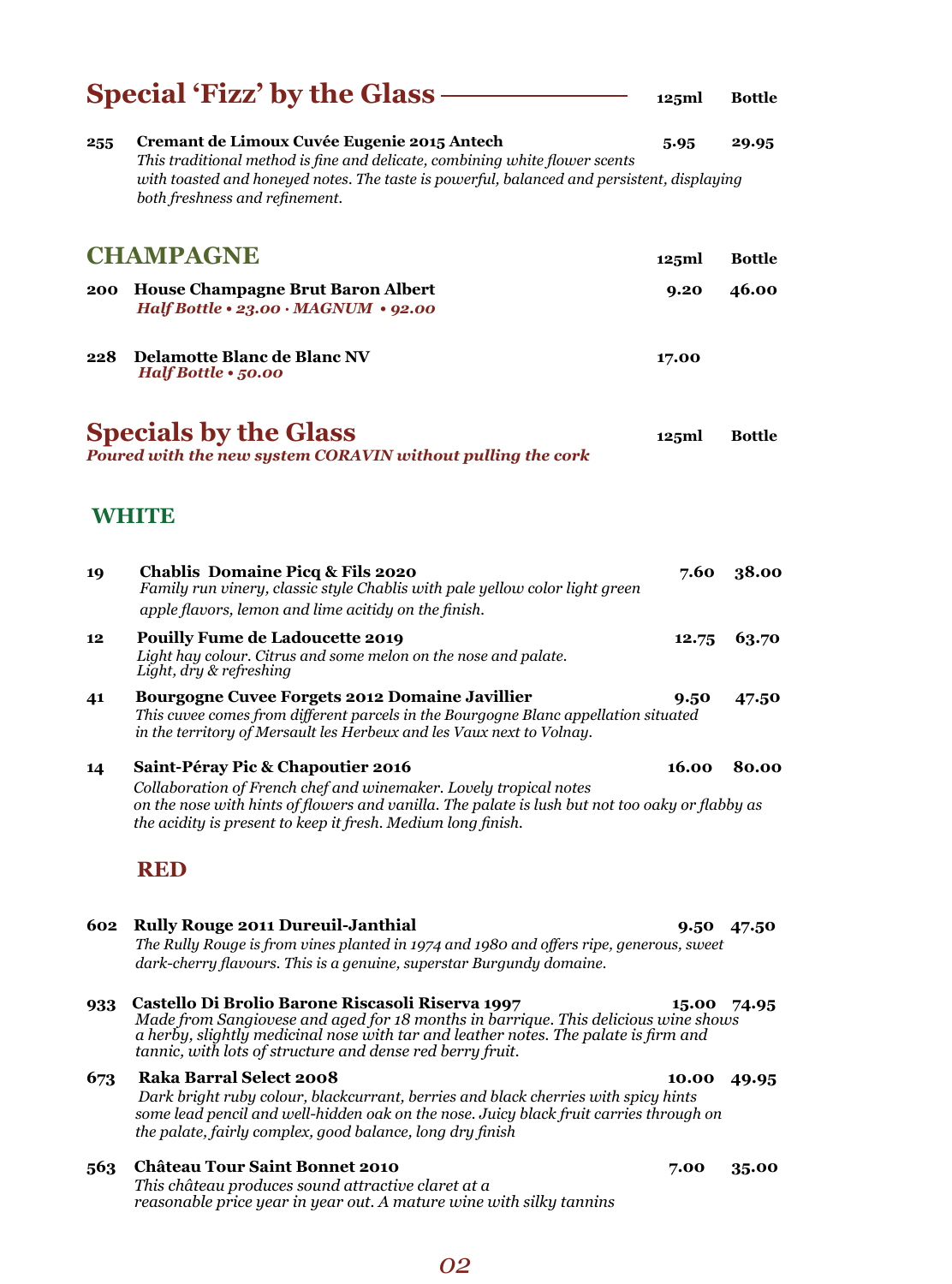# Wines under 25.00

*For tasting notes for the wines listed below please refer to the specific page no. as indicated below* 

### **WHITE**

|                                                                                                           |                                  | Page               |
|-----------------------------------------------------------------------------------------------------------|----------------------------------|--------------------|
| Il Barroccio 2016 IGT Bianco Veneto - Italy<br>Picpoul De Pinet Hugues 2018 Hugues De Beauvignac - France | 19.95<br>24.95                   | Page 51<br>Page 13 |
| Trebbiano d'Abruzzo 2017 Masciarelli - Italy<br>Fiano Arthemis 2015 Masseria Surani Tommasi - Italy       | 22.95<br>22.95                   | Page 51<br>Page 47 |
| Chardonnay 2017 Tormaresca - Italy                                                                        | 24.95                            | Page 47            |
| Casa Lapostelle Semillion 2014 - Chile                                                                    | 24.95                            | Page 61            |
| Sanziana Pinot Grigio 2018 Cramele Recas - Romania                                                        | 23.95                            | Page 58            |
| Slow Chenin Blanc 2017 False Bay- South Africa                                                            | 21.95                            | Page 64            |
| Dominio de Fontana, Sauvignon Blanc Verdejo 2018-Spain                                                    | 24.95                            | Page 42            |
| <b>Tbilvino Rkatsiteli - Georgia</b>                                                                      | 24.95                            | Page 58            |
|                                                                                                           | 19.95                            | Page 51            |
|                                                                                                           | Alpha Zeta Garganega 2020- Italy |                    |

#### **RED**

|     | 643 Silenzi Rosso Isola dei Nuraghi 2017 Pala - Italy      |       | 23.50 Page 52        |
|-----|------------------------------------------------------------|-------|----------------------|
|     | 606 Il Barroccio 2019 IGT Rosso Terre Siciliane - Italy    | 19.95 | Page 52              |
|     | 705 Sanziana Pinot Noir 2018 Cramele Reca-Romania          |       | 24.95 Page 58        |
|     | 648 Old School 2017 Syrah - South Africa                   |       | 24.00 Page 65        |
| 541 | San Silvestro 'Ottone 1', Barbera del Piemonte 2017- Italy |       | <b>24.95</b> Page 47 |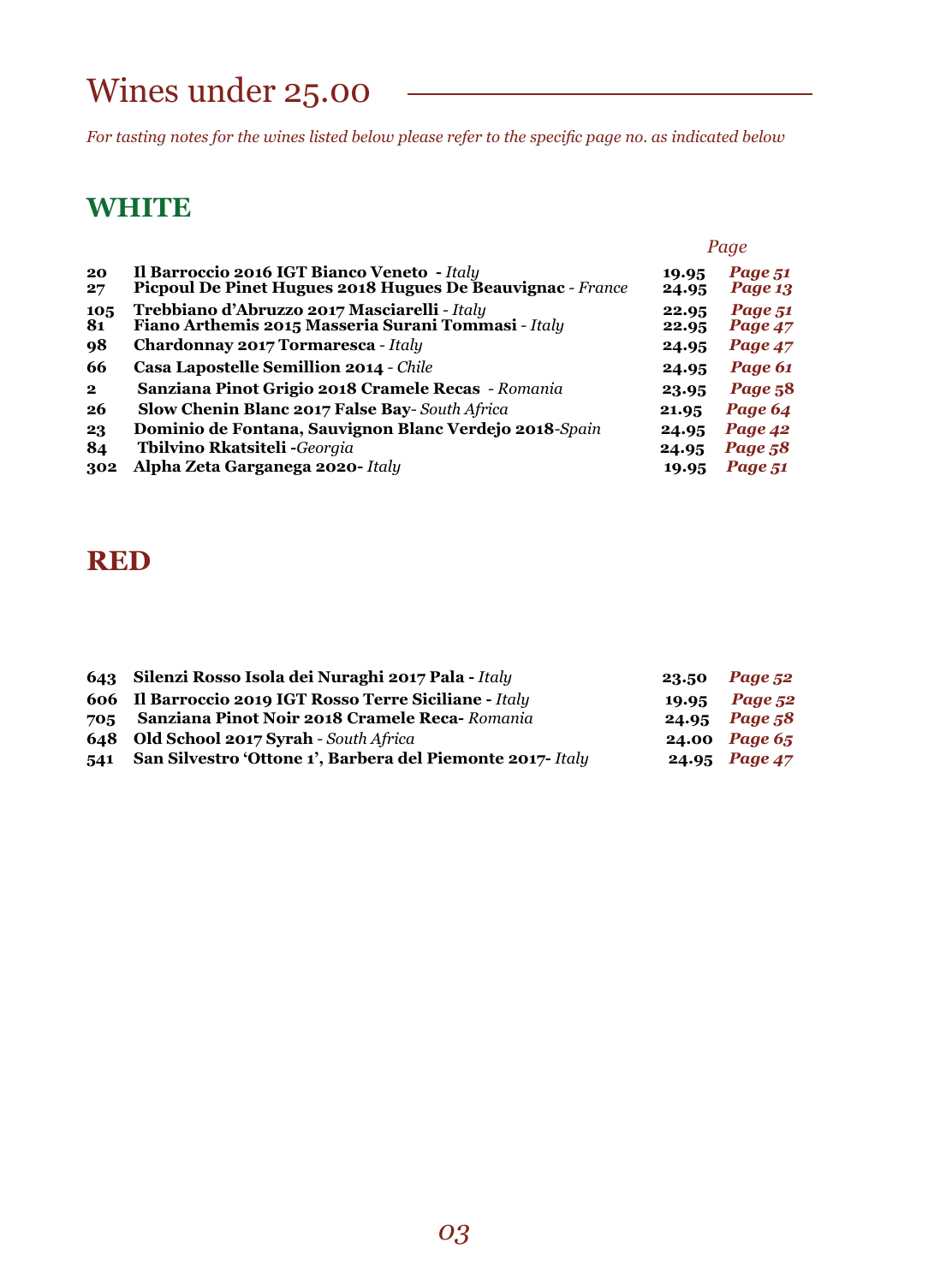# Wines under 30.00

*For tasting notes for the wines listed below please refer to the specific page no. as indicated below* 

### **WHITE**

|          |                                                                                                         | Page  |                                |
|----------|---------------------------------------------------------------------------------------------------------|-------|--------------------------------|
| 22<br>87 | Muscadet sur Lie 2018 Dom du Verger Domaine Luneau Papin<br><b>Viognier 2020 Le Versant</b> - France    | 29.95 | 29.95 Page 17<br>Page 13       |
| 29       | Costieres de Nimes Château Saint Cyrgues 2016 - France                                                  | 29.95 | Page 13                        |
| 9        | Sauvignon Blanc Petit Bourgeois 2018 Henri Bourgeois - France                                           | 29.95 | Page 17                        |
| 13       | La Cabriole Saumur 2017 - France                                                                        | 29.30 | Page 17                        |
| 90       | Soave Castelcerino 2014 Filippi - Italy                                                                 |       | 27.50 Page 51                  |
| 100      | Vernaccia di San Gimigniano 2018 Terruzzi - Italy                                                       |       | 29.95 Page 50                  |
| 68<br>80 | Di Gino Verdicchio dei Castelli diJesi 2012 - Italy<br><b>Sybille Kuntz Dry Riesling 2009 - Germany</b> |       | 26.95 Page 52<br>25.95 Page 53 |
| 86       | Chardonnay 2018 Old Coach Road - New Zealand                                                            |       | 29.95 Page 54                  |
| 89       | Seifried Gewurztraminer 2014 Nelson - New Zealand                                                       |       | 28.95 Page 54                  |
| 75       | <b>Viña Garedo 2016 Grupo Yllera -Spain</b>                                                             |       | 26.00 Page 46                  |
| 120      | Vinho Verde Louleiro 2017 <sup>- Portugal</sup>                                                         |       | 29.95 Page 53                  |
| 108      | Lugana Le Fornaci 2013 Tommasi-Italy                                                                    | 29.95 | Page 51                        |
|          |                                                                                                         |       |                                |

### **RED**

| 549        | Tbilvino Saperavi - Georgia                                                       | 29.95          | Page 58            |
|------------|-----------------------------------------------------------------------------------|----------------|--------------------|
| 694        | <b>Malbec 2016 Cedre Heritage - France</b>                                        | 29.95          | Page 16            |
| 509        | <b>Saint Chinian 2018 Domaine du Barres</b>                                       | 29.95          | Page 14            |
| 507        | <b>Mas Des Bressades 2016 - France</b>                                            | 29.95          | Page 30            |
| 631        | Grace bridge Pinot Noir 2015 - California                                         | 29.50          | Page 60            |
| 508        | Malbec 2016 Château Haut-Monplaisir - France                                      | 27.95          | Page 15            |
| 669        | <b>Syrah Yves Cuilleron 2018 - France</b>                                         | 29.95          | Page 13            |
| 506        | Domaine Chataignier Durand Vielles Vignes 2013 - France                           | 27.65          | Page 19            |
| 660        | <b>Cotes du Rhone Samorens 2019 - France</b>                                      | 29.95          | Page 30            |
| 585<br>517 | Conde de Valdemar 2015 - Spain<br>Cuvee Granaxa 2012 Château Coupe Roses - France | 28.95<br>29.95 | Page 43<br>Page 14 |
| 591        | Rioja 50/50 2020 Belezos - Spain                                                  | 29.95          | Page 43            |
| 640        | Tannat Quara Estate 2016- Argentina                                               |                | 28.90 Page 63      |
| 625        | Morellino di Scansano 2013 Castello Romitorio-Italy                               | 29.95          | Page <sub>48</sub> |
| 632        | Dandelion Vineyards, Lionheart of the Barossa, Shiraz 2018                        | 29.95          | Page 57            |
| 697        | Casa Ferreirinha, Vinha Grande Douro Tinto 2018 - Portugal                        | 29.50          | Page 53            |
| 678        | Montepulciano d'Abruzzo 2017 - Masciarelli - Italy                                | 27.95          | Page 51            |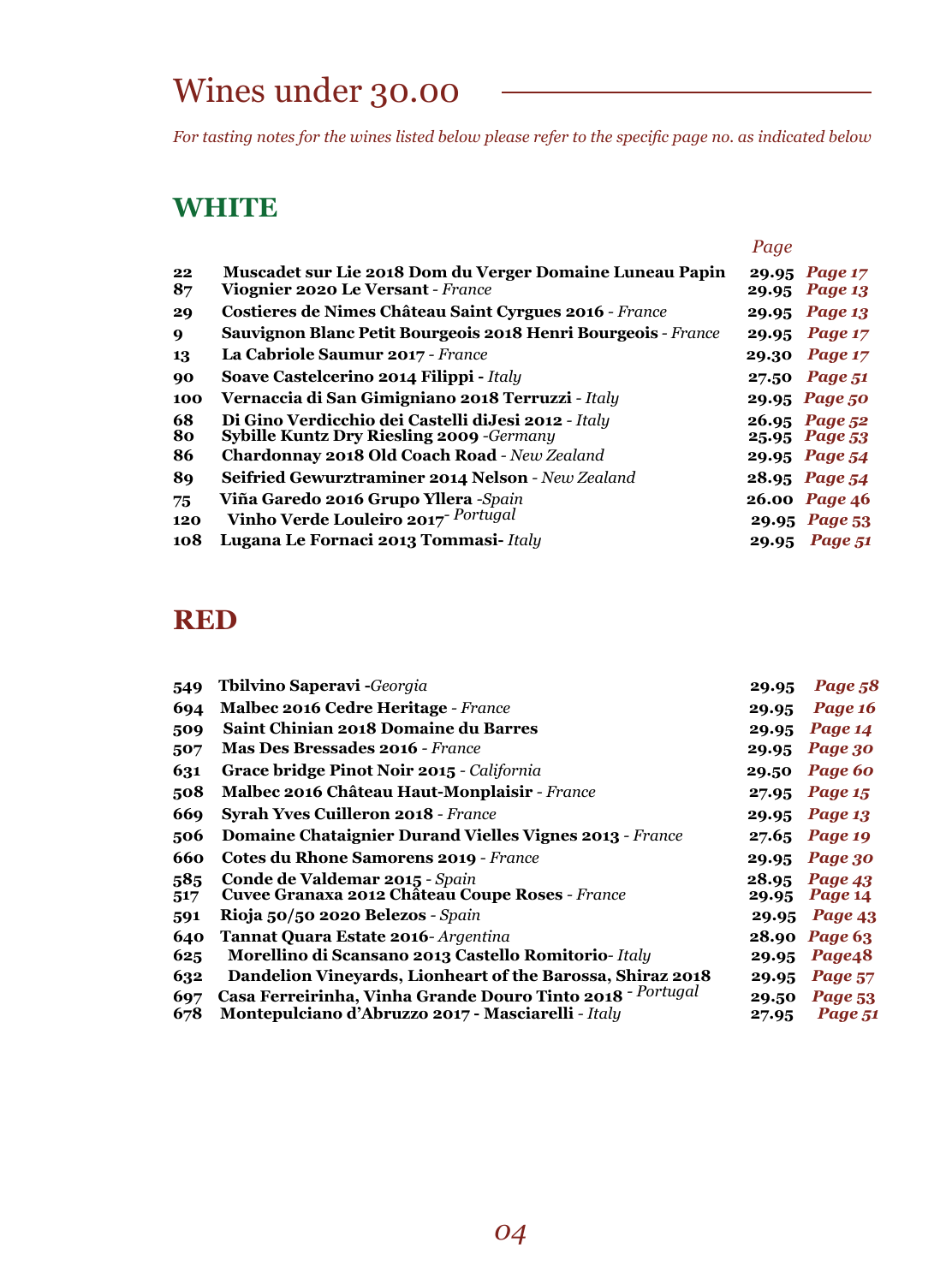### **HALF BOTTLE COLLECTION**

#### **CHAMPAGNE**

| 200 Baron Albert Brut           | 23.00 |
|---------------------------------|-------|
| 212 Gosset Grand Rosé           | 35.00 |
| 271 Delamotte Brut NV           | 34.50 |
| 228 Delamotte Blanc de Blanc NV | 50.00 |

#### **WHITE**

| 188 | <b>Riesling 2020 Trimbach - Alsace</b>    | 21.00 |
|-----|-------------------------------------------|-------|
|     | 182 Sancerre 2021 Sylvain Bailly - France | 20.00 |
| 183 | Château Haut Rian 2015 - Bordeaux         | 12.50 |
| 187 | <b>Rully 2013 Joseph Drouhin-Burgundy</b> | 25.00 |
| 189 | Gewürztraminer 2016 Trimbach - Alsace     | 24.00 |

#### **RED**

| 198 | <b>Chirouble 2009 Joseph Drouhin - France</b>           | 12.25 |
|-----|---------------------------------------------------------|-------|
| 196 | <b>House Claret - Bordeaux</b>                          | 14.05 |
| 191 | <b>Fleurie La Madonne 2017 Georges Duboeuf - France</b> | 17.95 |
| 195 | Dandelion Vineyards Lionheart of the Barossa-Australia  | 15.50 |
| 193 | Seghesio, Sonoma County Zinfandel 2018                  | 39.00 |
| 186 | Chateau Lagrange 2006 Saint Julien - Bordeau            | 52.00 |
| 194 | <b>Chorey les Beaune 2013 Tollot Beaut - Burgundy</b>   | 35.00 |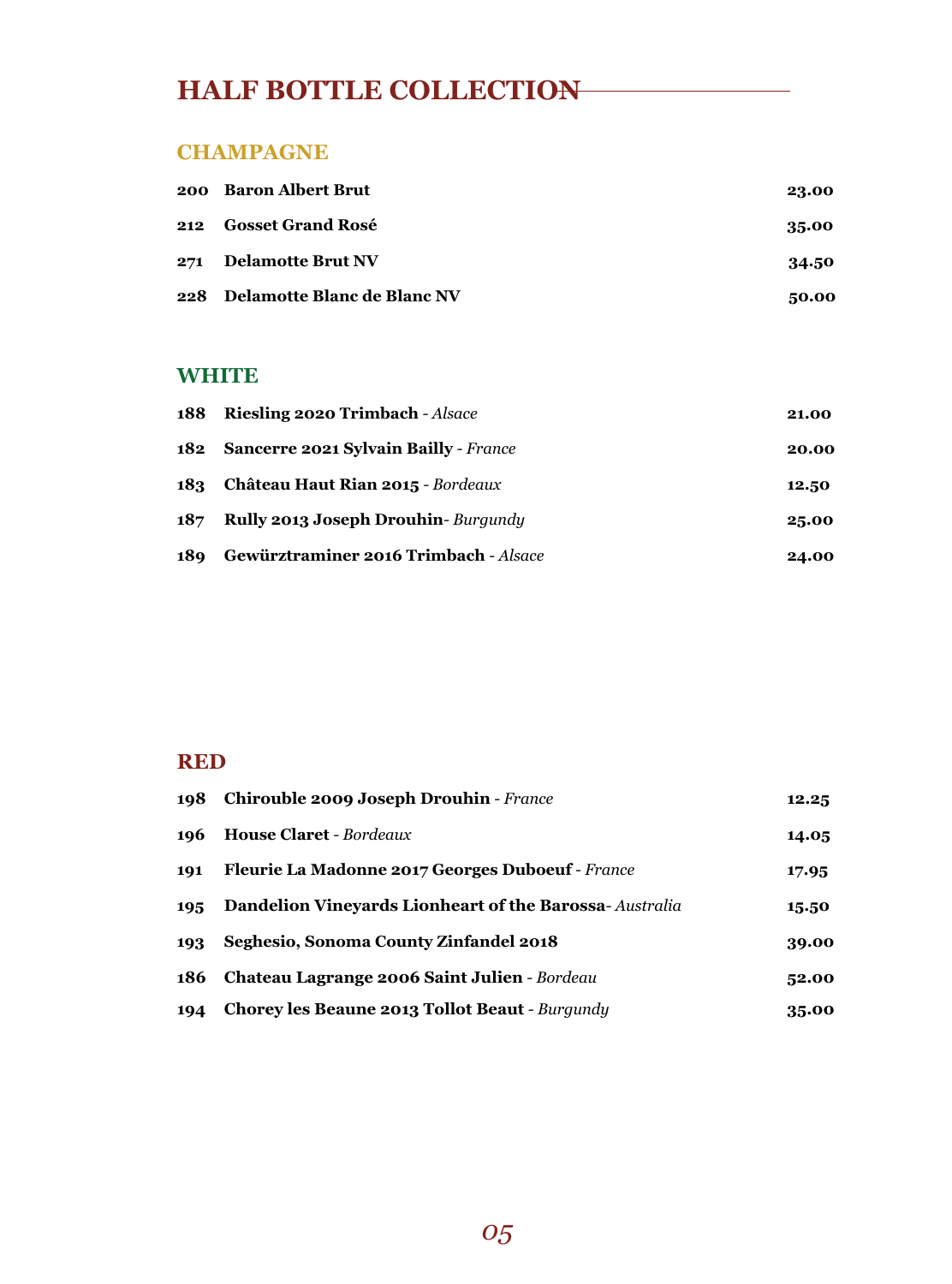### **Champagne**

*We love champagne especially when it's had time to mature. But from our light, crisp, citrusy Baron Albert , the perfect aperitif, to the fabulous Dom Perignon '88 with its enormous depth and length of flavour, you will find top wines in prime condition.* 

|              | <b>HOUSE SELECTION BY THE GLASS</b>                                                                                   |                                                                |  |  |
|--------------|-----------------------------------------------------------------------------------------------------------------------|----------------------------------------------------------------|--|--|
| 200          | <b>House Champagne Brut Baron Albert</b>                                                                              | 9.20<br>Half Bottle $\cdot$ 23.00 $\cdot$ Bottle $\cdot$ 46.00 |  |  |
| 228          | <b>Delamotte Blanc de Blanc</b>                                                                                       | 17.00<br>Half Bottle . 50                                      |  |  |
|              | <b>Charly Sur Marne</b>                                                                                               | <b>Bottle</b>                                                  |  |  |
| 200          | <b>Baron Albert Brut</b><br>Classic, rounded Champagne in a lighter style-perfect as an aperitif                      | 46.00                                                          |  |  |
| 201          | <b>Rosé Baron Albert</b><br>The Pinot Noir grape gives this wine great depth.                                         | Half Bottle $\cdot$ 23.00 $\cdot$<br>49.50                     |  |  |
| <b>Reims</b> |                                                                                                                       |                                                                |  |  |
| 232          | <b>Dom Ruinart Rose 2002</b><br>Clean and seductive Champagne from a stunning vintage.<br><b>Magnum 1990 • 595.00</b> | 245.00                                                         |  |  |
| 226          | <b>Ruinart Blanc de Blancs</b><br>Succulent ripe fruit that gradually takes on toasty, smoky aromas                   | 89.95<br><b>Magnum • 179.90</b>                                |  |  |

**304 Piper-Heidsieck, Essentiel Blanc de Blancs Extra Brut NV 95.00**  *On the nose, there are aromas of zesty lemon, limestone and fresh brioche. On the palate, there are notes of raisins, mirabelle plums, pears and a peppery touch. It is a fullbodied style with an entrancing mid-palate.* 

*"One holds a bottle of red wine by the neck, a woman by the waist,and a bottle of champagne by the derriere."*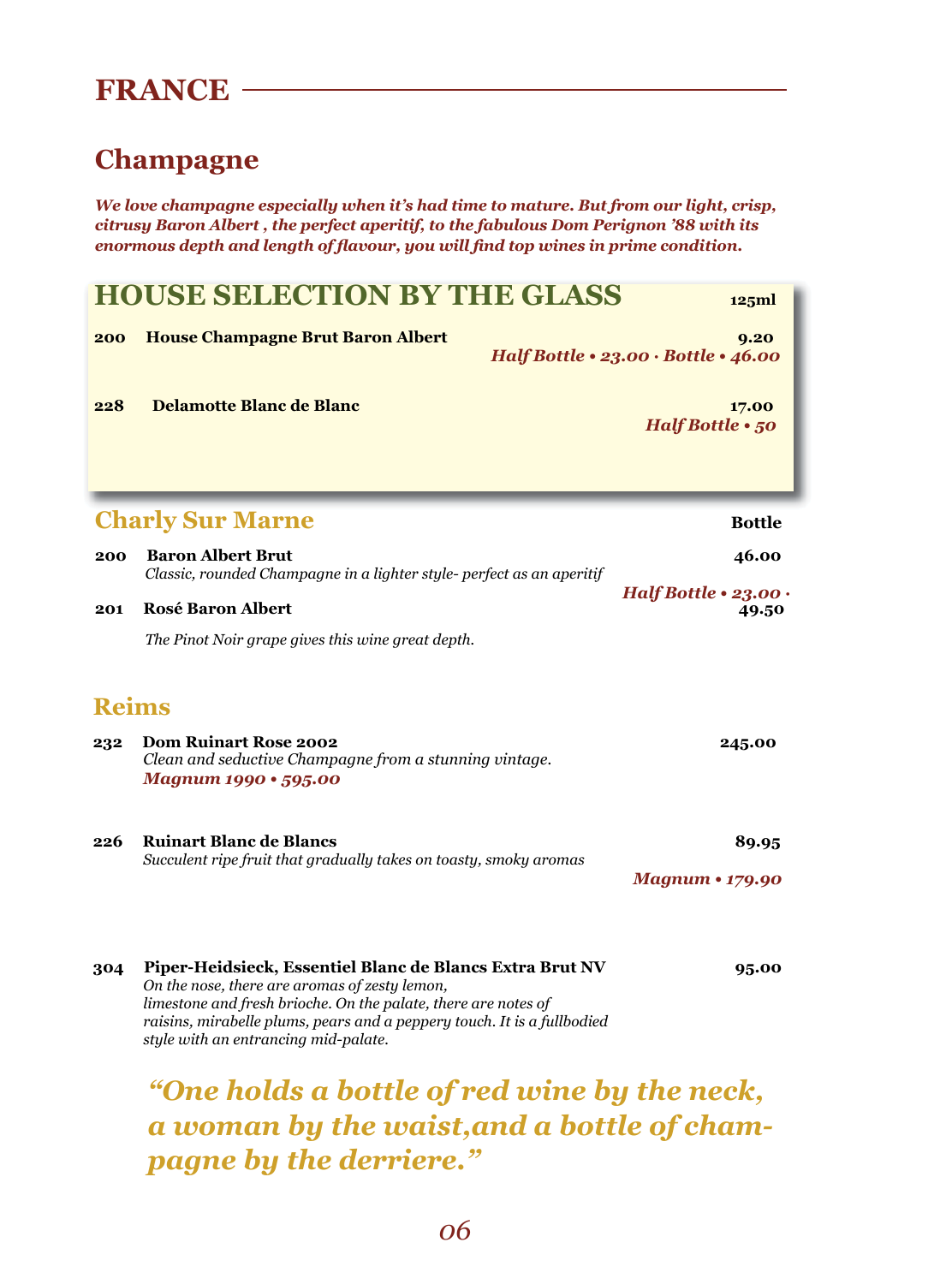### **Champagne**

#### **Chalons-en-Champagne**

| 217 | <b>Joseph Perrier</b>                                                                                          | 55.00         |
|-----|----------------------------------------------------------------------------------------------------------------|---------------|
|     | 35% Chardonnay, 35% Pinot Noir, 30% Pinot Meunier. Notes of green apple                                        |               |
|     | and vine peach, nice roundness on the palate with a long and refreshing finish.                                |               |
|     | <b>Reims</b>                                                                                                   |               |
|     |                                                                                                                | <b>Bottle</b> |
| 215 | <b>Veuve Clicquot Yellow Label Brut NV</b>                                                                     | 65.00         |
|     | Classic Champagne from a top house                                                                             |               |
| 213 | <b>Veuve Clicquot 2002</b>                                                                                     | 119.95        |
|     | Champagne with a mature nose, plenty of fruit and a long finish                                                |               |
| 214 | La Grande Dame Veuve Clicquot 1998                                                                             | 195.00        |
|     | Champagne from a wonderful vintage, much appreciated by Champagne drinkers                                     |               |
| 216 | <b>Veuve Clicquot Rosé NV</b>                                                                                  | 72.50         |
|     | A really good Champagne for an aperitif.                                                                       |               |
| 218 | <b>Veuve Clicquot Rosé 2004</b>                                                                                | 150.00        |
|     | The second vintage rosé made by Veuve Clicquot, as good as an aperitif as with food                            |               |
| 229 | <b>Comtes de Champagne Taittinger 2000</b>                                                                     | 295.00        |
|     | The colour is a pale straw yellow. The bubbles are exceptionally fine and abundant                             |               |
|     | and form a delicate mousse. The delicate nose is reminiscent of a mixture of flinty                            |               |
|     | aromas and toast, followed by fine and light essences of wood echoed by subtle notes<br>of brioche and vanilla |               |
| 896 | <b>Taittinger</b><br>Jeroboam 275.00                                                                           |               |

 *Blend of Chardonnay (40%) and Pinot Noir and Pinot Meunier (60%)*

# *Did you know...*

*Champagne has often been a female business. Various widows ran the big houses during eras when it was unusual to see a woman in charge. She may not have been the first (widow Soyez came before her), but Mrs. Clicquot remains the archetype. Her wine was even called La Veuve ("The Widow")*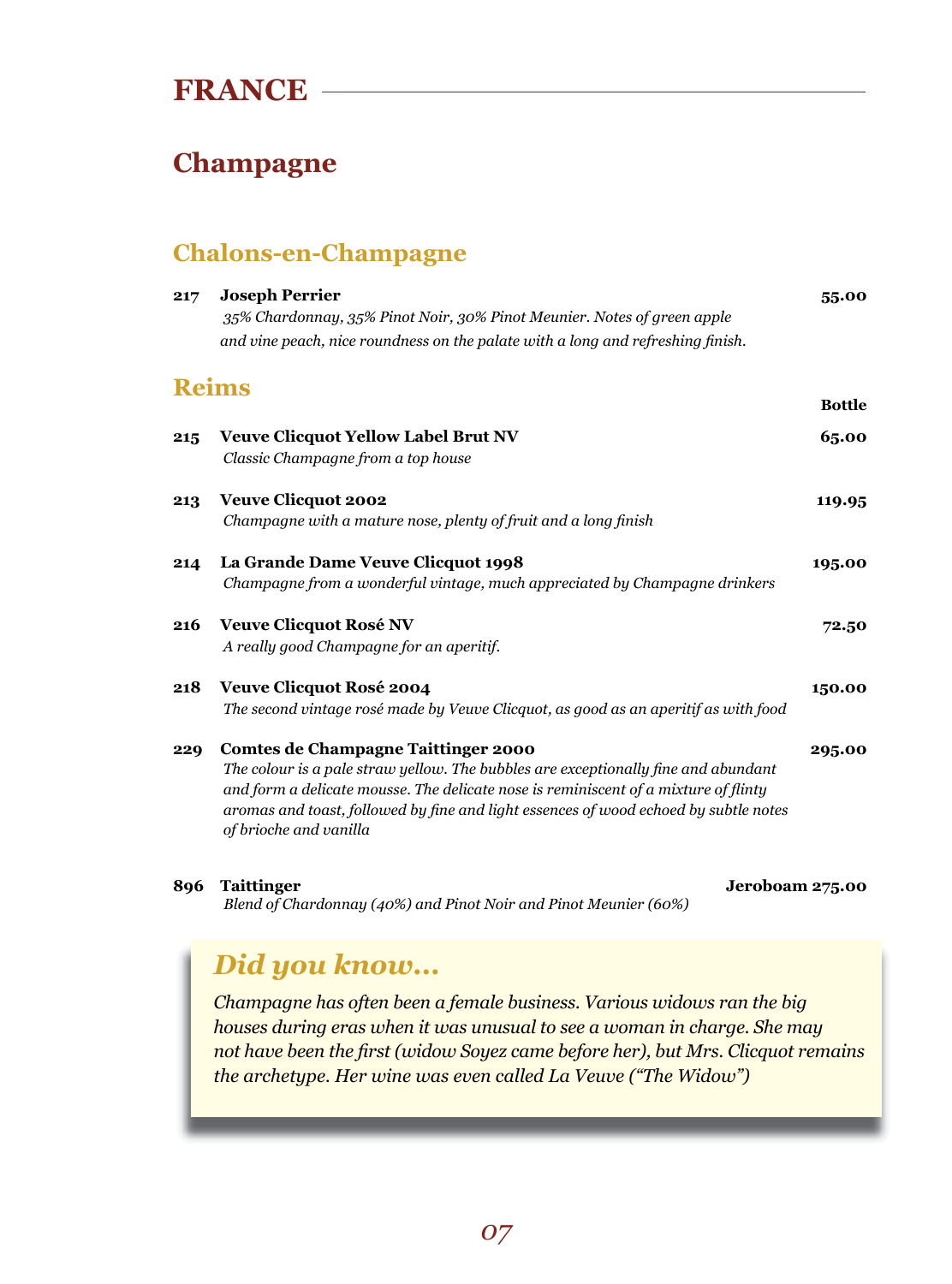#### **Champagne**

#### **Reims**

|     |                                                                                                                                                                                                                                                                                                                                                                                                                                                                                                                                                                                                                                                                                                                                                                                                                                                                                                                       | <b>Half Bottle</b> | <b>Bottle</b>                  |
|-----|-----------------------------------------------------------------------------------------------------------------------------------------------------------------------------------------------------------------------------------------------------------------------------------------------------------------------------------------------------------------------------------------------------------------------------------------------------------------------------------------------------------------------------------------------------------------------------------------------------------------------------------------------------------------------------------------------------------------------------------------------------------------------------------------------------------------------------------------------------------------------------------------------------------------------|--------------------|--------------------------------|
| 219 | <b>Krug Grande Cuvée Brut</b><br>There is nothing like drinking the best                                                                                                                                                                                                                                                                                                                                                                                                                                                                                                                                                                                                                                                                                                                                                                                                                                              |                    | 190.00<br><b>Magnum 380.00</b> |
| 220 | <b>Krug Rosé</b><br>An aristocrat amongst fizzy wines - the subtle colour and refined<br>nose added to the almost creamy mousse makes this one of the<br>world's greatest wines.                                                                                                                                                                                                                                                                                                                                                                                                                                                                                                                                                                                                                                                                                                                                      |                    | 299.00                         |
| 222 | <b>Krug 1995</b><br>This is a tightly wound, sinewy Champagne loaded with brioche, toasted oak,<br>lemon rind, flowers and minerals.                                                                                                                                                                                                                                                                                                                                                                                                                                                                                                                                                                                                                                                                                                                                                                                  |                    | 275.00                         |
| 247 | <b>Salon 1999</b><br><b>Natural sophistication!</b><br>37, the final count. There have only been 37 years worthy of Salon Champagne during<br>the entire 20th century. 37 vintages, all different, all sublime, all unique, like this excep-<br>tional Salon Champagne, for which the word "one" is of prime importance:<br>originally the champagne of one man, Aimé Salon, cultivated on one stretch of land, the Côte<br>des Blancs, from one vineyard, Mesnil-sur-Oger, from one type of grape, Chardonnay and<br>one year. 1999 is the thirty-seventh and last vintage of the 20th century: a wild nature, to be<br>tamed, with power and expectancy, looking to a glorious future, still imminent. Mouth-filling,<br>with a creamy, featherlight mousse and the vivacious chalky minerality of the Mesnil terroir,<br>there is tremendous tension and self-assurance to this champagne, which remains neverthe- |                    | 1200.00                        |

#### **270 Delamotte Brut NV 68.95**

*Crisp and minerally, with smoke and chalk accents underscoring* **271 Half Bottle 34.50**  *the rich notes of lemon curd, glazed apricot and spring blossom* **272 Magnum 138.00**

*and power with characteristic panache.* 

#### **228 Delamotte Blanc de Blanc NV 50.00**

#### **273 Delamotte Blanc de Blanc 2008 168.00**

*Champagne Delamottes Grand Cru Blanc de Blancs 2008 is all about balance - its power, finesse and purity co-exist flawlessly, each enhancing the other. Well-structured, complex but delicate at the same time, Delamotte 2007 is accessible in youth but will age beautifully, if you can resist it that long.*

#### *08*

*less delicate and enigmatic. As ever finely wrought, Salon 1999 rides the knife-edge of finesse*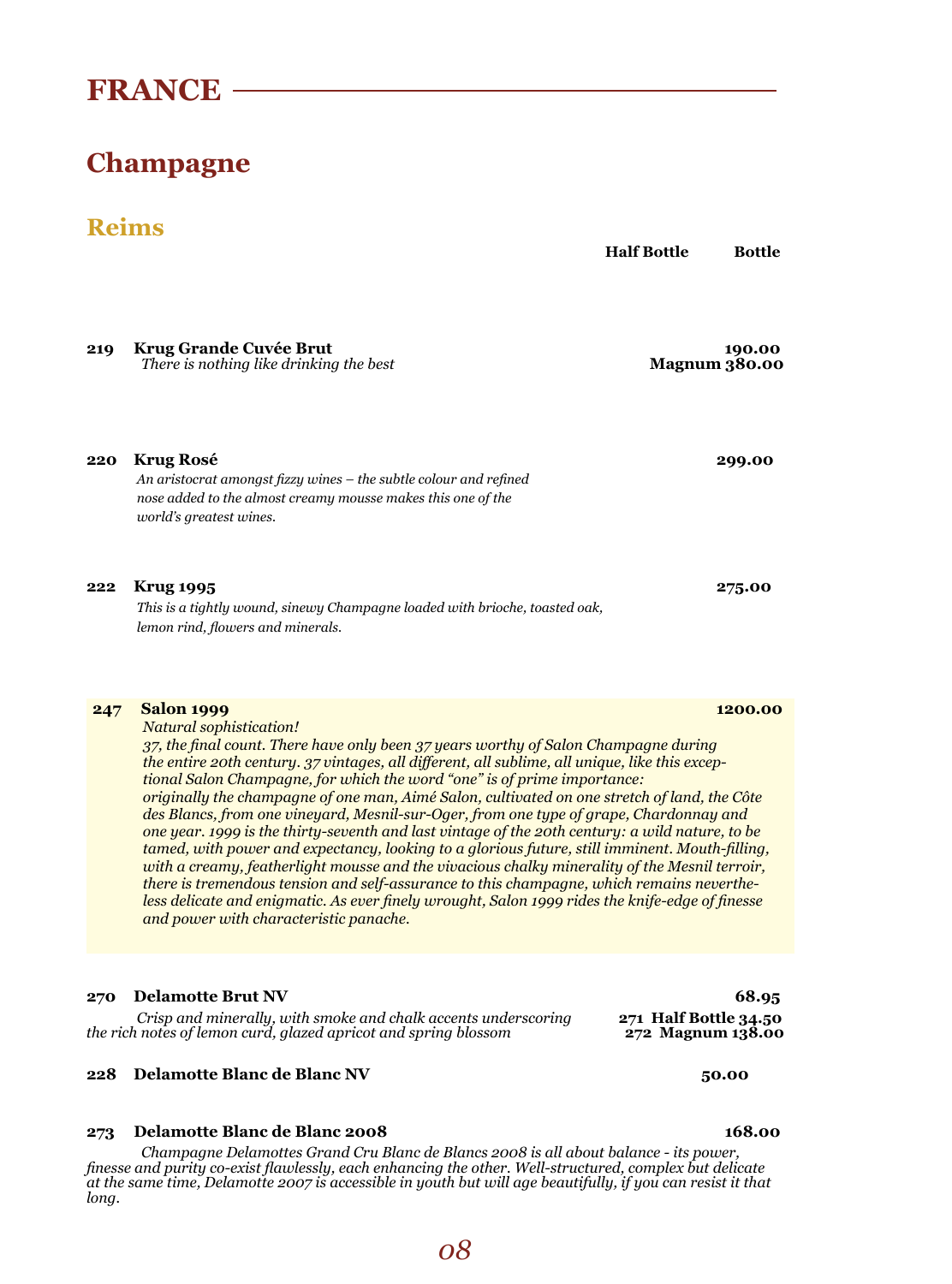#### **FRANCE Champagne**

#### **Reims**

#### *Louis Roederer*

*This house is generally recognised as being one of the four best in Champagne. Roederer has a portfolio of superb wines with Cristal, originally made for the Russian Tsars, the supreme expression of Champagne.*  **Bottle** 

| <b>210</b> | <b>Louis Roederer 2008</b><br>All the traditional flavours of Champagne expressed with a refinement,<br>precision, purity and harmony that is quintessentially Roederer.                                                                                                                               | 150.00               |
|------------|--------------------------------------------------------------------------------------------------------------------------------------------------------------------------------------------------------------------------------------------------------------------------------------------------------|----------------------|
| 256        | <b>Louis Roederer Brut Premier</b><br>harmonious and structured, elegant and lively, It is a full, complex wine that is both rich<br>and powerful, whilst remaining a great classic.                                                                                                                   | 62.50                |
| 211        | Louis Roederer Blancs de Blancs 2010<br>This is a blanc de blancs which is made to last, but which already has a well-<br>established seductiveness, A baby cristal. Very pure, focused acidity.                                                                                                       | 159.50               |
| 231        | Louis Roederer Rosé 2007<br>This champagne has bright red fruit, toasted brioche on the nose and<br>a well balanced freshness and acidity                                                                                                                                                              | 120.50               |
| 805        | <b>Louis Roederer 2008</b><br>Intense on the nose, well balanced between freshness and rich fruit on the palate                                                                                                                                                                                        | <b>Magnum 300.00</b> |
| 243        | <b>Louis Roederer Cristal 2000</b><br>Created for Tsar Alexander II. Only the finest Pinot Noir and Chardonnay grapes<br>from Roederer's ten most celebrated Crus are used. Opulent and complex, it's a veritable<br>cornucopia of sumptuous honey, hazelnut and apple flavours, creamy biscuit notes. | 350.00               |
| 258        | <b>Louis Roederer Brut Nature 2006</b><br>Zero Dosage. Dry yet Creamy, great depth of flavours and a lovely                                                                                                                                                                                            | 99.00                |

#### **Epernay**

*mineral and citrus fresh lifting finish.*

*Pol Roger - the Champagne House that was Winston Churchill's favourite.* 

| 223 | <b>Pol Roger Brut Reserve</b><br>The Aperitif Champagne par Excellence!                                                                 | 69.50                |
|-----|-----------------------------------------------------------------------------------------------------------------------------------------|----------------------|
| 224 | Pol Roger 2002<br>This vintage blend is traditionally 60% Pinot Noir and 40% Chardonnay<br>fromGrand and Premier Cru vineyards          | 120.00               |
| 227 | Pol Roger 2000 Sir Winston Churchill<br>It is made in a style which Churchill himself favoured: robust, mature and long-lived.          | 220.00               |
| 225 | Pol Roger Brut Rosé 2004<br>A full-bodied, vintage champagne made from 50% Pinot Noir, 34% Chardonnay<br>and 16% vin Rouge de Champagne | 135.00               |
| 804 | Pol Roger Reserve 2004                                                                                                                  | <b>Magnum 299.00</b> |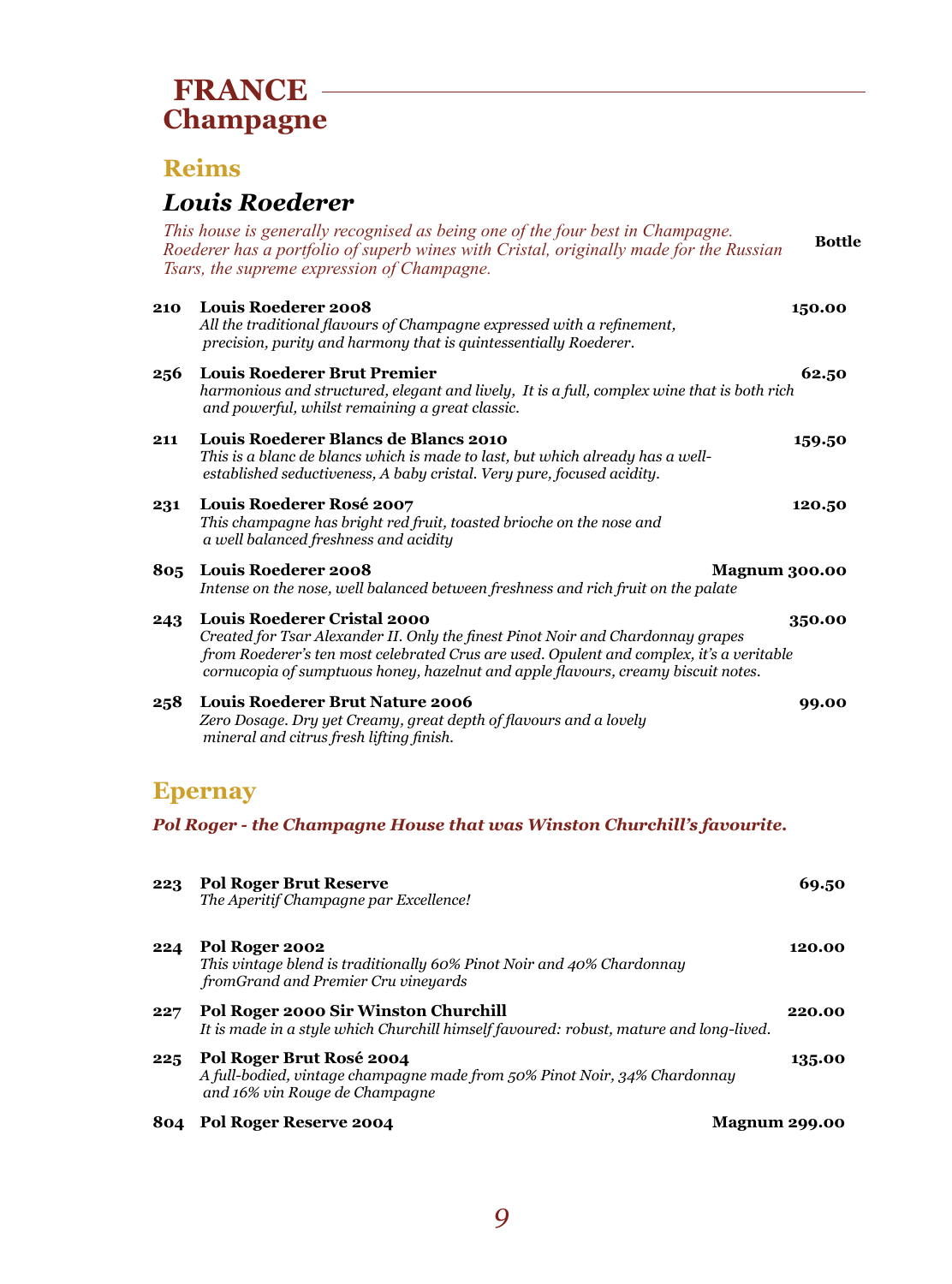### **Champagne**

# **Epernay** Bottle

| 202 | Jeroboam 250.00 59.50<br>Moet & Chandon Brut Impérial<br>World famous Champagne that can be drunk or shaken<br>and sprayed over sporting personalities!!                                                                                                  |        |
|-----|-----------------------------------------------------------------------------------------------------------------------------------------------------------------------------------------------------------------------------------------------------------|--------|
| 206 | Moet & Chandon Brut Impérial Rosé<br>This champagne is good for drinking with food, or as an aperitif<br>Wonderfully fresh and delicately floral with length and elegance.                                                                                | 69.50  |
| 204 | Moet & Chandon Vintage 2006<br>Clean, pure and citrusy, very direct, lean and dry-tasting. A little creamy,<br>straightforward. Full and creamy in the mouth, fresh and with a slight grip on the<br>finish.Good length and slightly nutty on the finish. | 95.00  |
| 205 | Moet & Chandon Rosé Grand Vintage 2004<br>It is very even throughout, with an impression of purity and solidity to the fore.<br>The full force of the flavour tails away gradually, offset by a burst of intense plum.                                    | 94.50  |
| 241 | Moet & Chandon Vintage 1982<br>A wine showing maturity with elegance and freshness                                                                                                                                                                        | 250.00 |

#### **Moet & Chandon Special Vintages**

We have the chance and honour to present to you two mature vintage champagne, 1964 & 1973. These Champagnes has been kept and matured in our own care and will will have a lot of maturity and generosity - We are extremely proud to share those with you, a one in a life time chance - (very rare).

| 871 Moet & Chandon vintage 1964 Magnum | 1025.00 |
|----------------------------------------|---------|
| 872 Moet & Chandon vintage 1973 Magnum | 1115.00 |

#### **207 Dom Perignon 1996 395.00**

 *Medium to full-bodied, with crisp acidity buttressing the wines wealth of fruit and intensity, it comes across as extraordinarly zesty, well-delineated, and incredibly long on the palat. Parker rates this 98/100!* 

#### **208 Dom Perignon 2000 300.00**

*Light gold in the glass, with a hint of green and very fine bubbles, this wine has a bright, mineral-driven nose of sourdough toast and wet rock aromas.Gorgeously smooth in the mouth with a very fine mousse of bubbles that buoy up flavors of bright lemon andcrackers, with lemon zest, sourdough and sweet tarts lingering in the finish.Gorgeous acidity, fantastic balance.* 

#### **209 Dom Perignon Rosé 1996 425.00**

 *Perfectly balanced wine. Very rich harmonious structure. Toasted flavours combine with aromas of butter and brioche resulting in great complexity, found only in truly great vintages* 

#### **801 Dom Perignon 2004** *Magnum* **600.00**

 *On the nose, aromas of almond gradually develop into classic toasted notes that combine with an abundance of fruit. In the mouth, a youthful grapefruit and lemongrass flavour combines with a creamy crème brûlée edge that is a hallmark of Dom Pérignon from a year where there is ripe fruit.* 

#### **611 Perrier-Jouet Belle Epoque 1999 295.00**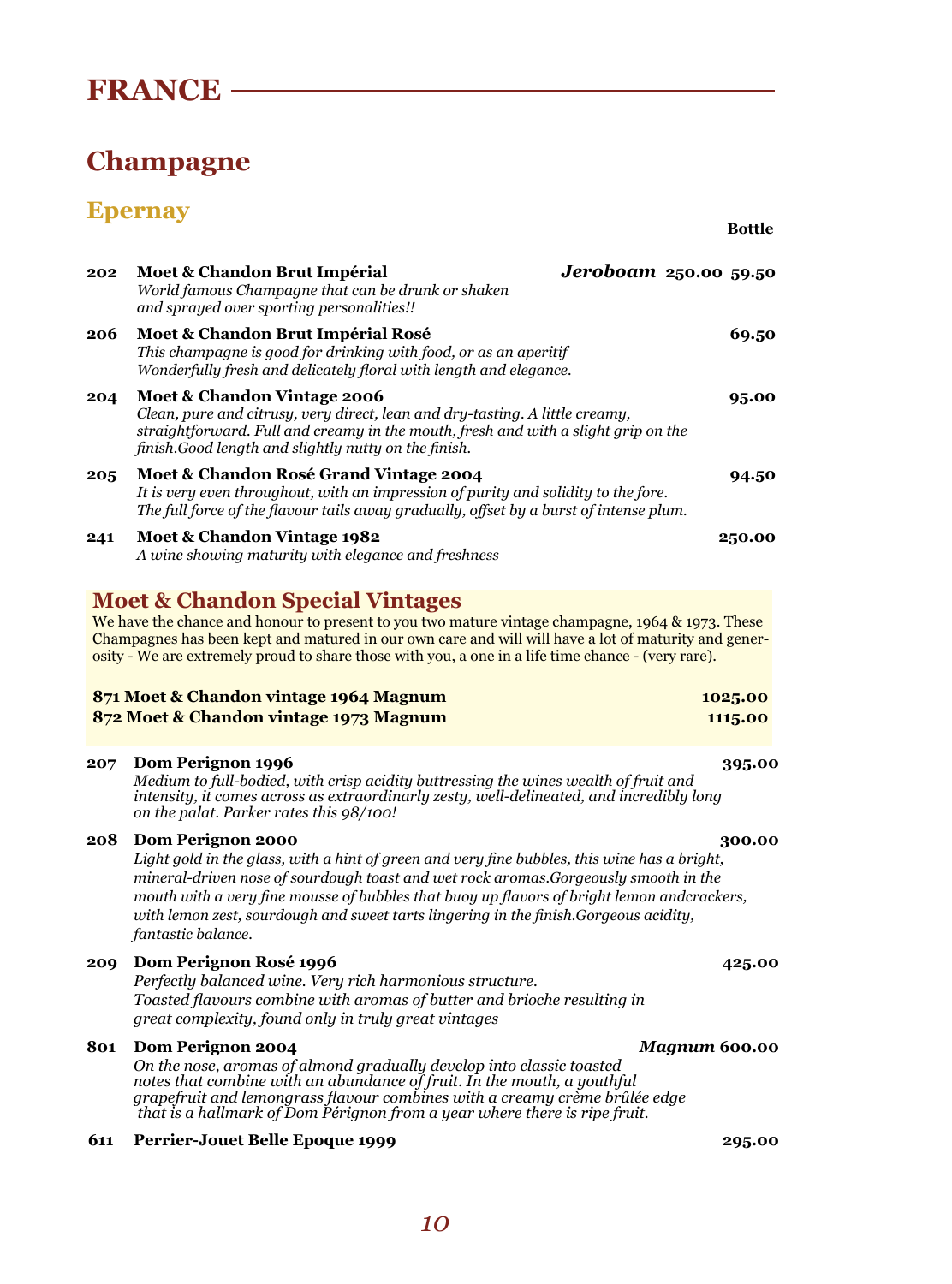#### **Epernay**

*The Esterlin house settled down in the prestigious Avenue de Champagne. All their Champagne are free from malolactic fermentation to preserve freshness and endows the wine with a great ageing capacity.* 

#### **236 Esterlin Brut Nature 2009 110.00**

*No added sugar which results with notes of fresh hazelnuts and almonds. Silky texture and a certain power on the palate ending with a well balanced lenght.*

#### **203 Esterlin Blanc de Blanc Eclat 78.00**

*The high quality of this Champagne is due to the high delicacy of the Chardonnay used. Beautiful minerality, aromas of fresh hazelnuts, butter and brioche.*

#### **Ay**

|     |                                                                                                            | <b>Half Bottle</b> | <b>Bottle</b> |
|-----|------------------------------------------------------------------------------------------------------------|--------------------|---------------|
| 212 | <b>Gosset Grande Rosé</b>                                                                                  | 35.00              | 69.95         |
|     | Big, harmonious wine with freshness and elegance – finishes with<br>an after-taste of the juiciest apples. | magnum 139.95      |               |

**235 Gosset Grande Reserve 65.50**  *Rich and fleshy. Always one of the best NV Champagnes.* 

*"Champagne, if you are seeking the truth, is better than a lie detector. It encourages a man to be expansive, even reckless, while lie detectors are only a challenge to tell lies successfully." Graham Greene*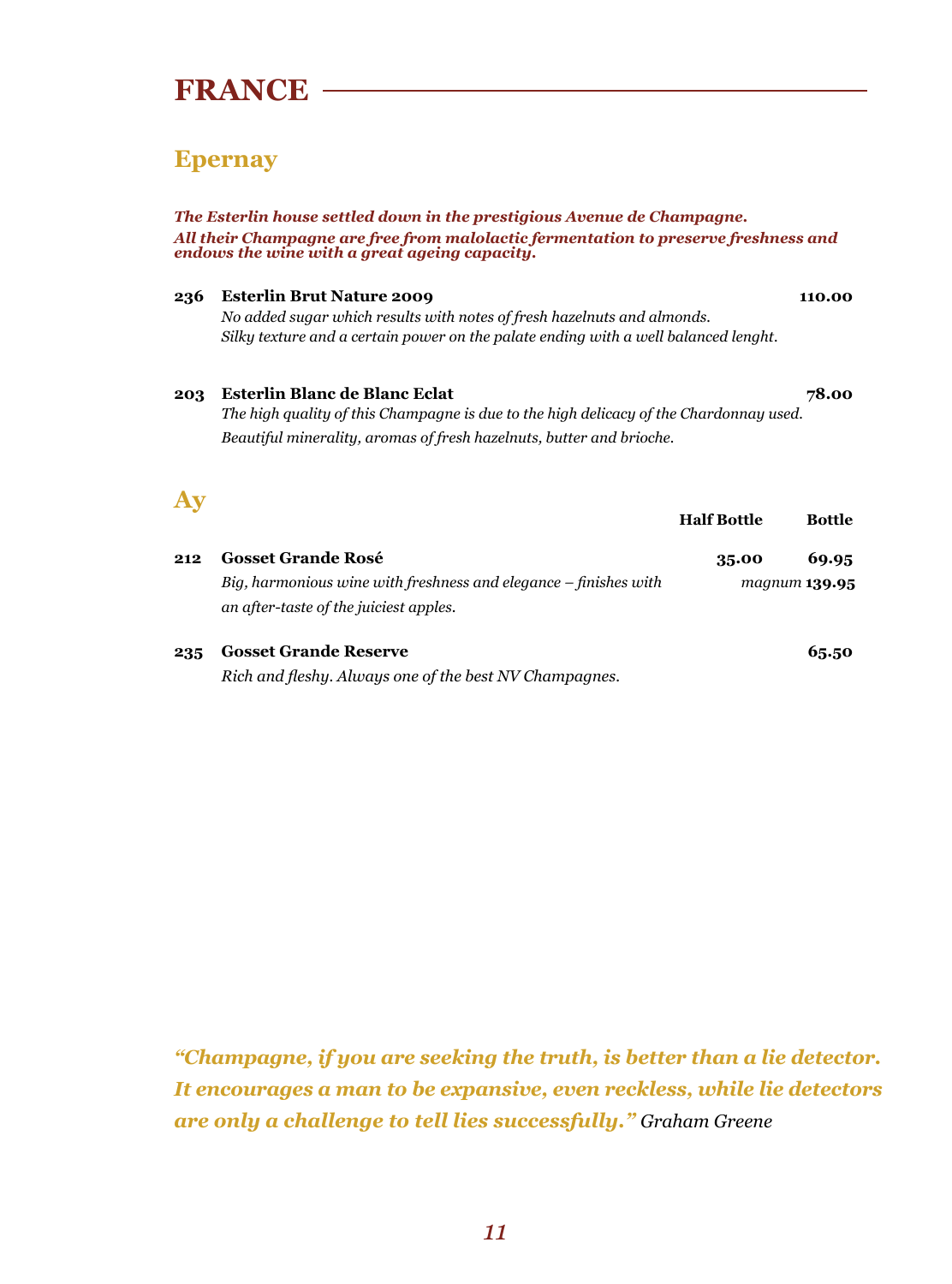### **SPARKLING WINES**

#### **France - Languedoc**

#### **255 Cremant de Limoux Cuvée Eugenie 2016 Antech 29.95**

*This traditional method is fine and delicate, combining white flower scents with toasted and honeyed notes. The taste is powerful, balanced and persistent, displaying both freshness and refinement.* 

#### **Italy - Treviso**

**234 Prosecco D.O.C. Monroe 25.50**  *The taste is fine and elegant, with a subtly perfumed bouquet with notes of Williams pear and floral hints of Narcissus. The colour is light straw yellow with perlage fine and persistent. Taste is fresh, soft, elegance and dry with a vibrant acidity.* 

**Spain** 

**254 Cava - Fincalegre - Bodegas Luis Alegre 29.95**  *This cava is distinguished for its brightness and clarity. On the palate, the attack is pleasantly acidic and fresh. Very dry and flavourful, with an elegant mid-palate achieved through a well-executed balance.* 

### *Did you know...*

*The Loire Valley is the second biggest producer of sparkling wine in france after Champagne.*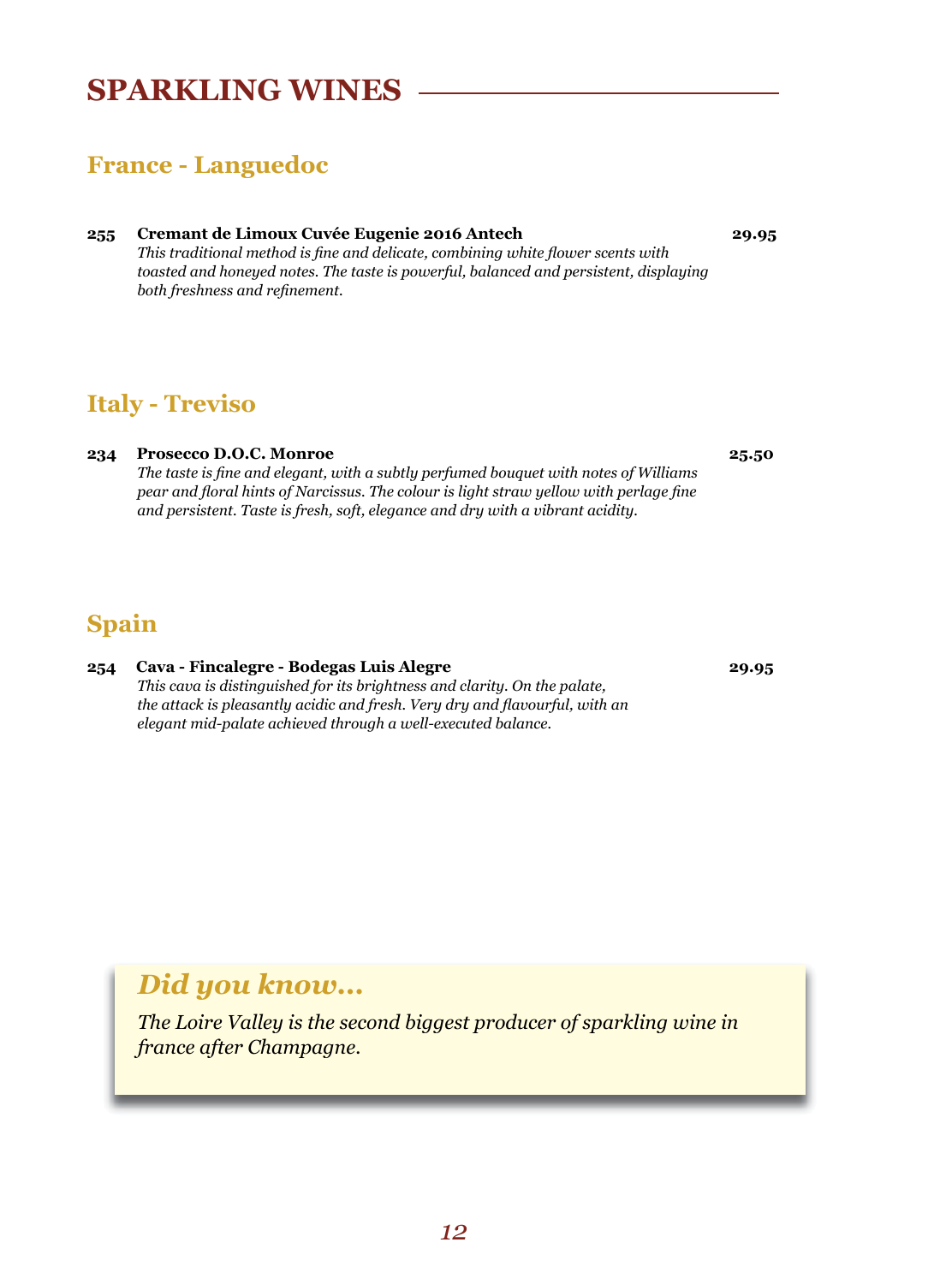### **French Country Wines**

#### **Vin de Pays -** *White*

#### **Pays D'Oc**

**87 Viognier 2020 Le Versant 29.95**  *Expressive nose of ripe apricots, juicy peaches and tropical overtones. Enhanced on the palate with rich stone fruits and an uplifting citrus acidity that flows into a lingering finish* 

#### **Vin de Pays -** *Red*

#### **Collines Rhodaniennes - Vin de Pays des Collines Rhodaniennes**

| 669 | <b>Syrah 2019 Yves Cuilleron</b>                                                  | 29.95 |
|-----|-----------------------------------------------------------------------------------|-------|
|     | Medium to full bodied, it is an extremely savoury red with plenty of smoked bacon |       |
|     | and black olive flavours.                                                         |       |
|     |                                                                                   |       |

#### **Languedoc - Roussillion -** *White*

#### **Picpoul De Pinet**

| 27 | Picpoul De Pinet 2021 Hugues De Beauvignac                                  |  |
|----|-----------------------------------------------------------------------------|--|
|    | A refeshing mineral mouthful with a zippy, appley bite and bone dry finish. |  |

#### **Pays Basque -** *White*

| 25 | <b>Irouleguy 2016 Domaine Jean-Claude Berrouet</b>                                |  |
|----|-----------------------------------------------------------------------------------|--|
|    | A lovely, pale yellow gold in colour, this has an attractive, fresh, steely nose, |  |
|    | bright and vibrant with gooseberry, star-fruit and lychee to the fore.            |  |
|    | On the palate this is pretty, vivacious, refreshing and long.                     |  |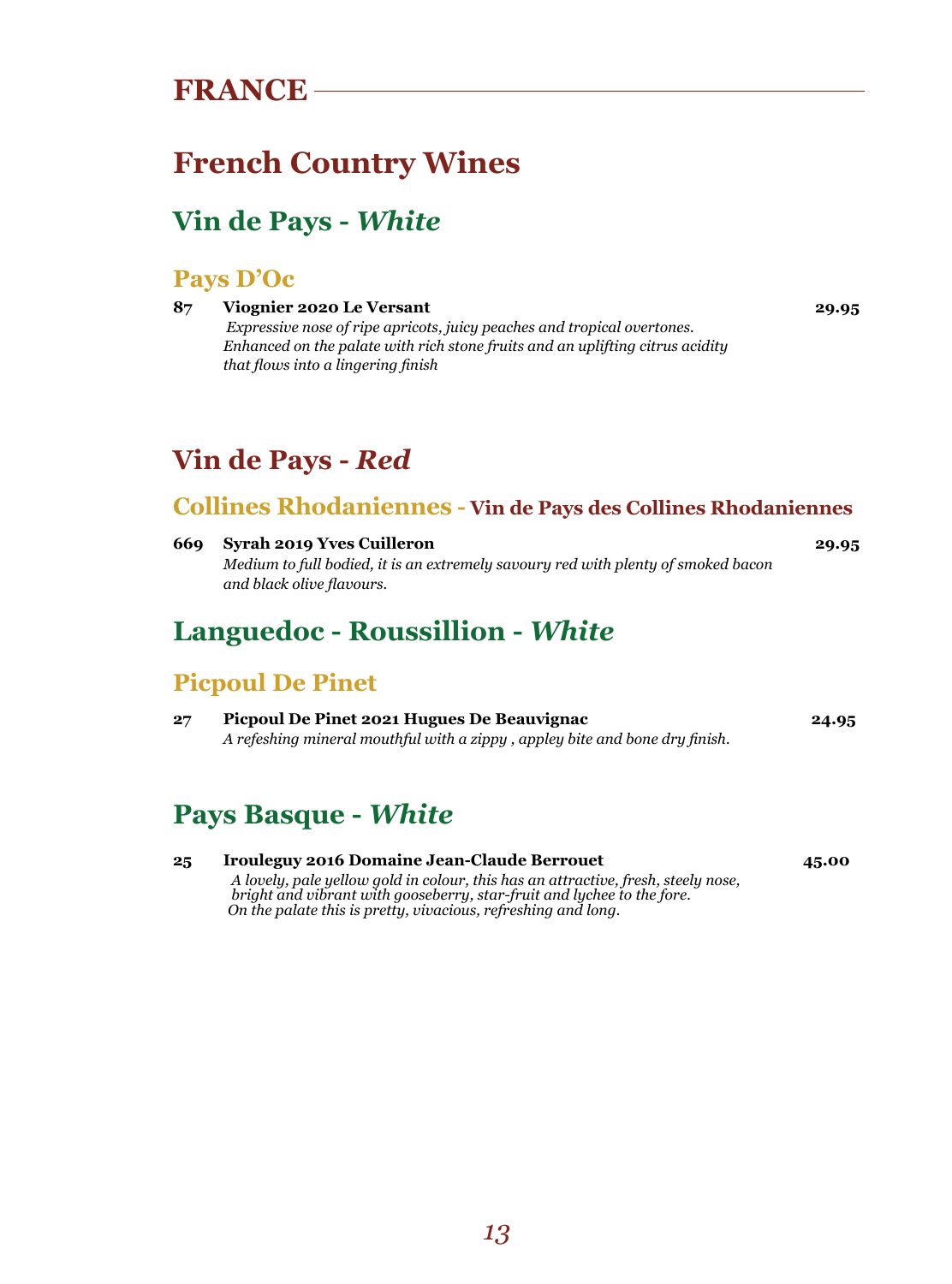### **Languedoc - Roussillion -** *Red*

#### **Saint Chinian**

**509 Saint Chinian 2020 Domaine du Barres 29.95**  *This wine displays plenty of ripe mulberry fruit on the nose and palate with soft tannins and a generous finish. 30% Granache 70% Syrah*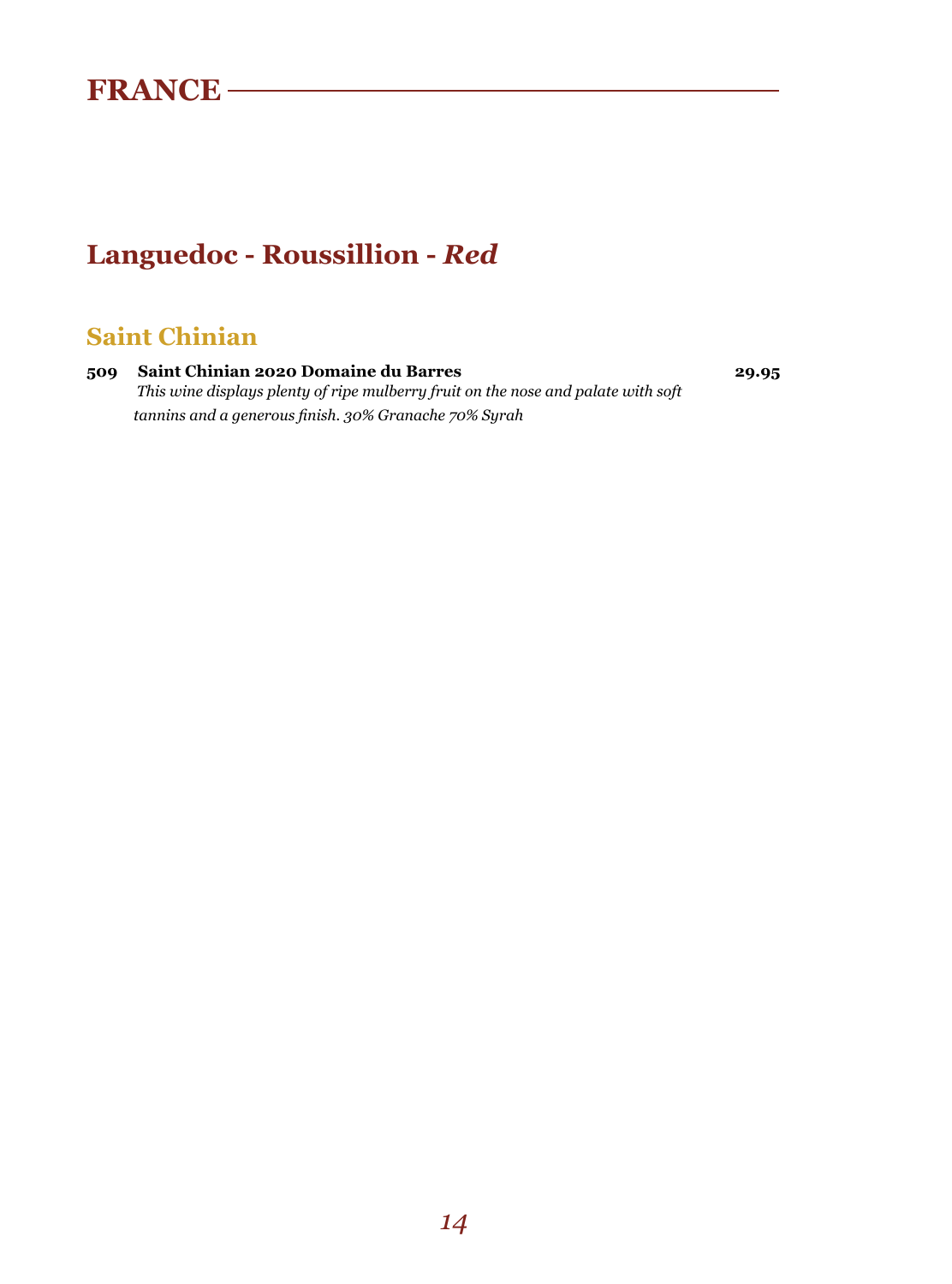# **French Country Wines**

#### **South West -** *Red*

#### **Cahors**

| Malbec 2018 Cedre Heritage<br>694<br>From young malbec vines - a strong and earthy wine with gamey flavours |                                                                                                                                | 29.95 |
|-------------------------------------------------------------------------------------------------------------|--------------------------------------------------------------------------------------------------------------------------------|-------|
| 508                                                                                                         | Malbec 2019 Château Haut Monplaisir<br>Plum, cassis and dark chocolate flavours countered by prominent, but very fine tannins. | 27.95 |

#### **Madiran**

| 969 | Château Montus la Tyre 2003                                                                                                                                           | 159.95               |
|-----|-----------------------------------------------------------------------------------------------------------------------------------------------------------------------|----------------------|
|     | Dense and deep, round on the palate. Strong in alcohol, sweet and slightly rough<br>in terms of texture. Cassis, plum, butterscotch, blackcurrant, oak is quite vivid |                      |
|     | 885    Château Montus 2007 $\searrow$                                                                                                                                 | <b>Magnum 126.00</b> |
|     | 865 Château Montus 2007                                                                                                                                               | Jereboam 256.00      |
|     | 866 Château Montus 2007                                                                                                                                               | Methuselah 504.00    |

## *Did you know...*

*Others were there before him, but it was Alain Brumont who put Madiran on the wine map. He left the family domaine at Boucasse in 1980, dissatisfied by his fathers lack of ambition for quality, and set up on his own. In a mere 20 years, Brumont has succeeded by a combination of breathtaking chutzpah and brilliant winemaking in creating the largest fine wine domaine in the south-west and establishing without a doubt that Tannat is a first division quality grape variety. The basic Bouscasse (70 percent Tannat) and Montus (80 percent Tannat) are matured in 50% new wood, and are very fine. The better cuvees, both 100% Tannat and aged in new wood, are* 

*brilliant."* CLIVE COATES "The Wines and Domaines of France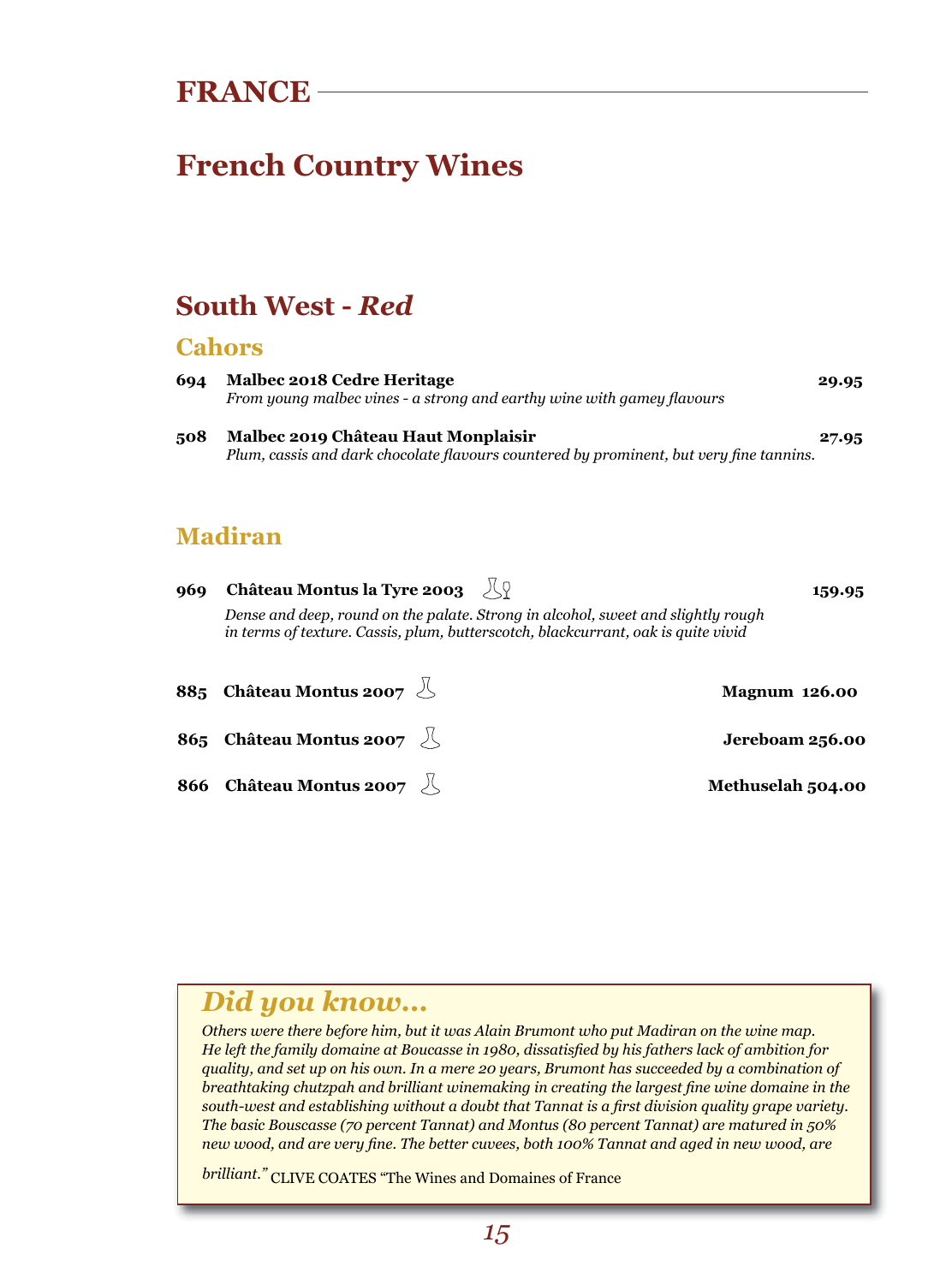# **Alsace**

*Alsace is difficult to sell, so they say, but anyone who has tasted a fine Trimbach never forgets that wonderful experience.* 

## **Alsace -** *White*

| 30  | Gewurztraminer 2015 Trimbach $\forall$<br>Dry, crisp and beautifully balanced-the opulence of the grape is expressed in<br>a most elegant manner.                                                                                                                                                                                                                                                                                                                                           | half 24.00 48.00 |       |
|-----|---------------------------------------------------------------------------------------------------------------------------------------------------------------------------------------------------------------------------------------------------------------------------------------------------------------------------------------------------------------------------------------------------------------------------------------------------------------------------------------------|------------------|-------|
| 104 | <b>Riesling 2017 Trimbach</b><br>This Riesling is a great classic of Alsace. At once delicate and vital, its<br>intense fruit is given great length by a backcome of crisp acidity.                                                                                                                                                                                                                                                                                                         | half 21.00 44.00 |       |
| 101 | <b>Pinot Blanc 2016 Trimbach</b><br>Crispy and elegant with a perfect sense of balance.<br>Lovely on its own as an aperitif or perfect with food.                                                                                                                                                                                                                                                                                                                                           |                  | 31.95 |
| 34  | <b>Pinot Gris Les Princes Abbes 2016 Domaine Schlumberger</b> $\frac{1}{2}$<br>The robe is a light yellow with green reflections of average intensity. The disk is<br>bright, limpid, transparent. The wine shows youth. The nose is frank, pleasant with<br>an average intensity. It is complex, one smells fine overmatured fragrances, quince,<br>finely smoked hop. Airing enhances the quince hints and reveals liquorice, still in<br>this restrained style in a most elegant manner. |                  | 35.95 |
|     | <b>Grand Cru</b>                                                                                                                                                                                                                                                                                                                                                                                                                                                                            |                  |       |
| 116 | Riesling Cuvee Frederic Emile Trimbach 2005<br>From some of the choicest Grand Cru slopes of Ribeauville, 30 year old vines<br>ensure low yields and concentrated fruit. The style is restrained and pure with<br>a wonderful minerality                                                                                                                                                                                                                                                    |                  | 99.50 |

**812 Riesling Cuvee Frederic Emile Trimbach 2005**  $\int$  **Magnum 195.00** 

# *Did you know...*

*The Alsace area has more Grand Cru than Burgundy (51).*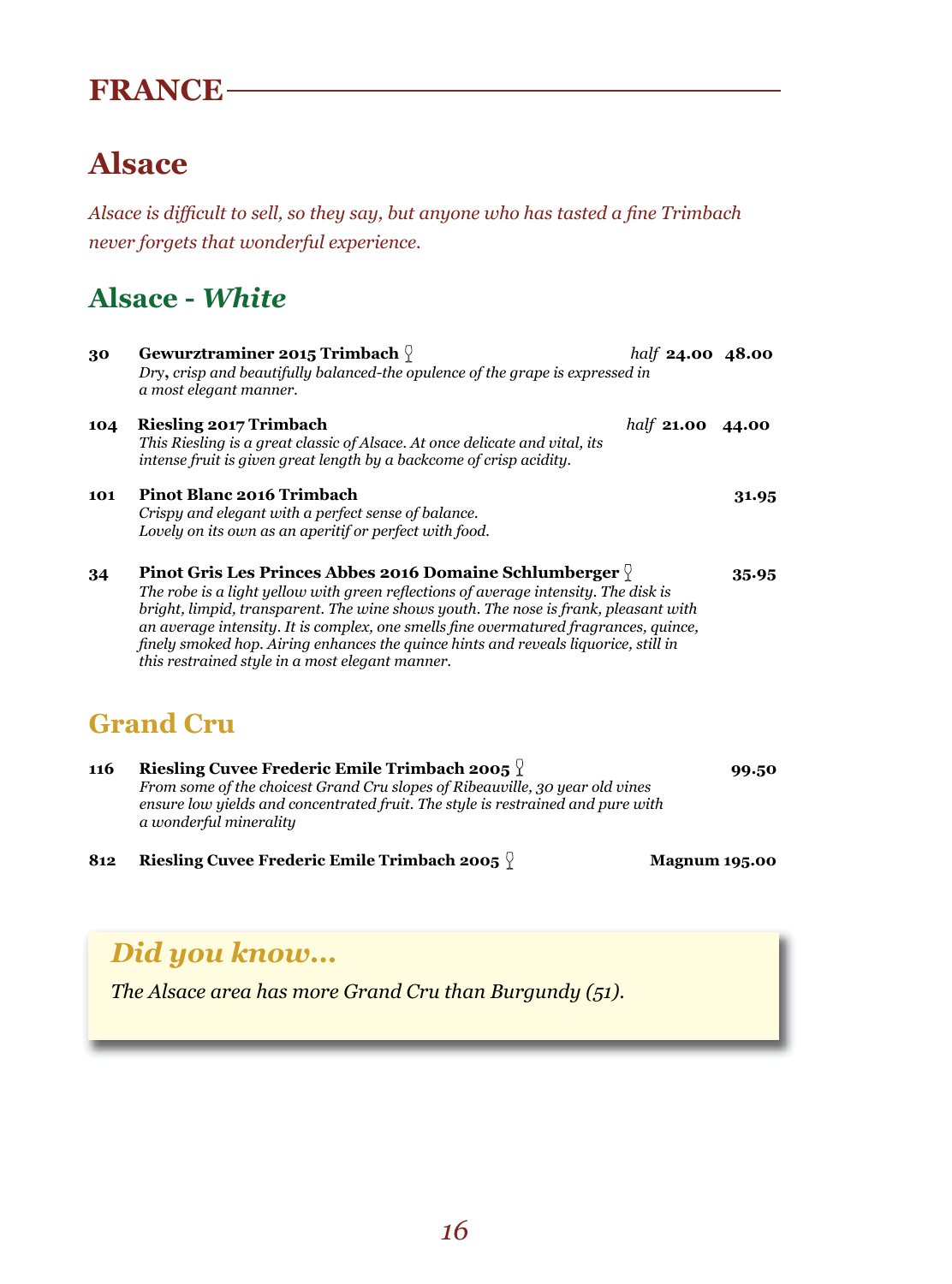# **Loire Valley**

*The Loire has a lot more to offer than Sancerre, choose one of the red Cabernet Francs from Chinon or Bourgueil and experience the finesse and elegance that the Cabernet Sauvignon has lost through the popularity of New World styles. A word to the wise: Sancerre and goats' cheese are made for each other.* 

### Loire Valley - *White* **Bottle Bottle**

#### **Central Vineyards**

| 7                     | <b>Sancerre 2015 Domaine Sylvain Bailly</b><br>Clean, crisp, aromatic Sancerre                                                                                                                                                      | half 20.00 38.00  |       |
|-----------------------|-------------------------------------------------------------------------------------------------------------------------------------------------------------------------------------------------------------------------------------|-------------------|-------|
| 8                     | Sancerre Cuvee Prestige 2019 Sylvain Bailly $\frac{1}{2}$<br>Made from older vines bottled a year after the normal Sancerre. A nose of ripe<br>gooseberries, a full palate hinting of nuts and green fruits with a rich long finish |                   | 44.95 |
| 9                     | Sauvignon Blanc Petit Bourgeois 2018 Henri Bourgeois<br>Coming from the nearest village to Sancerre. This is top quality for a bargain price                                                                                        |                   | 29.95 |
| 12                    | Pouilly Fume de Ladoucette 2019 $\frac{1}{2}$<br>Light hay colour. Citrus and some melon on the nose and palate.<br>Light, dry & refreshing                                                                                         | 125ml 12.75 63.70 |       |
| 10                    | Pouilly Fume Sebastien Treuillet 2019 $\frac{1}{2}$<br>Sebastien Treuillet has consistently produced, without fuss or fanfare,<br>extremely pure, fruit-driven Pouilly Fume.                                                        |                   | 39.50 |
| 811                   | <b>Sancerre Domaine Sylvain Blanc 2018</b>                                                                                                                                                                                          | Magnum 70.00      |       |
|                       | <b>Pays Nantais</b>                                                                                                                                                                                                                 |                   |       |
| 22                    | Muscadet sur Lie 2020 Domaine Luneau Papin<br>Light yellow with green tints, fine nose with floral and mineral notes, and nice<br>weight in the mouth with good clean leesy feel.                                                   |                   | 29.95 |
|                       | <b>Touraine</b>                                                                                                                                                                                                                     |                   |       |
| 11                    | <b>Vouvray Sec 2017 Domaine Champalou</b><br>A delicate straw yellow in colour. Aromas of green apples and quince.<br>Dry, supple and elegant on the palate with further green fruit notes and crisp finish                         |                   | 38.00 |
| <b>Anjou - Saumur</b> |                                                                                                                                                                                                                                     |                   |       |
| 13                    | La Cabriole Saumur 2020<br>Aromas of honey and honeysuckle can be found on the nose, on the palate it is<br>light, dry and crisp, with well balanced acidity and a long lingering finish of<br>quince, melon and honeydew.          |                   | 29.30 |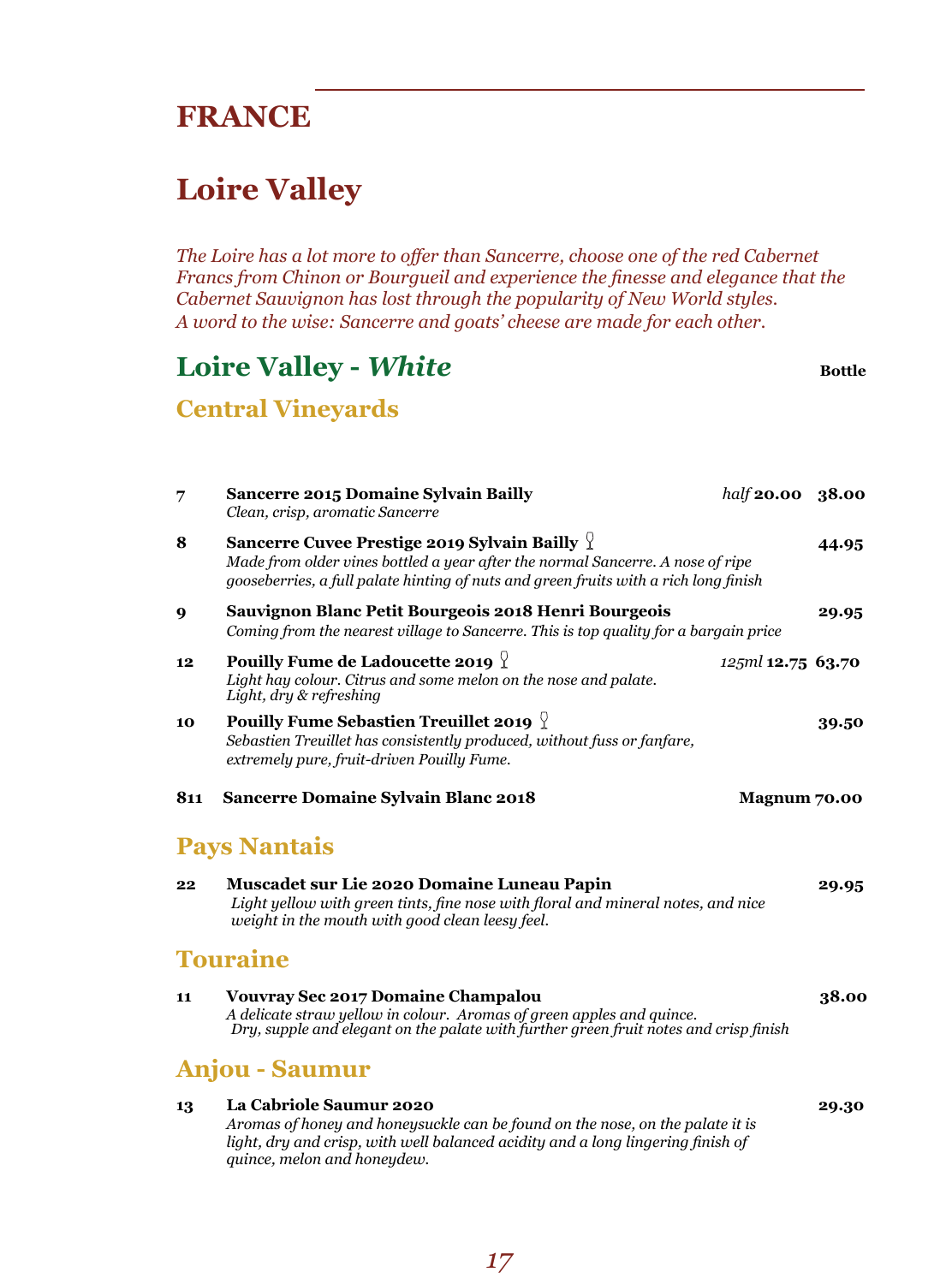# **Loire Valley**

# **Loire Valley - Rosé Bottle**

#### **Central Vineyards**

**152 Sancerre Rosé 2020 La Loulé Domaine Silvain Bailly 38.50**  *Delicate red summer fruits on the nose persist on the elegant, refreshing palate* 

# **Loire Valley -** *Red*

#### **Touraine**

| 522 | <b>Bourgueil Trinch! 2017 Domaine Catherine et Pierre Breton</b>           | 39.95 |
|-----|----------------------------------------------------------------------------|-------|
|     | Trinch! Is the sound of two glasses clinking. The juice here is purple and |       |
|     | brambly, there's a lovely gush of acidity and a slatiness on the finish.   |       |

**510 Chinon Beaumont 2017 Domaine Catherine et Pierre Breton 51.00**   *Plenty of violets on the nose and lush, tender and silky on the palate with black cherry, currant and pomegranate with earthy notes, nice herbaceousness and minerality bringing up the rear.* 

### *Did you know...*

*The white wines produced from Sauvignon Blanc (as well as Chenin Blanc) are very enjoyable in their youth. But they may also be aged in a cellar for more than 15 years.*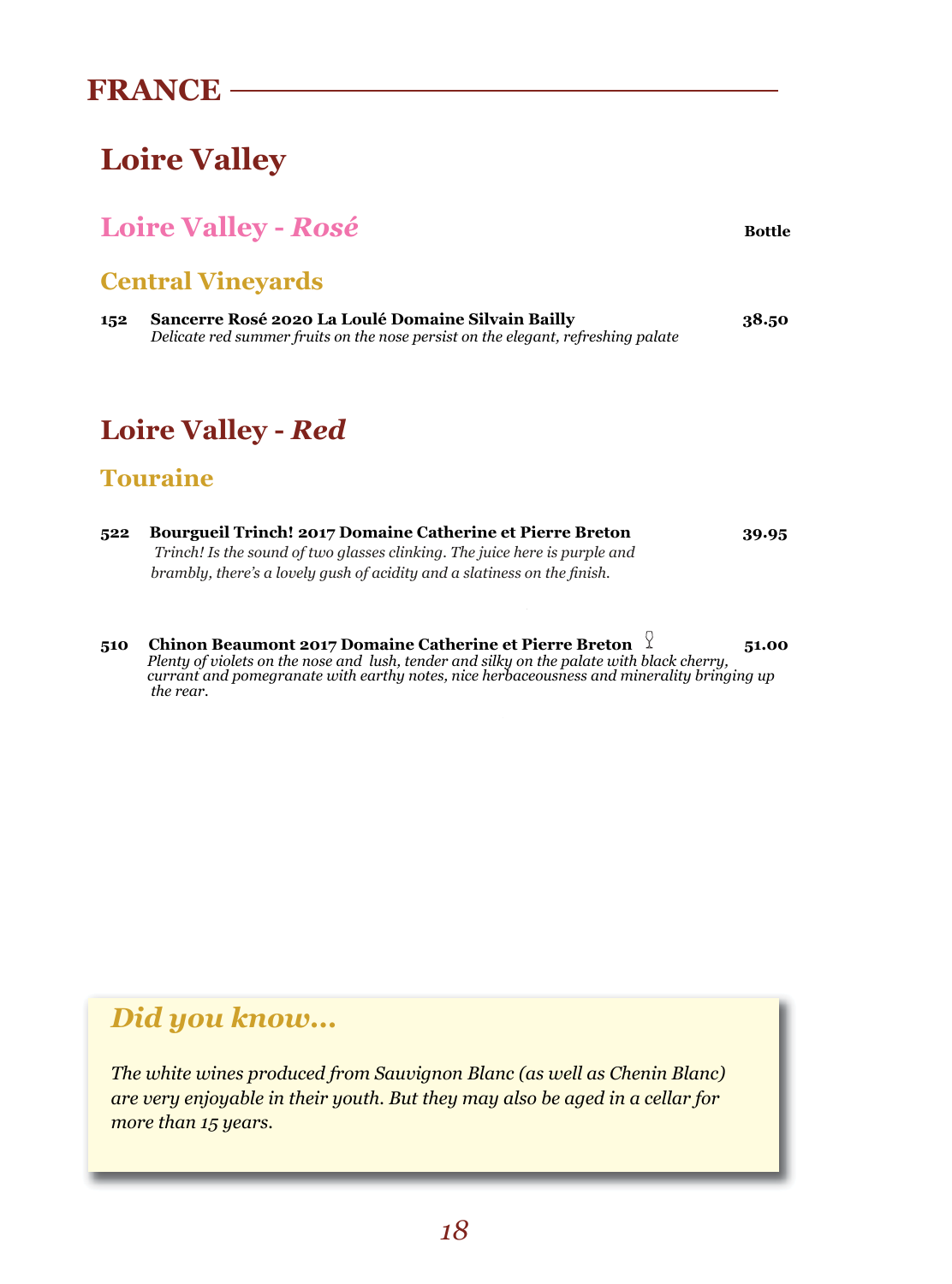# **Beaujolais -** *Red*

*Beaujolais is delicious drunk slightly chilled. Please ask and we will get you one from the cellar with pleasure* 

|                                               | <b>Half Bottle</b>                                                                      | <b>Bottle</b> |
|-----------------------------------------------|-----------------------------------------------------------------------------------------|---------------|
|                                               |                                                                                         |               |
| <b>Fleurie La Madone 2020 Georges Duboeuf</b> | 18.50                                                                                   | 35.00         |
|                                               | <b>Fleurie</b><br>This wine is a charmer with red fruit, iris, violet and spice aromas. |               |

#### **Julienas**

#### **525 Julienas Domaine Armand Heitz 2019 50.00**

*This wine is rich in colour and aromas! The vines that make it are grown in volcanic and schist soils. Environmentally-friendly methods are used on the vineyard following the principles of regenerative agriculture. The grapes are harvested in small cases in order to protect their quality. This cuvée is vinified in whole bunches in order to obtain a complex and delicate wine, using as few additives as possible.*

### **Moulin-a-Vent**

#### **518 Domaine Thibault Liger-Belair Vieilles Vignes 2015 52.50**  *From eight parcels of vines of up to 95 years old, on the nose this shows an appealing hint of reduction which gives way to aromas of kirsch and dark berry fruit. The palate is characteristically mineral and tannic.*

# **Beaujolais -** *Rosé*

#### **154 Château Thivin 2011 34.50**  *Delicate fresh fruit aromas and light, tart flavours make this a harmonious and delicate wine for summer drinking.*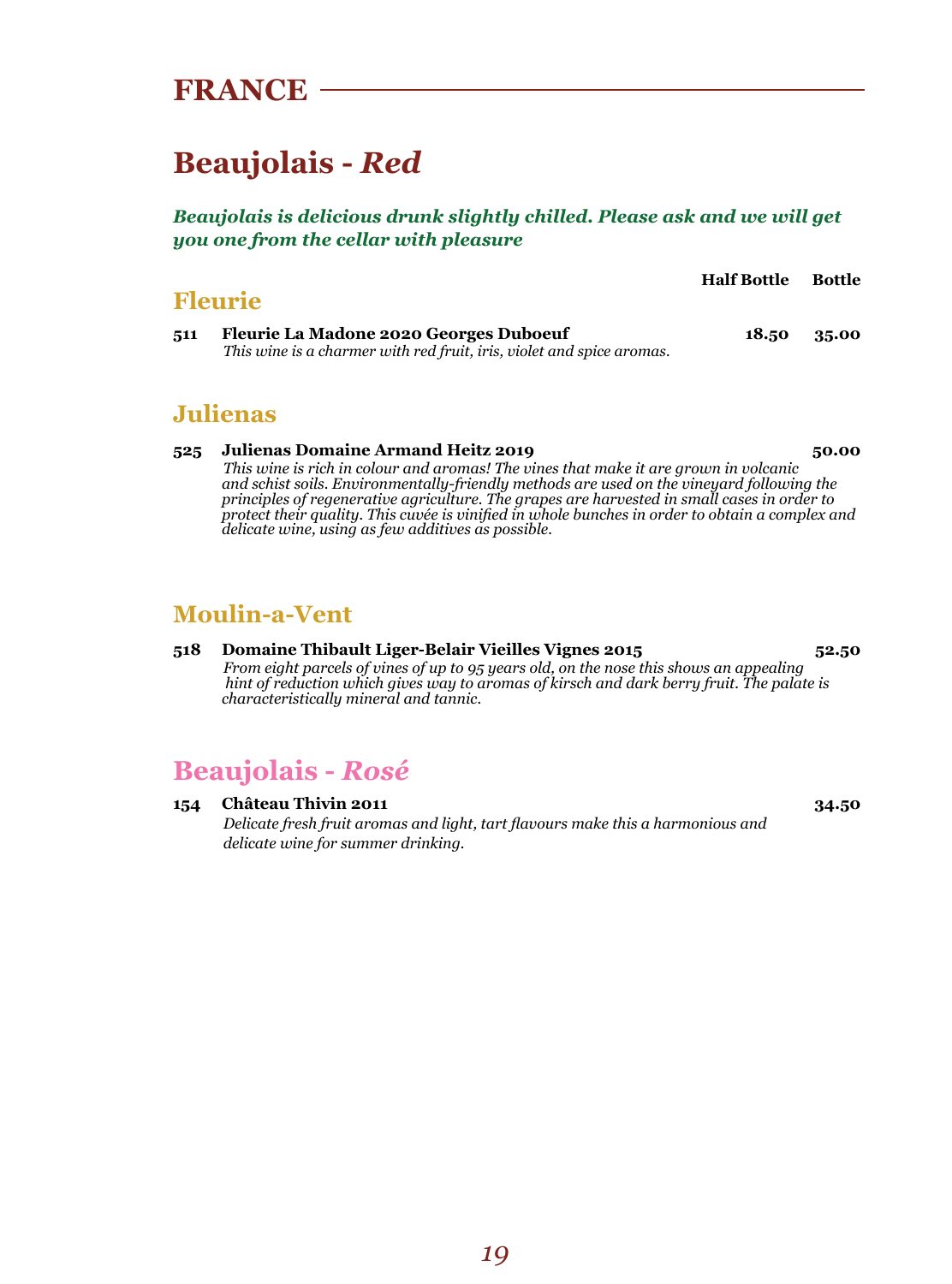# **Chablis**

*Chablis is made from the Chardonnay grape. Our selection is extensive and all the wines are from serious small growers with big reputations. Whereas village wines drink well within two years of the vintage, Premier Cru wines need four to five years or longer.* 

#### **Village**

| 19  | Chablis Domaine Picq & Fils 2020<br>Family run vinery, classic style Chablis with pale yellow color light green<br>apple flavors, lemon and lime acitidy on the finish.                                                                                                                           | 38.00<br>7.60 125 ml |
|-----|---------------------------------------------------------------------------------------------------------------------------------------------------------------------------------------------------------------------------------------------------------------------------------------------------|----------------------|
| 17  | Chablis Domaine Picq & Fils Vieille Vigne 2020<br>Intense nose with fresh citrus aromas and notes of pear and silex.<br>Crisp and medium bodied with a creamy texture and great length. An impressive Chablis.                                                                                    | 35.00                |
| 15  | Chablis Domaine Picq & Fils "En Vaudecorce" 2015<br>Light lemon yellow, good florality and minerality fantastic very good value.                                                                                                                                                                  | 40.00                |
|     | <b>Premier Cru</b>                                                                                                                                                                                                                                                                                |                      |
| 37  | Chablis Premier Cru Vosgros 2014 Domaine Picq & Fils $\frac{1}{2}$<br>Delicate floral aromas and classic minerality characterise this excellent Premier Cru ftvom a<br>distinguished family grower. Outstanding, full-flavoured and powerful.                                                     | 60.00                |
| 019 | Chablis 1er cru La Foret 2012                                                                                                                                                                                                                                                                     | Jereboam 530.00      |
|     | <b>Grand Cru</b>                                                                                                                                                                                                                                                                                  |                      |
| 115 | Chablis Grand Cru Les Preuses 2012 Louis Jadot Y<br>One of the 7 'climats' which can be called Grand Cru in Chablis, Preuses displays<br>the finesse and structure you would expect from a wine of this class. The wines have powerful,<br>distinguished and complex aromas and a firm structure. | 149.00               |
| 49  | Chablis Grand Cru Valmur 2015 Famille Brocard $\frac{1}{2}$<br>A complex Grand Cru Chablis with a distinctive salty character beneath its buttery, citrus and<br>toasted spice notes.                                                                                                             | 105.00               |
| 55  | $\chi$<br>Chablis Grand Cru Valmur 2012 Moreau Naudet                                                                                                                                                                                                                                             | 145.00               |

- *Honey, floral and some green apple. The pallet is subtle and sublime. Tropical, and a smooth buttery finish.*
- **022 Chablis Grand Cru Les Preuses 2019 Fevre-Fevre** *Magnum* **300.00** *Floral nose, with fruity aromas enhanced by intense mineral notes and developing lightly smoky touches. Very round on the palate, both full-bodied and refined.*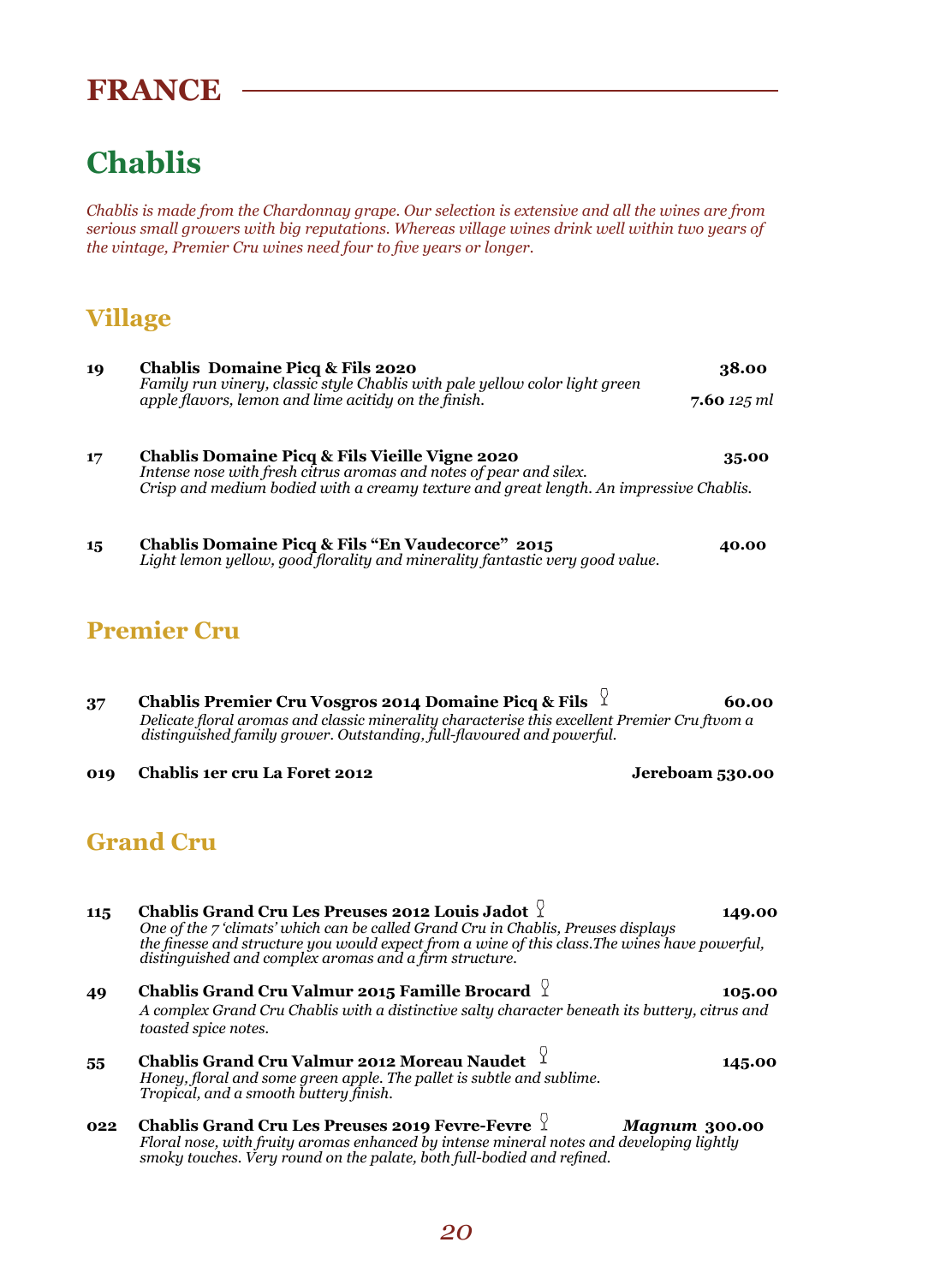# **Burgundy -** *White*

*White Burgundy is improving at all levels: a result of greater knowledge, improved hygiene, New World competition, lower yields and, at the top end, biodynamic farming. The wines from the Maconnaise and the Chalonnaise provide well made wines at a fair price. Unfortunately the best are expensive but we have several mature wines from the very top estates.* 

#### **Maconnais**

| 33 | Pouilly Fuisse 2018 Domaine Beranger $\frac{1}{2}$<br>Vibrant and bright color, yellow gold hints. Aromas of peach and honey in the nose.<br>Very nice balance in mouth of lime, orange peel and citrus notes.                                                                                     | 55.00  |
|----|----------------------------------------------------------------------------------------------------------------------------------------------------------------------------------------------------------------------------------------------------------------------------------------------------|--------|
| 48 | Macon - Verzé 2017 Domaine Leflaive Q<br>green – gold colour, a clean, subtly creamy, zesty nose and a palate that has a lovely<br>density and almost waxen richness lifted by a beautiful freshness and acidity.                                                                                  | 87.50  |
|    | <b>Cote Chalonnaise</b>                                                                                                                                                                                                                                                                            |        |
| 45 | Rully 2016 En Bas De Vauvry Jean-Baptise Ponsot $\frac{1}{2}$<br>Aromatic expression of citrus, apple, pear with aromas of almonds in the background.<br>Fresh, fruity and lively attack, with lemon notes, followed by pear and almonds.                                                          | 54.95  |
| 36 | Rully 1er Cru "Raclot" 2012 Celine & Vincent Dureuil $\frac{1}{4}$                                                                                                                                                                                                                                 | 105.00 |
|    | A very attractive bouquet of clean fresh apples, aromatic brioche on the nose with<br>clean, crisp, peach-kernel, and lime-fruited aromas emerging.                                                                                                                                                |        |
|    | <b>Burgundy</b>                                                                                                                                                                                                                                                                                    |        |
| 41 | Bourgogne Cuvee Forgets 2012 Domaine Javillier $\frac{1}{2}$<br>125 ml 9.50 47.50<br>This cuvee comes from different parcels in the Bourgogne Blanc appellation situated<br>in the territory of Mersault les Herbeux and les Vaux next to Volnay.                                                  |        |
| 47 | Bourgogne 2012 Tollot-Beaut $\frac{1}{2}$<br>The nose impresses with its width and some creamy depth which nicely covers the<br>palate – a little structure and nice balance. Good length – a very tasty Bourgogne.                                                                                | 45.95  |
| 53 | Bourgogne les Champlains 2012 Simon Bize $\frac{1}{2}$<br>Pale straw colour. Brooding note on the nose, along with mineral and<br>white flowers. Good acidity.                                                                                                                                     | 44.50  |
| 40 | Bourgogne Blanc Les Setilles Olivier Leflaive 2015<br>The use of oak here is very clever and produces a wine whose aromas and palate belies<br>its youth and price. It has delicious crisp fruit and really fabulous structure and length. The<br>vineyard is inches from the Puligny appellation. | 47.50  |
| 99 | Bourgogne Blanc 2013 Domaine Bzikot Y<br>Butter and hay on the nose with stone fruit, apricot, baked apple. Rich fruit in the<br>mouth - ripe stone fruit, peach, fresh bread butter                                                                                                               | 50.00  |
|    |                                                                                                                                                                                                                                                                                                    |        |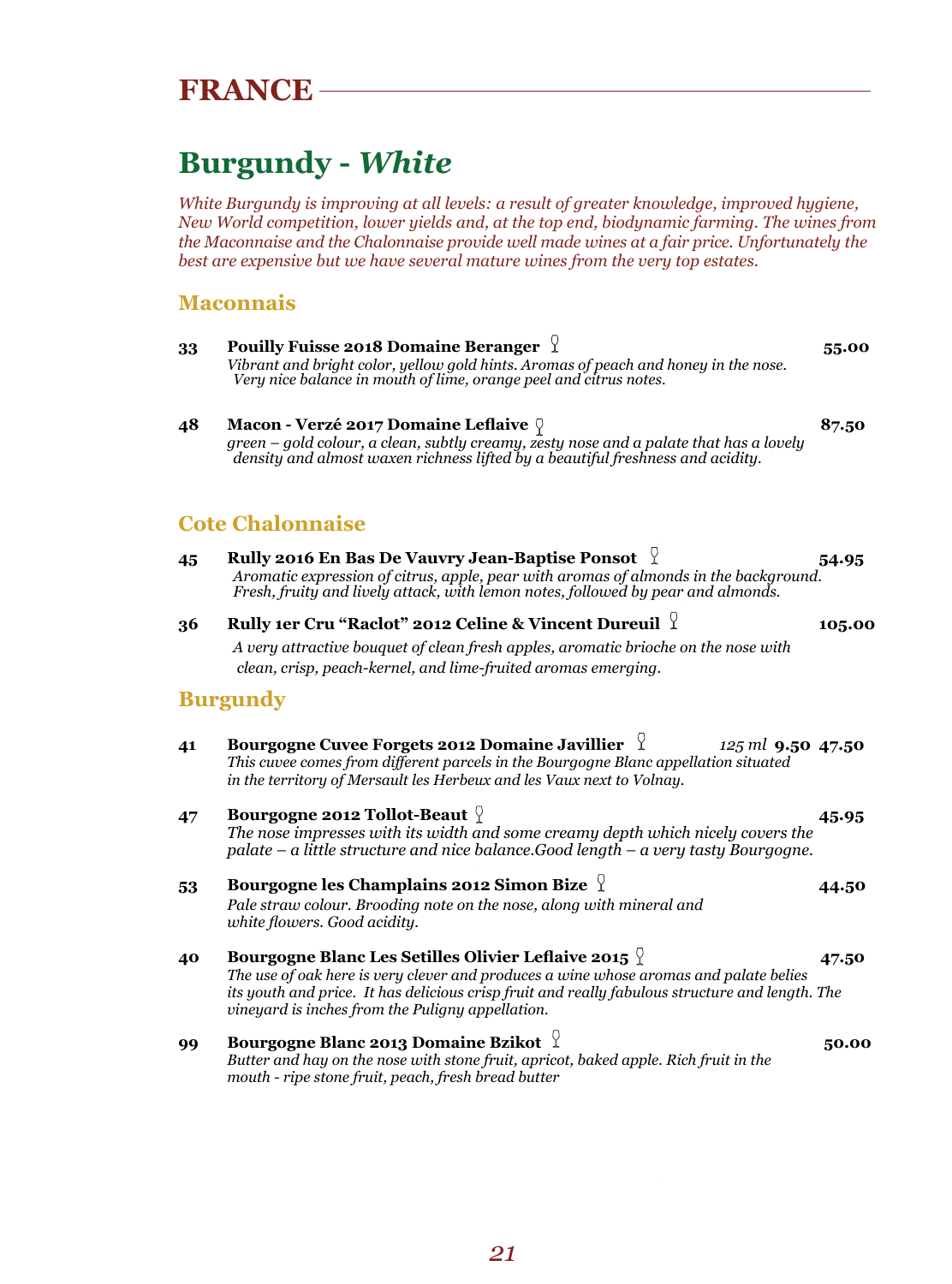### **Burgundy -** *White*

#### **Cote de Beaune -** *Village*

**71 Saint Romain 1er Cru la Combe Bazin 2012 Pascal Prunier-Bonheur 57.50**  *Single vineyard wine offering great value. It is dominated by apple notes on the bouquet with just a faint whiff of vanilla and spice from the cask. The palate is lively, fresh and with a vibrant acidity bringing the palate to life.* **42** Puligny Montrachet Le Trézin 2016 Domaine Gérard Thomas  $\frac{1}{2}$  115.00 *The nose presents acacia blossom and ripe apple scent, while the palate delights with sweet ripe fruits, toast and minerals. Satiny texture.*

**44 Meursault Joseph Drouhin 2013** 70.00 *A beautiful golden colour and a great aromatic palette: honey, linden flower ("tilleul"), hazelnut butter, sometimes even chamomile or hawthorn. On the palate, a silky roundness. Long on the aftertaste, with flavours of yellow plum and gingerbread".*

#### **Cote de Beaune -** *Premier Cru*

- **46 Corton Charlemagne Premier Cru 2012 Tollot Beaut**  $\sqrt{\frac{1}{2}}$  **250.00** *The Corton-Charlemagne 2012 is beautiful yellow in colour with light golden tints. Powerful aromas of fresh almond emerge accompanied by nice mellow oaky notes. It is an ample wine with good length. Still improving...*
- **51 Meursault Premier Cru Perrieres 2014 Joseph Drouhin 170.00**  *A complex and generous wine, with a rare elegance. Silky and ample texture which does not exclude freshness or lightness. Long on the palate, with flavours recalling grilled bread and fruit jam*
- **50 Meursault Premier Cru Genevrieres 2010 Monnier & Fils 190.00**  *Pierre Morey Blanc is the ex-winemaker at Domaine Leflaive. Biodynamic practices on the vineyard with some battonage in the cellar. A charming nose of spiced orange peel, creamy citrus with honeysuckle, medium bodied with lovely smoked minerals on the palate. Uplifting and generous.*
- **54 Chassagne Montrachet Les Encégnieres 2012 Etienne Sauzet 165.00**  *The strong and fresh taste of the wine has a surprisingly silky texture. Minerality is present only in the background, and bright fruit tones and juicy acidity dominate in the bouquet.*

*22*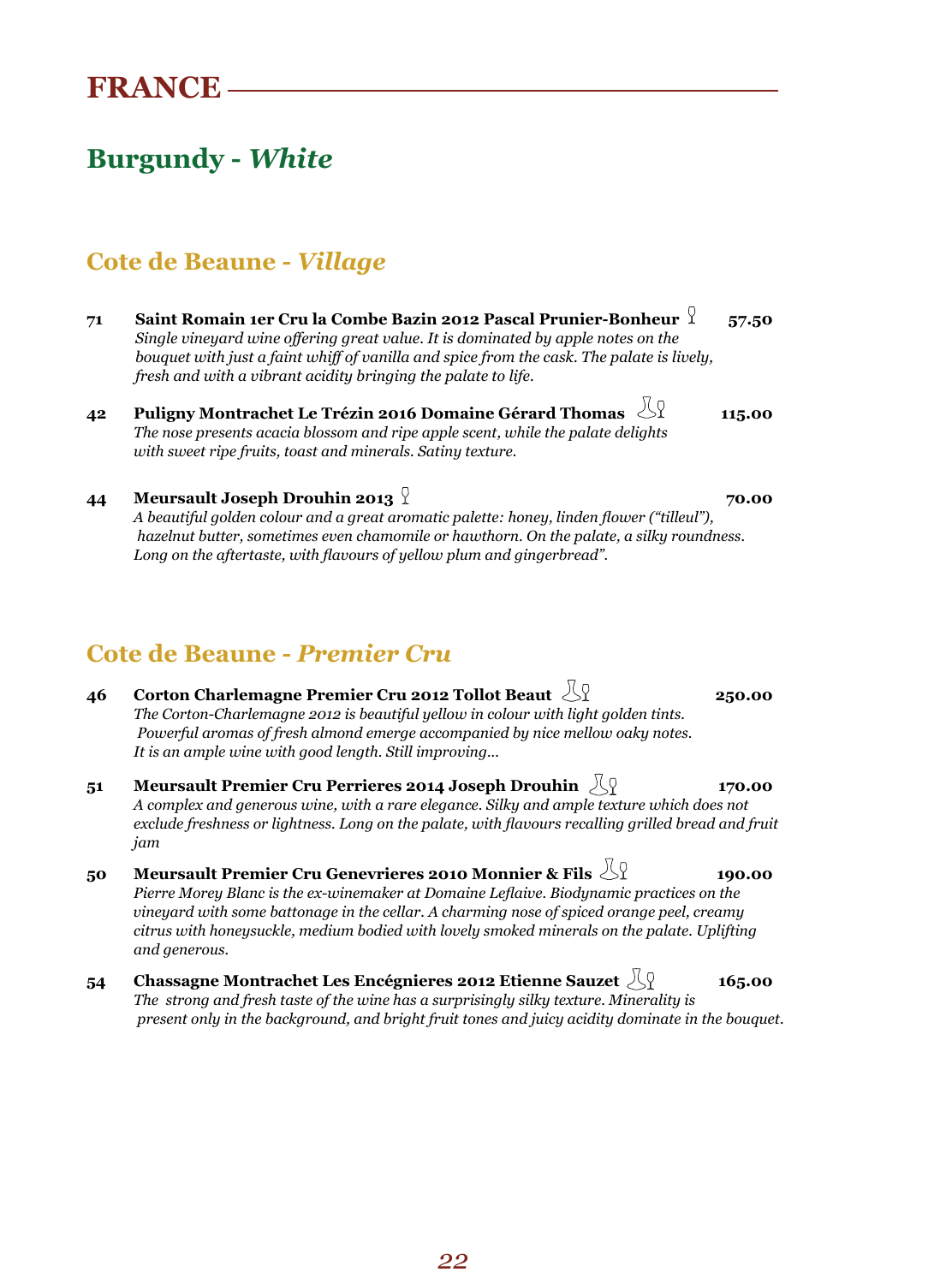#### **Burgundy -** *White*

#### **Cote de Beaune -** *Premier Cru*

- **52** Saint-Aubin 1er Cru Murgers des dents de chien 2011 Domaine Larue <sup>1</sup> 90.00 *Bright in the glass with green highlights. The palate is round and complex with ripe stone fruit and lots of minerality due to to soil. This wine can be drunk young, but will develop further to be enjoyed 4 to 10 years after the vintage.*
- **38 Beaune de Château Bouchard & Fils 2015 59.75**  *A beautifully structured wine with dense ripe pineapple and citrus character underpinned with the chalky minerality which defines all great white burgundies*
- **58 Beaune Clos des Mouches 2014 Joseph Drouhin 159.00**  *An outstanding wine. Pale yellow colour. Complex floral nose of white lilac and white rose. Once open, fruity aromas come to the fore, evolving towards grilled hazelnut and almond. When the wine is more mature, the nose is surprisingly strong and fifteen minutes of aeration produce wonderful notes of white truffle, citron (cedrat), honey and nutmeg, elegantly meshed together. Very lively on the palate. Its rich texture is in evidence, but also its structure and minerality. It is round, but never heavy. Harmonious fullness in the aftertaste.*

#### **Cote de Beaune -** *Grand Cru*

**62 Bienvenues Batard-Montrachet Grand Cru 2012 Domaine Leflaive 825.00**  *"Pale, bright yellow. Tight, reserved nose hints at hazelnut and nutty oak. Dense and tactile, with intense peach and lemon flavors supported by strong minerality. This rich wine boasts lovely balance from the outset but its back-end density and chewiness suggest that it will reward medium-term agin*

*By Stephen Tanzer. WDQ*

**807 Batard-Montrachet Grand Cru 2012 Domaine Leflaive Magnum 1850.00**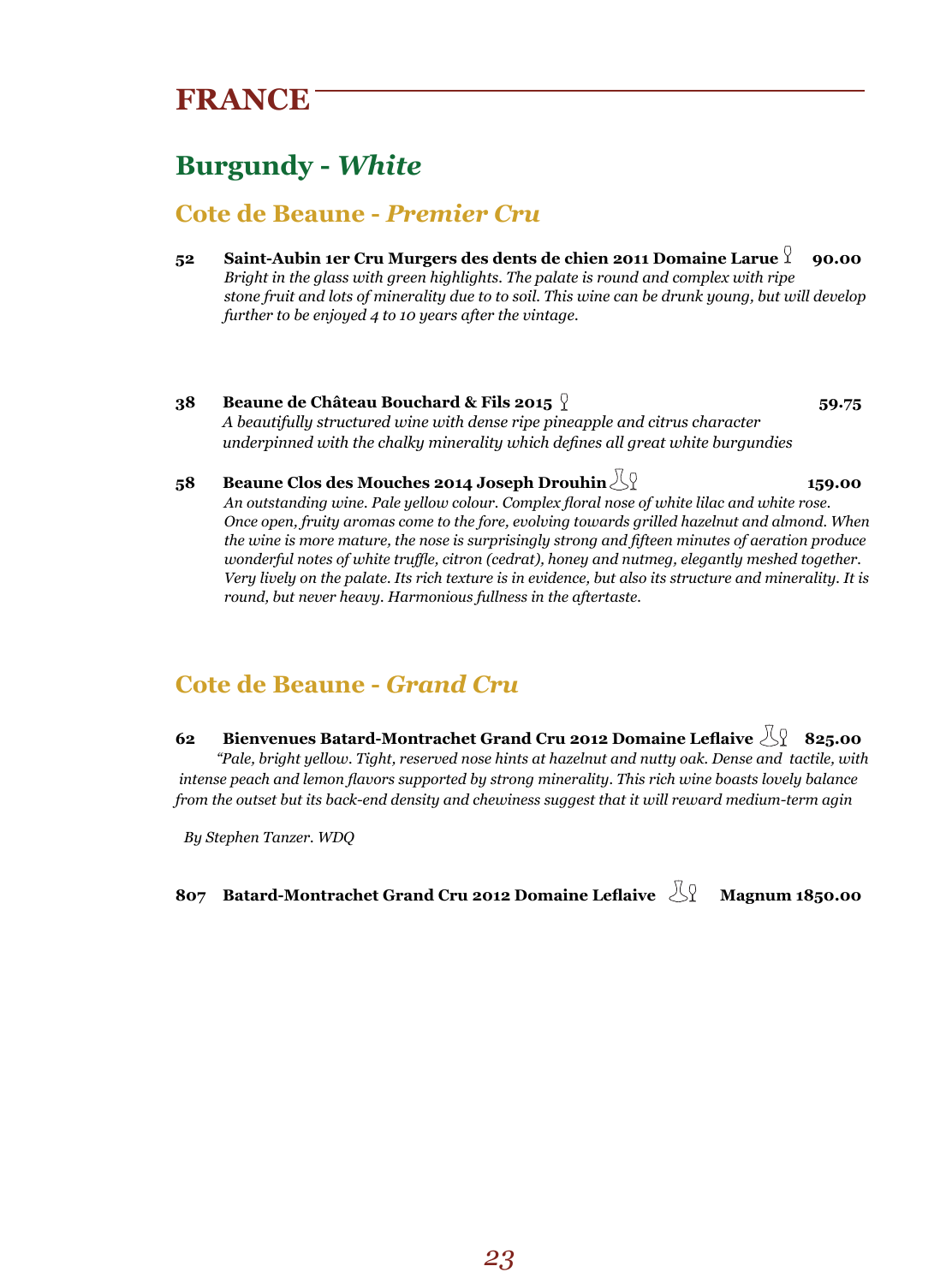### **Burgundy -** *Red*

#### **Cote de Chalonnaise**

| 602 | Rully Rouge 2011 Dureuil-Janthial $\gamma$<br>The Rully Rouge is from vines planted in 1974 and 1980 and offers ripe, generous, sweet<br>dark-cherry flavours. This is a genuine, superstar Burgundy domaine. | $125ml$ 9.50 47.50         |
|-----|---------------------------------------------------------------------------------------------------------------------------------------------------------------------------------------------------------------|----------------------------|
| 526 | Rully Rouge 1er Cru "Vauvry" 2008 Dureuil-Janthial $\sqrt{2}$<br>Cherry, strawberry, violets and liquorice dominate on the palate. A trully magnificent wine.                                                 | 87.50                      |
| 016 | <b>Rully Rouge Joseph Drouhin 2014</b>                                                                                                                                                                        | Magnum 85.00               |
|     | <b>Burgundy</b>                                                                                                                                                                                               |                            |
| 516 | <b>Bourgogne Roncevie Domaine Arlaud 2012</b><br>A nose of rich fresh black fruits with a touch of smoke.                                                                                                     | 40.00<br>Magnum 2015 80.00 |
| 570 | <b>Bourgogne Rouge Domaine Dureuil-Janthial 2012</b><br>Tart cranberry nose. Unripe red berries and red plums on the palate.<br>Lean and acidic. Little midpalate concentration                               | 45.00                      |

#### **Cote de Beaune -** *Village*

**806 Chassagne Montrachet Vieille vigne 2001 Michel Colin** *Magnum* **178.95**  *Aromas of sweet red berries, orange rind, plums and rose petals introduce the 2001 Chassagne-Montrachet Vieilles Vignes Rouge, a medium-bodied, pretty and charming wine with melting tannins and a perfumed finish.*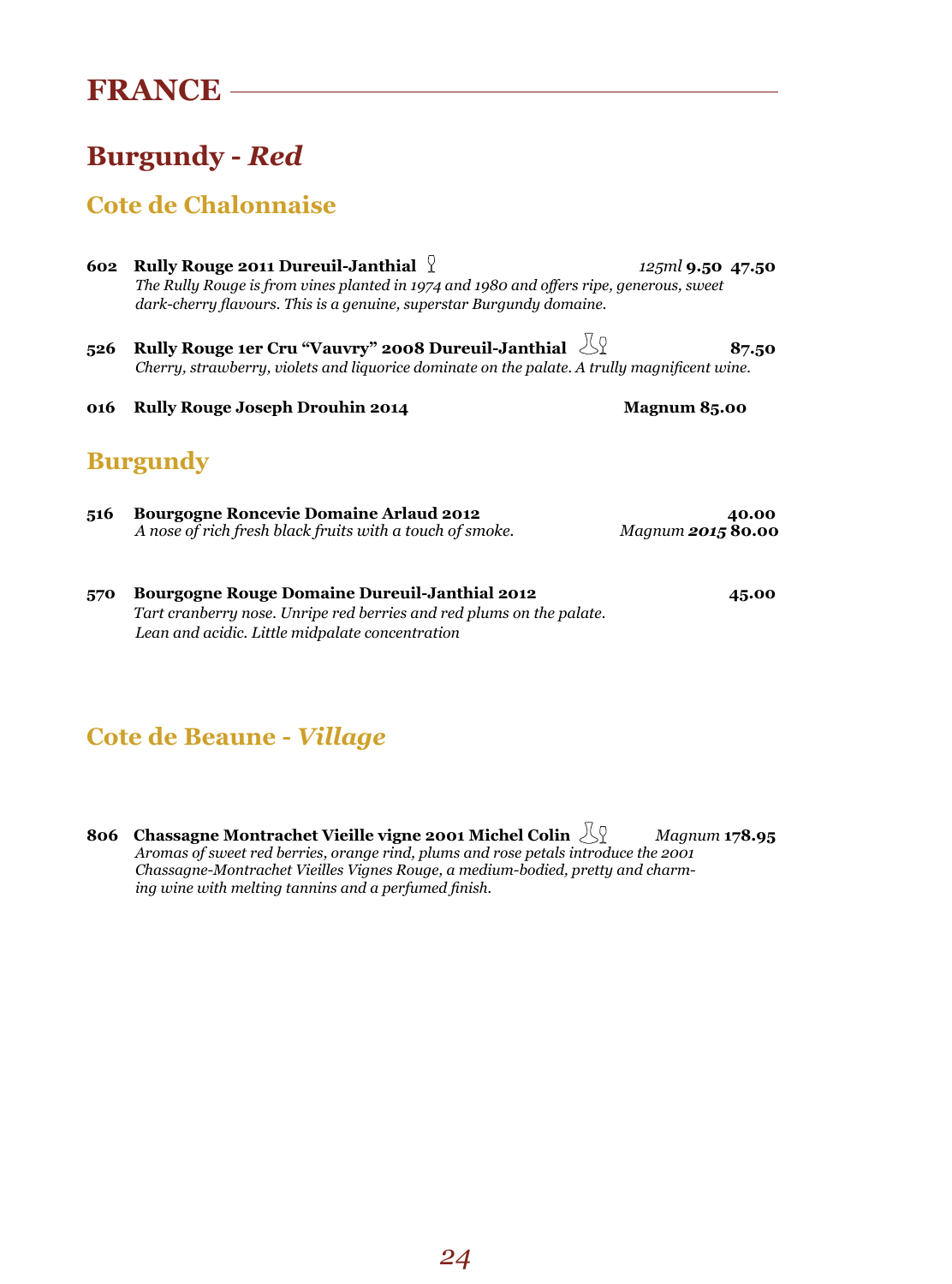#### **Burgundy -** *Red*

#### **194 Chorey-Les-Beaune 2013 Tollot Beaut half bottle**

*Fresh ripe strawberry fruit with a touch of vanilla and pepper on the aftertaste.* **35.00**

Лq

**Cote de Beaune -** *Premier Cru* 

#### **532 Volnay Le Ronceret Chateau Génot-Boulanger 2010 95.00**

*Nose of extract of red and black pinot fruit though with graceful floral and hints of spice notes adding nuance. The concentrated, intense and punchy flavors are delicious, pure and sappy, all wrapped in a linear, driving and pungently mineral finish.*  ⋌ϙ

- **962 Pommard Les Croix Noires Premier Cru 2012 Domaine de Courcel 115.00**  *The full, rich and sweet big-bodied flavors are very fresh and possess excellent energy and verve on the wonderfully long finish that is both balanced and penetrating. Lovely.*
- **902 Beaune Clos des Mouches 2008 Joseph Drouhin 129.50**

*An exceptional wine. Beautiful, deep-red ruby colour, with the bright sheen of great Burgundies. Primary notes of red fruit dominate, such raspberry, blackberry. There are hints of complexity with smoky flavours evolving towards liquorice. The body is firm without being rough, well meshed without being heavy. There remains a final and most pleasing sensation of harmony, fullness and delicate tannins, as the wine lingers on the palate.* 

**963 Gevrey Chambertin Clos SaintJacques Domaine Bruno Clair 2004 150.00**  *An elegant mix of red and black pinot fruit and subtle spice and earth notes that are followed by powerful, pure and balanced middle weight flavors that possess a lovely sweetness and a freshness.* 

 $\lambda$ 

 $X_{P}$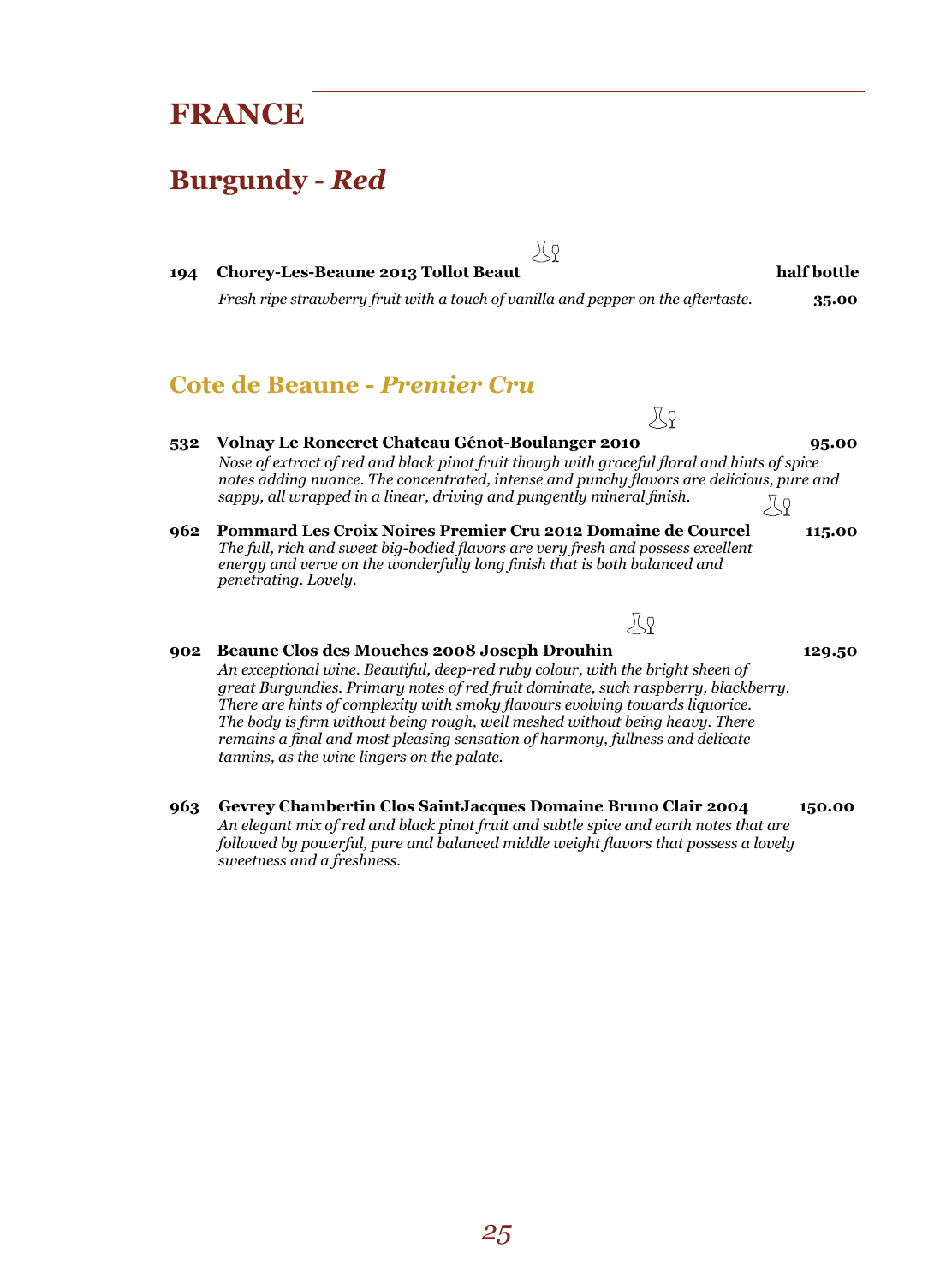## **Burgundy -** *Red*

#### **Cote de Nuits -** *Village*

| 675 | Marsannay Cuvee la Combe Sylvain Pataille 2013<br>Sylvain Pataille is a fully qualified oenologist. The man to whom growers turn<br>for technical advice in the cellar - consulting for about 15 domaines. | 47.50 |
|-----|------------------------------------------------------------------------------------------------------------------------------------------------------------------------------------------------------------|-------|
| 562 | Gevrey Chambertin 2015 Les Caves de la Colombe<br>A wine with a beautiful, bright ruby colour. Intensely fruity on<br>aromas are reminiscent of black cherry, wild blackberry and liquorice.               | 95.00 |
| 539 | Nuits St Georges 2017 Pinot Fin, Domaine Arnoux Lachaux $\sqrt{2}$<br>Brightly red berries, with sappy spice and a reassuringly weighty palate<br>refreshed by fine lifted acidity.                        | 59.95 |
| 536 | Gevrey Chambertin 2014 Joseph Drouhin $\sqrt{2}$<br>A wine with a beautiful, bright ruby colour. Intensely fruity on<br>aromas are reminiscent of black cherry, wild blackberry and liquorice.             | 75.00 |

 $\rightarrow$ 

# *"Like human beings, a wine's taste is going to depend a great deal on its origins and its upbringing"*

*Linda Jonhson*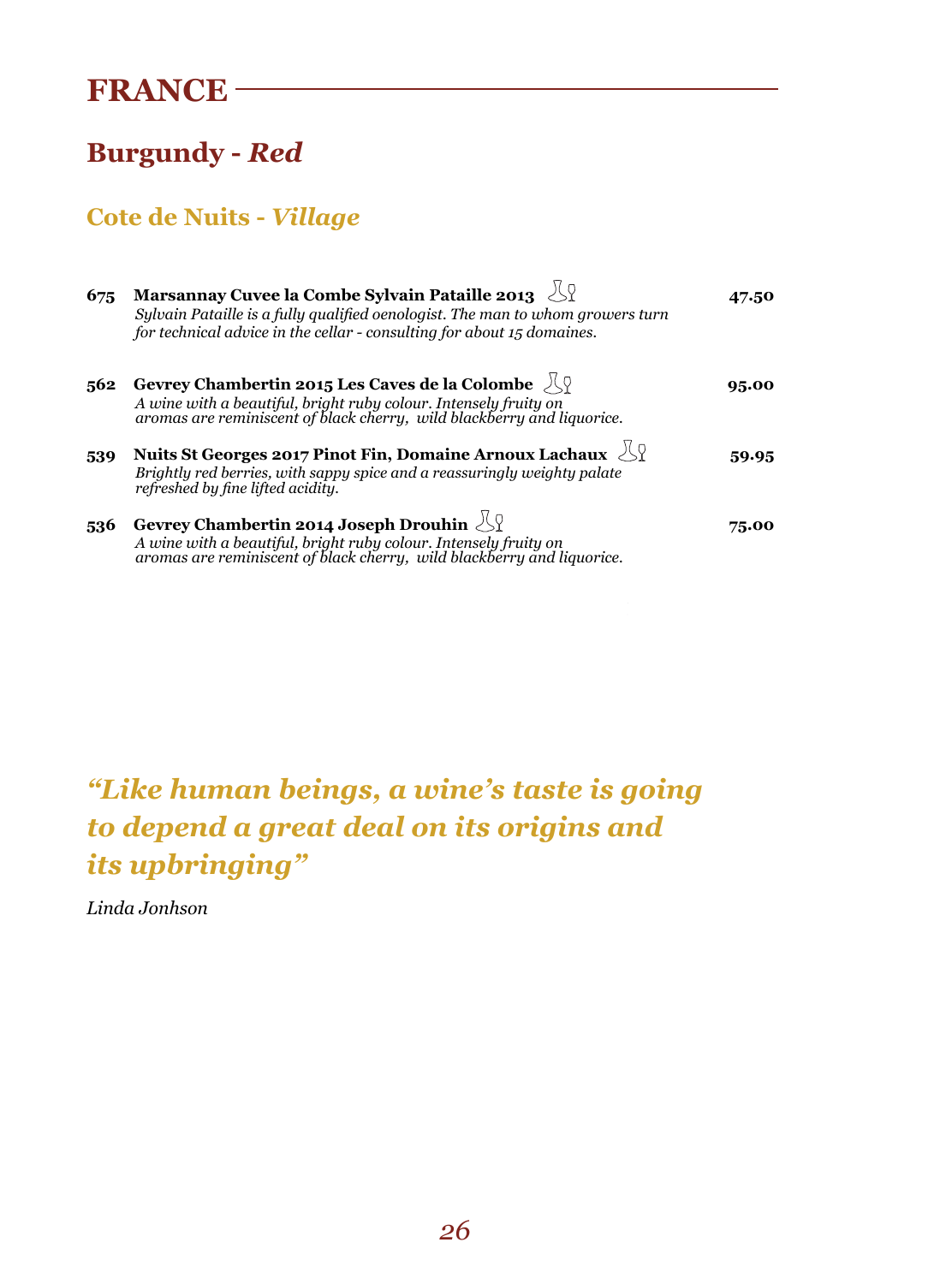### **Burgundy -** *Red*

### **Cote de Nuits -** *village*

| 956 | Gevrey Chambertin 1999 Claude Dugat $\sqrt{2}$<br>Made up from 12 different plots all around the appellation, with an average age<br>of over 50 years. This is a very solid, rich example of village Gevrey-Chambertin,<br>attractive young but built to last. | 169.95 |
|-----|----------------------------------------------------------------------------------------------------------------------------------------------------------------------------------------------------------------------------------------------------------------|--------|
| 957 | Gevrey Chambertin 1998 Claude Dugat $\sqrt{2}$<br>The fruit has blended into gentle earthiness, with hints of leathery dried fruit.                                                                                                                            | 159.95 |
| 959 | Gevrey Chambertin 1995 Claude Dugat $\sqrt{2}$<br>Claude Dugat is one of the top two or three producers of Gevrey Chambertin.                                                                                                                                  | 175.00 |
| 960 | Gevrey Chambertin 2000 Claude Dugat $\mathcal{R} \mathcal{S}$<br>Deep purplish-red, restrained on the nose then showed some stewed fruit and<br>later more of an earthy quality. Tasted of silky fruit with a tannic backbone.                                 | 149.95 |
| 961 | Gevrey Chambertin 2003 Claude Dugat $\sqrt{\ }$<br>Rich forest fruit notes. Opened up over an hour with blackberry and blueberry notes.<br>Smooth tannins and a sweet long finish.                                                                             | 139.95 |
| 573 | Gevrey Chambertain Vieille Vignes 2014 Domaine Rossignol-Trapet X 715.00                                                                                                                                                                                       |        |

*Quite a pale purple, this has a fine, elegant bouquet and perfect poise, with more power on the palate than the gentle nose suggests. The wine has a fine, firm structure, with fruit emerging behind.*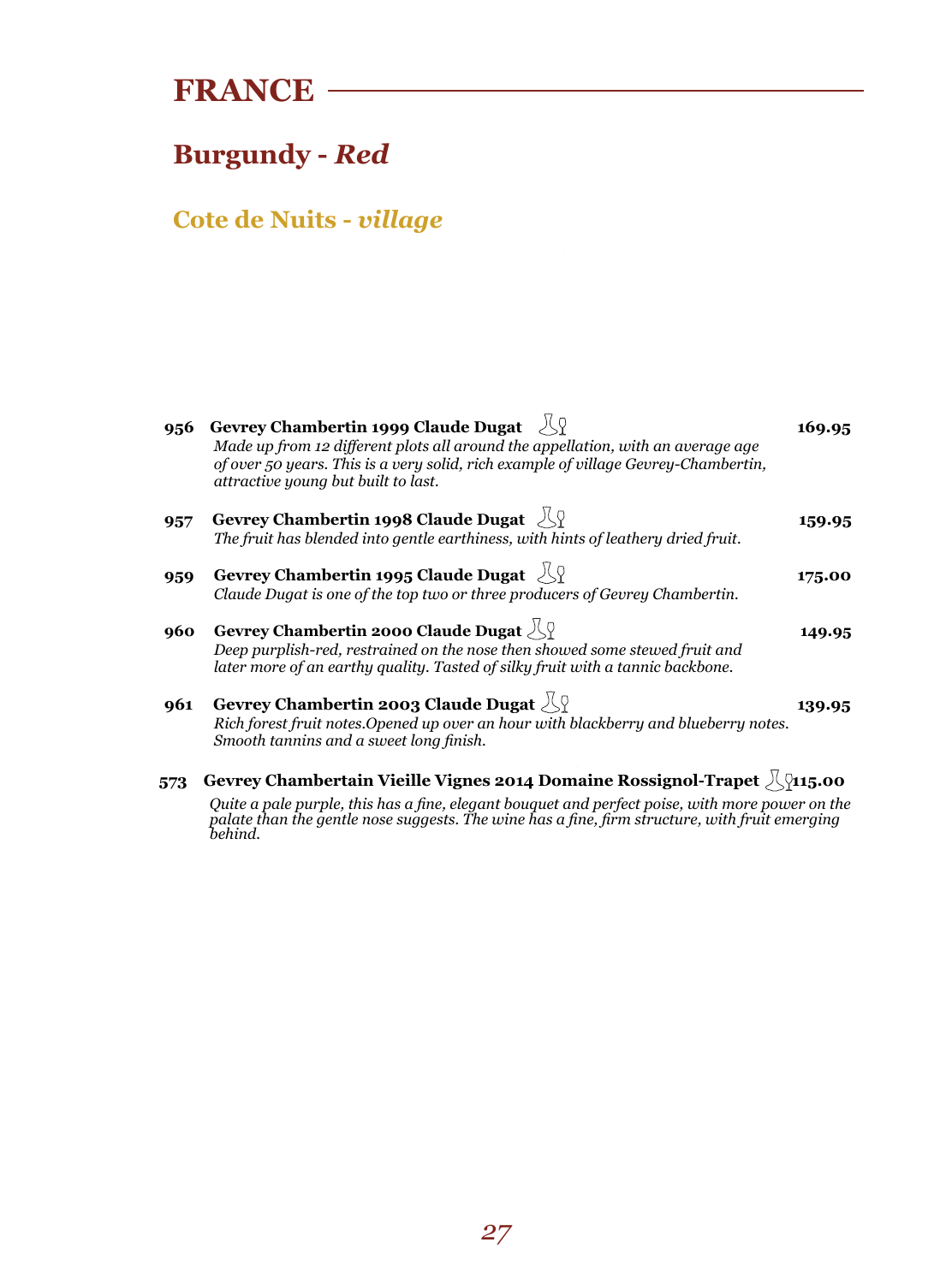### **Burgundy -** *Red*

#### **Cote de Nuits -** *Premier Cru*

- **523 Nuits St Georges Clos des Argillieres Domaine Vincent Dureuil-Janthial 2008**  $\sqrt[3]{2}$  125.50 *A georgous Nuits St George with supple tannins, both red and blackberry fruit along with spices and firm tannins. Well made, balanced red that is beautifully composed.*
- **901 Gevrey Chambertin Fonteny 1990 Serafin 229.00** *Spicy oak , ripe black fruits and game on the nose, an excellent concentration and a good acidity all mark this Pinot from probably the best vintage in the 90s.*

#### **534 Morey Saint-Denis Les Loups Domaine des Lambrays 2004**  $\sqrt{2}$  **120.00**  *Wonderfully complex earthy aromas of truffles, forrest floor, and a bit of Brett. Mixture of black and red fruit with cassis, cherry, and raspberry balanced by good acidity and a somewhat savory quality. Fairly full bodied with a long finish.*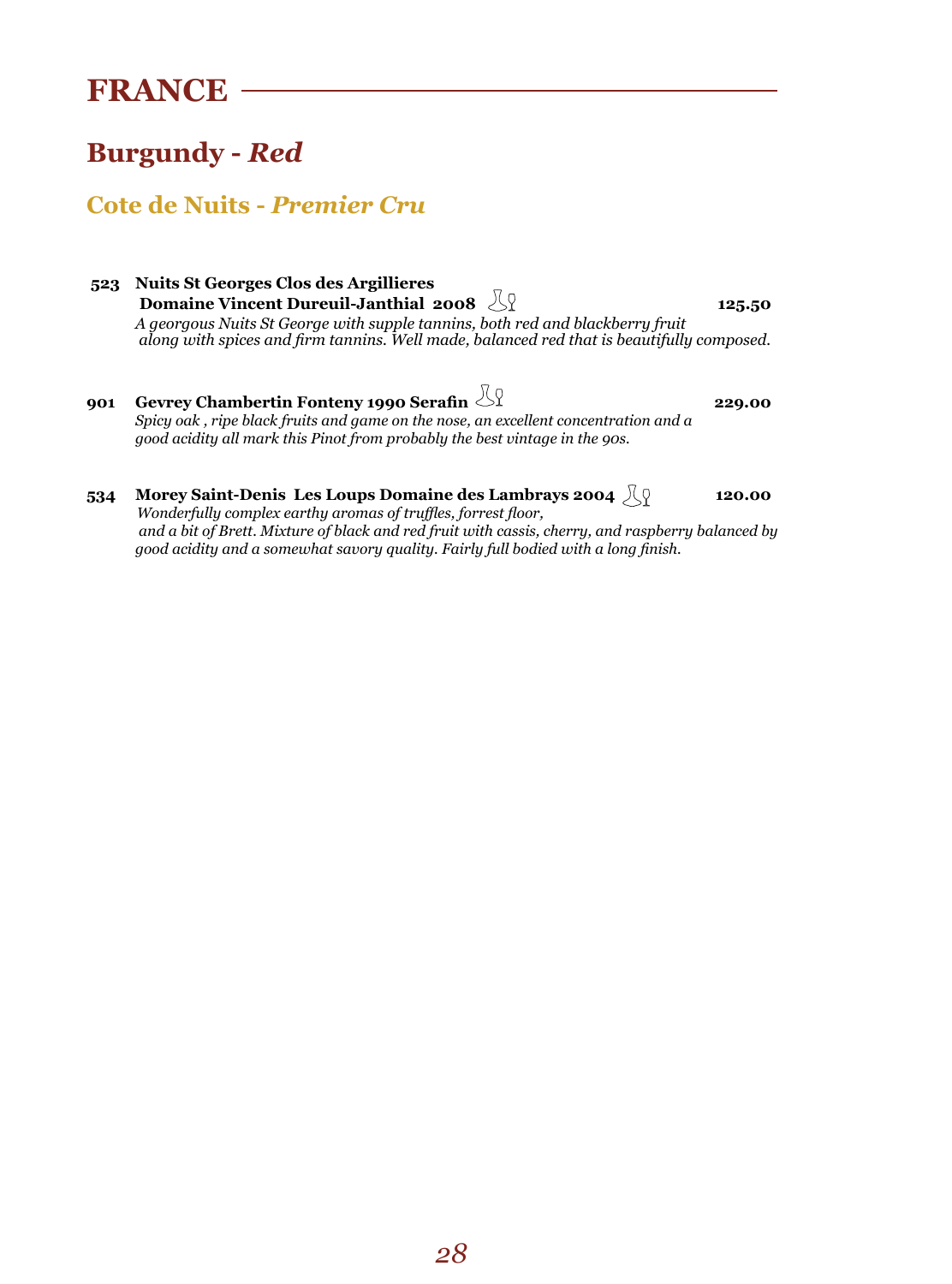### **Burgundy -** *Red*

#### **Cote de Nuits -** *Grand Cru*

#### **966 Chambertin Clos de Beze 2004 Domaine Drouhin Laroze 300.00**

*A spicy and notably ripe dark pinot fruit nose that offers black cherry and a touch of cassis that continues onto the tightly wound, earthy, rich and austere but amply powerful flavors that are impressively backward and dense.* 

**900 Charmes Chambertin 1996 Serafin 350.00** *Great black and red cherry fruit on nose and palate, lots of baking spice front-and-center.Great fruit density really shows itsGrand Cru pedigree* 

#### *Did you know...*

*rally benefitted from the reputation of Romanee.* 

*During the late 19th century, several villages in the Cote d'Or were awarded the right to add to their name(s) of the grands crus produced in their locality. Thus, in 1882, Chambolle took the name Chambolle-Musigny, Gevrey became Gevrey-Chambertin, both Puligny and Chassagne villages share the name of their grand cru, the famous Montrachet and Ladoix, while Vosne has natu-*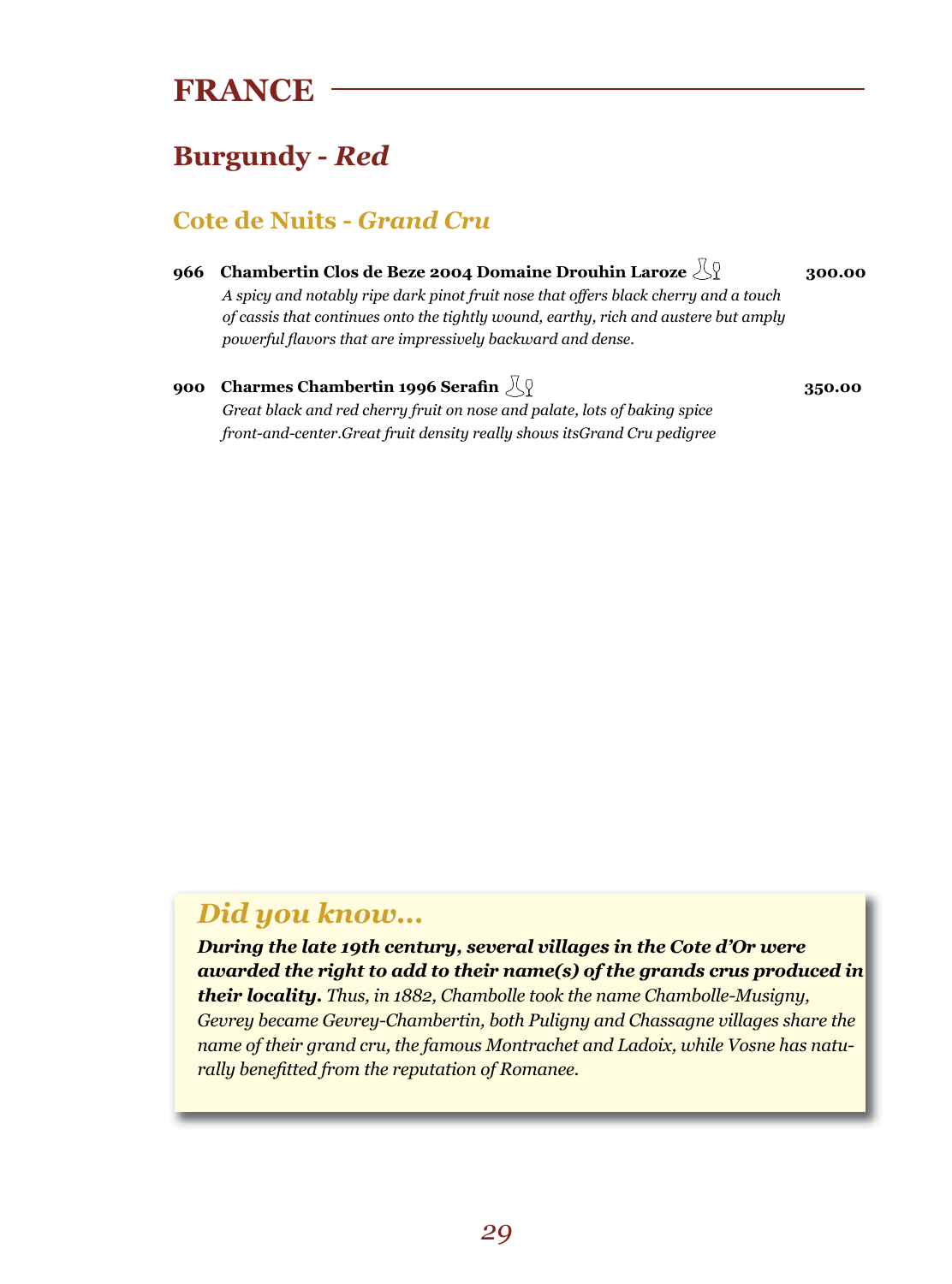### **Rhone**

*White Rhone, with the possible exception of Condrieu, is very unfashionable, partly as a result of grape varieties few have heard of, partly the often overblown style and partly its cost. All this is a shame because the well made wines are lost to most white wine drinkers. Our white Chateauneuf will surprise and delight the palates of those open minded enough to try it. There is proper Chateauneuf du Pape from serious growers that is getting more expensive by the second and cheap, dilute, over- sugared wines tasting of dirty old wood.* 

### **Rhone -** *White*

#### **Northern Rhone**

| 57  | Condrieu La Petite Cote 2013 Cuilleron $\Delta$<br>This is a wine of serious pedigree, the ultimate expression of terroir. The nose offers<br>apricot, peach and floral aromas, all of which are confirmed on the succulent palate.<br>The wine displays great length, finishing with a refreshing grapefruit acidity. | 99.50 |
|-----|------------------------------------------------------------------------------------------------------------------------------------------------------------------------------------------------------------------------------------------------------------------------------------------------------------------------|-------|
|     | <b>Southern Rhone</b>                                                                                                                                                                                                                                                                                                  |       |
| 29  | Costieres de Nimes Château Saint Cyrgues 2016<br>Fruity wine with spicy aromes, honey citrus long lasting finish                                                                                                                                                                                                       | 27.95 |
| 67  | Chateauneuf-du-Pape Domaine Chante Cigale 2017<br>Deeply coloured with fine, fresh aromas of ripe pear and white peach.<br>When enjoyed young, freshness and a lighter touch dominates the palate; as the<br>wine matures, the flavours become deeper, richer and more complex.                                        | 59.95 |
| 14  | Saint-Péray Pic & Chapoutier 2016<br>$125$ ml $16.00$<br>Collaboration of French chef and winemaker. Lovely tropical notes<br>on the nose with hints of flowers and vanilla. The palate is lush but not too oaky or flabby as<br>the acidity is present to keep it fresh. Medium long finish.                          | 80.00 |
| 18  | Vacqueyras 2015 Les Christins domaine Perrin $\frac{1}{2}$<br>Fresh nose, delicate fruit notes with white flesh fruit, discreet notes of ageing in oak.<br>The attack on the palate presents a beautiful balance between richness and minerality.                                                                      | 46.60 |
| 82  | Coudoulet de Beaucastel Blanc 2014 domaine Perrin<br>A mix of Clairette, Bourboulenc, Viognier and Marsanne that offers lots of citrus blossom,<br>lemon zest and hints of apple in a medium-bodied, racy style on the palate.                                                                                         | 55.00 |
|     | <b>Rhone</b> - Red                                                                                                                                                                                                                                                                                                     |       |
|     | <b>Cotes du Rhone</b>                                                                                                                                                                                                                                                                                                  |       |
| 507 | Mas Des Bressades Costieres de Nimes 2016<br>A dark rich cherry scented nose gives way to a juicy thick blackberry and cassis<br>laden palate                                                                                                                                                                          | 29.95 |
| 660 | <b>Cotes du Rhone 2019 Samorens Domaine Ferraton</b><br>Rich and powerful, a wonderful wine for grilled meat and game food.                                                                                                                                                                                            | 29.95 |
| 515 | <b>Vinsobres Les Cornuds 2014 Famille Perrin</b><br>The wine is an even blend of Grenache and Syrah, where the latter is partly<br>aged in oak for 18 months. Grippy tannins meld with juicy bramble fruit plus<br>notes of bacon, violets and herbs.                                                                  | 29.95 |
| 551 | <b>Coudoulet de Beaucastel 2013</b> $\bigcup\limits_{\mathcal{C}}$<br>815 Mag 2009 110.00<br>It is often referred to as a baby Beaucastel. When one looks at the geology of                                                                                                                                            | 49.50 |

*the soil at Coudoulet.*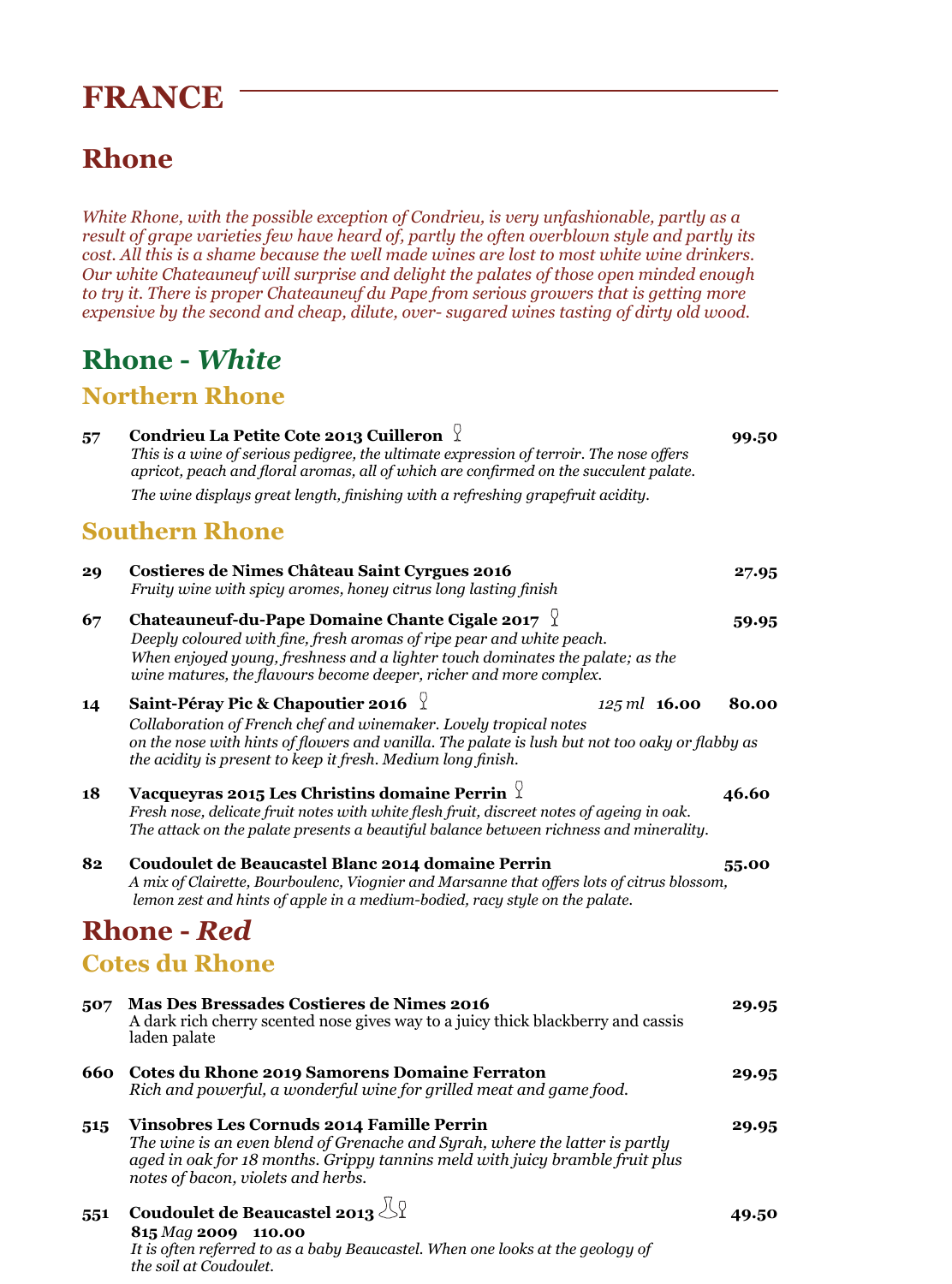#### **Rhone -** *Red*

#### **Northern Rhone**

**972 Ermitage le Meal M. Chapoutier 1998 360.00**  *Full-bodied with balanced rounded tannis and sweet tobacco enriching the black and red ripe fruit*  **974 Ermitage le Pavillon 1998 M. Chapoutier 450.00**  *Dark garnet red color; lovely rich beef broth and roast beef nose; medium bodied, elegant palate of tart red fruit with creamy meat jus and velvety mouth feel.*  **975 Ermitage L'Ermite M. Chapoutier 1998 510.00**  *Black fruits with spices and ink overtones. Tannins are in the same time powerful and velvety. Smoky and pepper overtones express wonderfully the Syrah variety on granitic soil.*  **540 Crozes Hermitages La Matiniere Ferraton**  $\sqrt{2}$  **44.95** *The firm Ferraton has been making big improvements in their winemaking over the last decade. The style is very pure and concentrated*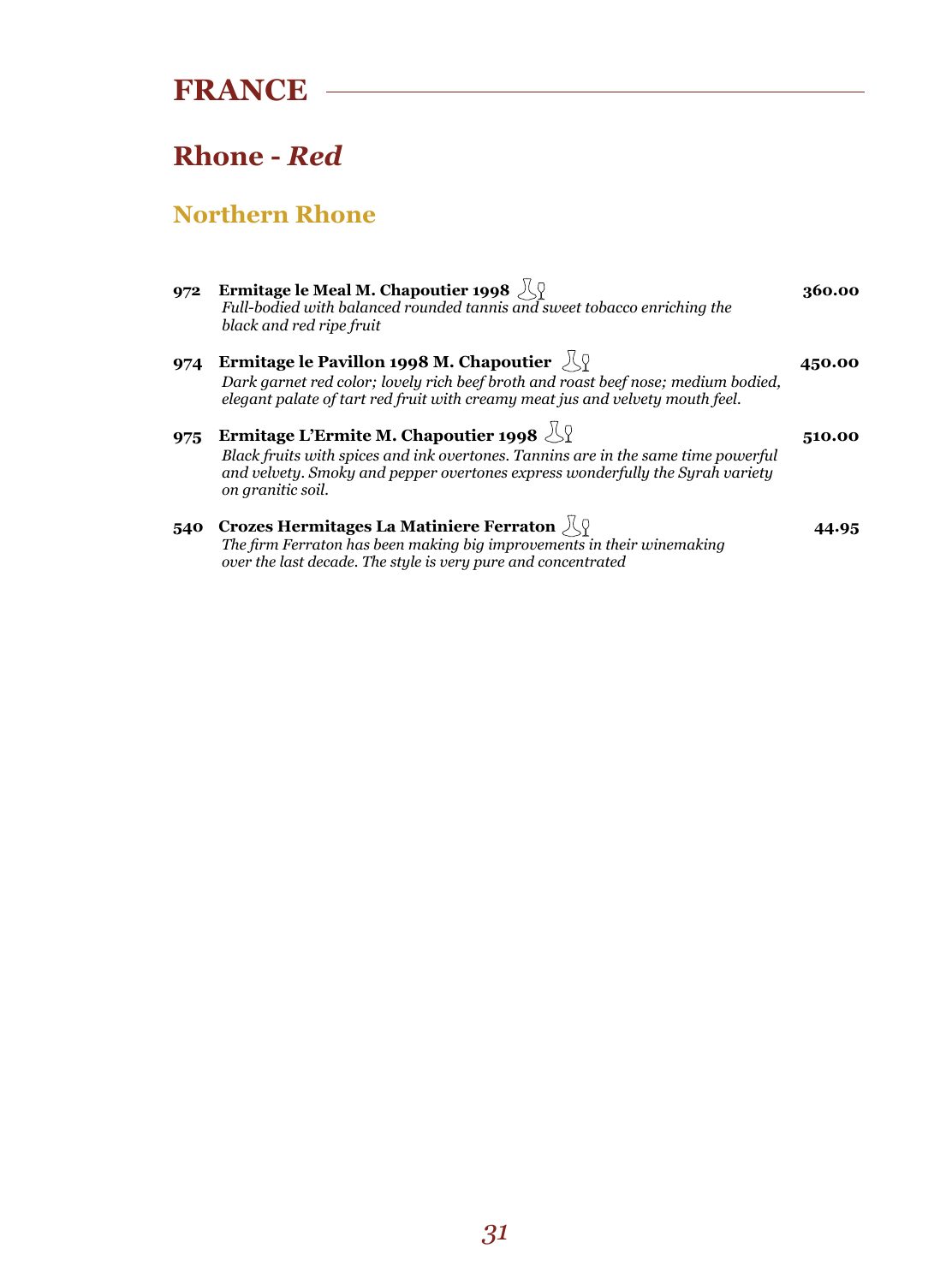#### **Rhone -** *Red*

#### **Northern Rhone**

| 546 | Cote Rotie 2003 Gallet Henri & Phillippe $\sqrt{2}$<br>96.50<br>From a blend of Shiraz and Viognier, this shows rich meaty flavours and deep black fruit.                                                                                                            |
|-----|----------------------------------------------------------------------------------------------------------------------------------------------------------------------------------------------------------------------------------------------------------------------|
| 704 | Cote Rotie Cote Rozier Patrick & Christophe Bonnefond 2008<br>95.00<br>Cote Rotie is a highly respected and increasingly prestigious red wine appellation<br>at the northern end of France's Rhone Valley                                                            |
| 556 | Cote Rotie Colline de Couzou Patrick & Christophe Bonnefond 2009 > 9 125.00<br>100 % Syrah, dark red. Has a smoky, mulberry air, soaked red cherries and griottes.<br>There's a crunchy theme along the palate, with red stone fruits, plums and incisive<br>tannins |
| 973 | Cote Rotie la Mordoree 1998 M. Chapoutier $\sqrt{\ }$<br>299.95<br>Smoky red and black cherry aromas with dense meaty spice. Similar fruit profile on<br>palate with hints of emerging earthy, spicy flavors.                                                        |
| 547 | Cornas Terre Brulee 2007 Lionnet<br>95.00<br>Very old vines and as little interference in the wine making as possible, produce a<br>stunning Cornas from this small high quality estate.                                                                             |
| 584 | Cornas Terre Brulee 2009 Lionnet $\sqrt{\ }$<br>90.00<br>Very clean pure and hight toned nose of dried raspberry and peppery.<br>Very round and accessable for cornas. A very nice wine and extremely pure.                                                          |
| 834 | Crozes Hermitage LesJalets 1999<br><b>Magnum 135.00</b><br>A light strawberry and redcurrant fruitiness with a touch of pepper                                                                                                                                       |

*distinguishes this fully mature Rhone, balanced and harmonious.* 

*"With wine in hand, one reaches the happy state - where men are wise, women beautiful; and even one's children begin to look promising"* 

*Unknown Author*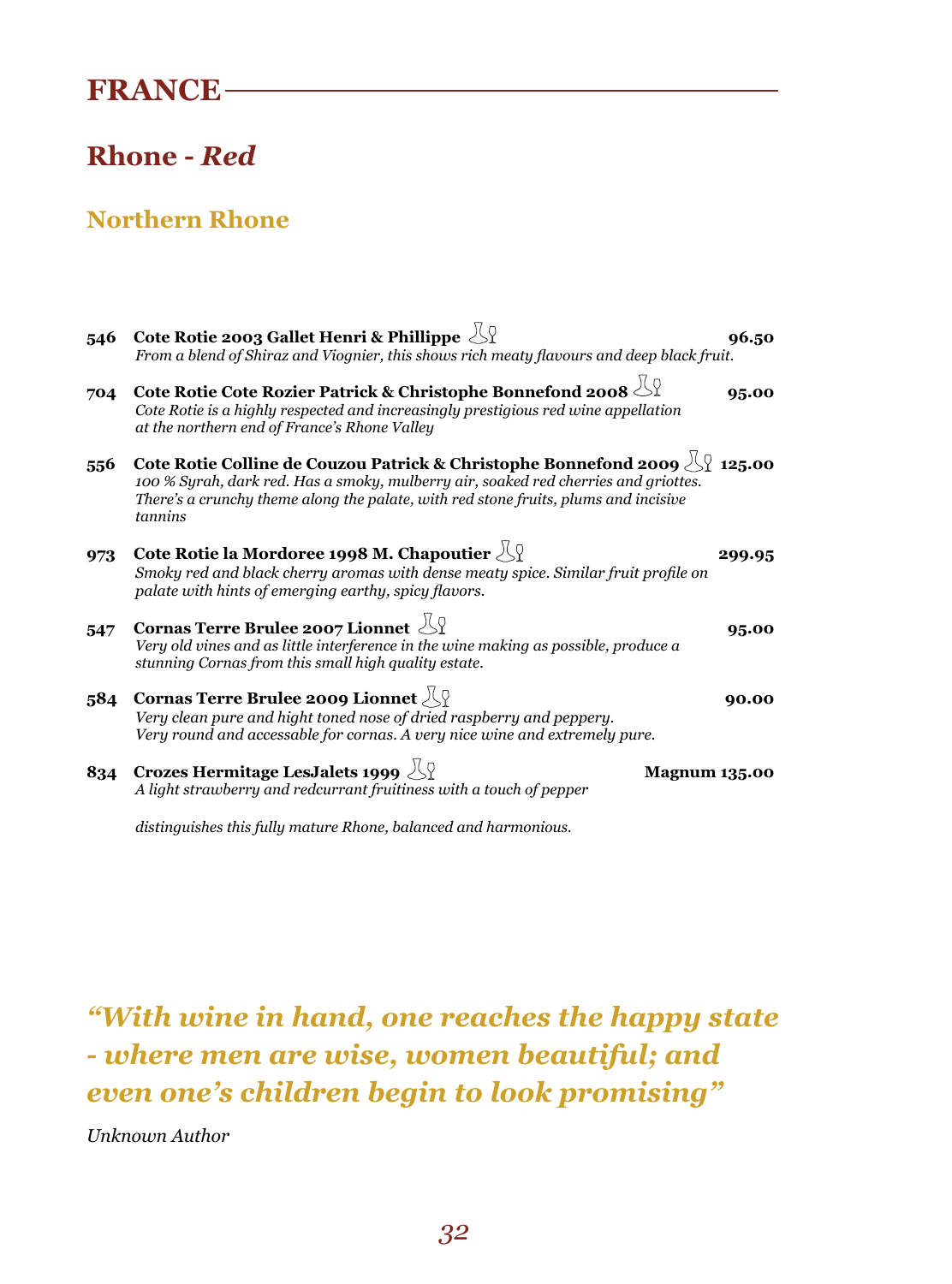#### **Rhone -** *Red*

#### **Southern Rhone**

- **545 Vacqueyras 2018 Les Christins domaine Perrin**  $\frac{1}{2}$   $\frac{1}{2}$  46.60 *75% Grenache, 25% Syrah, This wine is a dark plum colour with aromas of ripe red fruits and a rich, lush, concentrated palate. Fantastic with game, venison and red meats.*
- **542 Rasteau L'andéol 2019 domaine Perrin 45.50**  *A balanced vintage. Complex nose (notes of blackberry and cherry), rich and elegant. The tannic texture is structured giving a nice vintage that will age.*
- **884 Persia Fondreche Rouge 2015 Ventoux** *Magnum* **57.95**  *A Grenache, Syrah and Mouvedre blend from the best vinyards of this rapidly improving area. This wine is silky smooth and similar in style to Chateauneuf du Pape.*
- **682 Gigondas La Tour 2020 Montirus 52.00**  *Its dense ruby/purple hue is accompanied by an extraordinary bouquet of black raspberries, kirsch, liquorice, crushed rocks, and flowers. Full-bodied with sensational texture, purity, and length as well as remarkable elegance and freshness.*

*"There are two reasons for drinking wine... when you are thirsty, to cure it; the other, when you are not thirsty, to prevent it... prevention is better than cure"* 

*Thomas Love Peacock*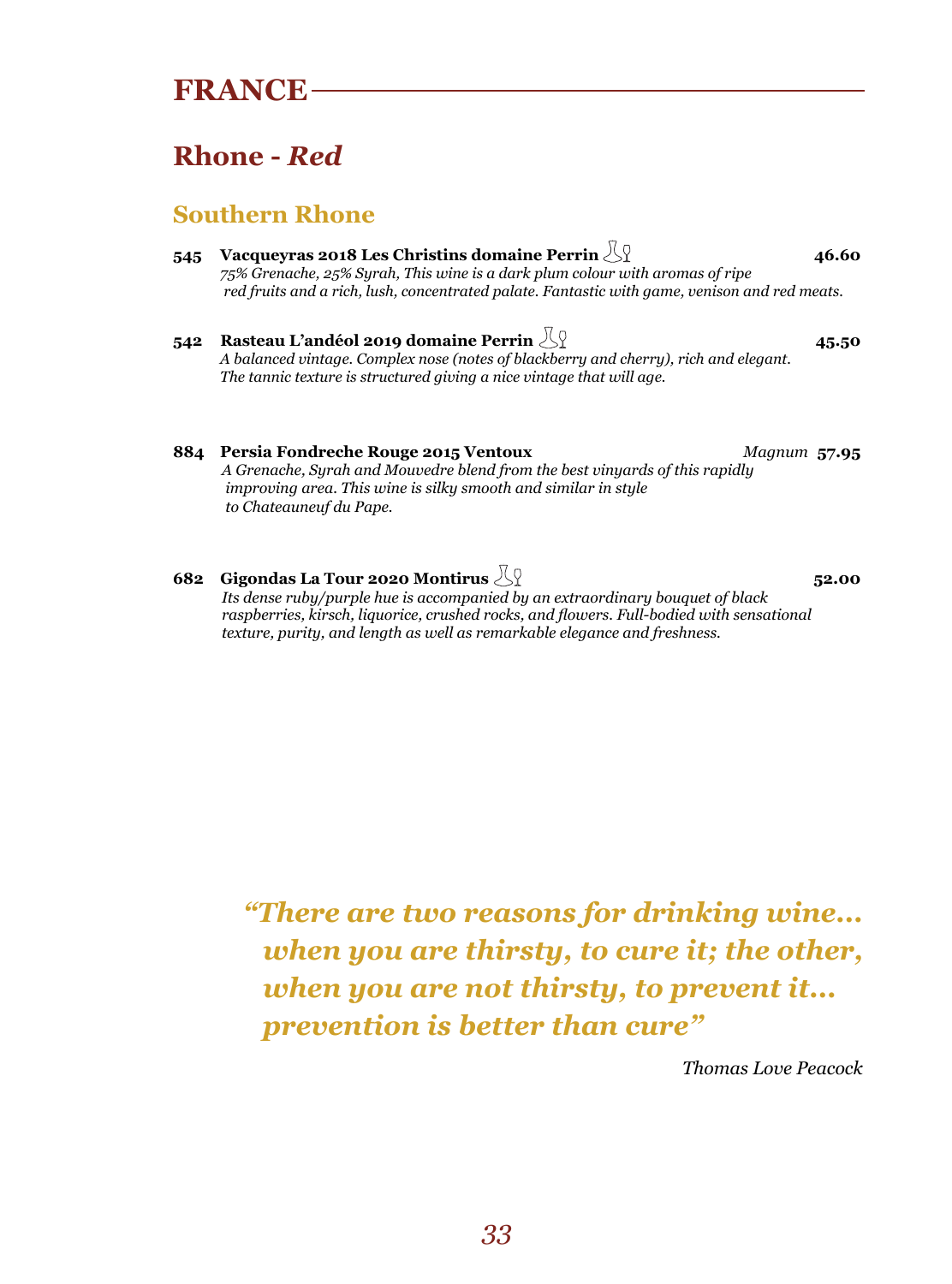### **Rhone -** *Red*

#### **Chateauneuf Du Pape**

*A veritable treasure trove of the best estates, their prestige cuvees, in bottles and magnums and in good vintages to boot.* 

|     | 908 Vieux Télégraphe 1998 $\frac{1}{2}$<br>This wine has the most gorgeous, seductive nose; very fine and elegant. 853 Magnum 2004<br>The palate offers a sweet spicy fruitiness and the aftertaste is long and very fine. | 190.00 |
|-----|----------------------------------------------------------------------------------------------------------------------------------------------------------------------------------------------------------------------------|--------|
| 554 | Château de Beaucastel 1999 $\sqrt{2}$<br>Solid fruit, spice, roasted herb and mushroom notes, medium to full body and<br>plenty of length on the finish.                                                                   | 180.00 |
| 558 | Château de Beaucastel 2004 $\sqrt{3}$<br>Solid fruit, spice, roasted herb and mushroom notes, medium to full body and<br>plenty of length on the finish.                                                                   | 150.00 |
| 553 | <b>Domaine Du Grand Tinel 2009</b> $\sqrt{2}$<br>Spicy & peppery nose with cooked cherry and blackcurrent on the nose.<br>Soft tannin, round and beautiful finish.                                                         | 120.00 |
| 544 | <b>Domaine de la Janasse 2007</b> $\bigcup_{\mathcal{S}}$<br>Terrific freshness and purity as well as full-bodied richness, sweet tannin,<br>notes of dark berry fruits, sappy herbs and pepper and a huge mid-palate.     | 130.00 |

| 853  | <b>Chateauneuf du Pape Vieux Telegraphe 2004 Rhone</b> | <b>Magnum 250.00</b> |
|------|--------------------------------------------------------|----------------------|
| 855. | Chateauneuf du Pape Château de Beaucastel 1999 Rhone   | <b>Magnum 320.00</b> |
| 856  | Chateauneuf du Pape Château de Beaucastel 2007 Rhone   | <b>Magnum 310.00</b> |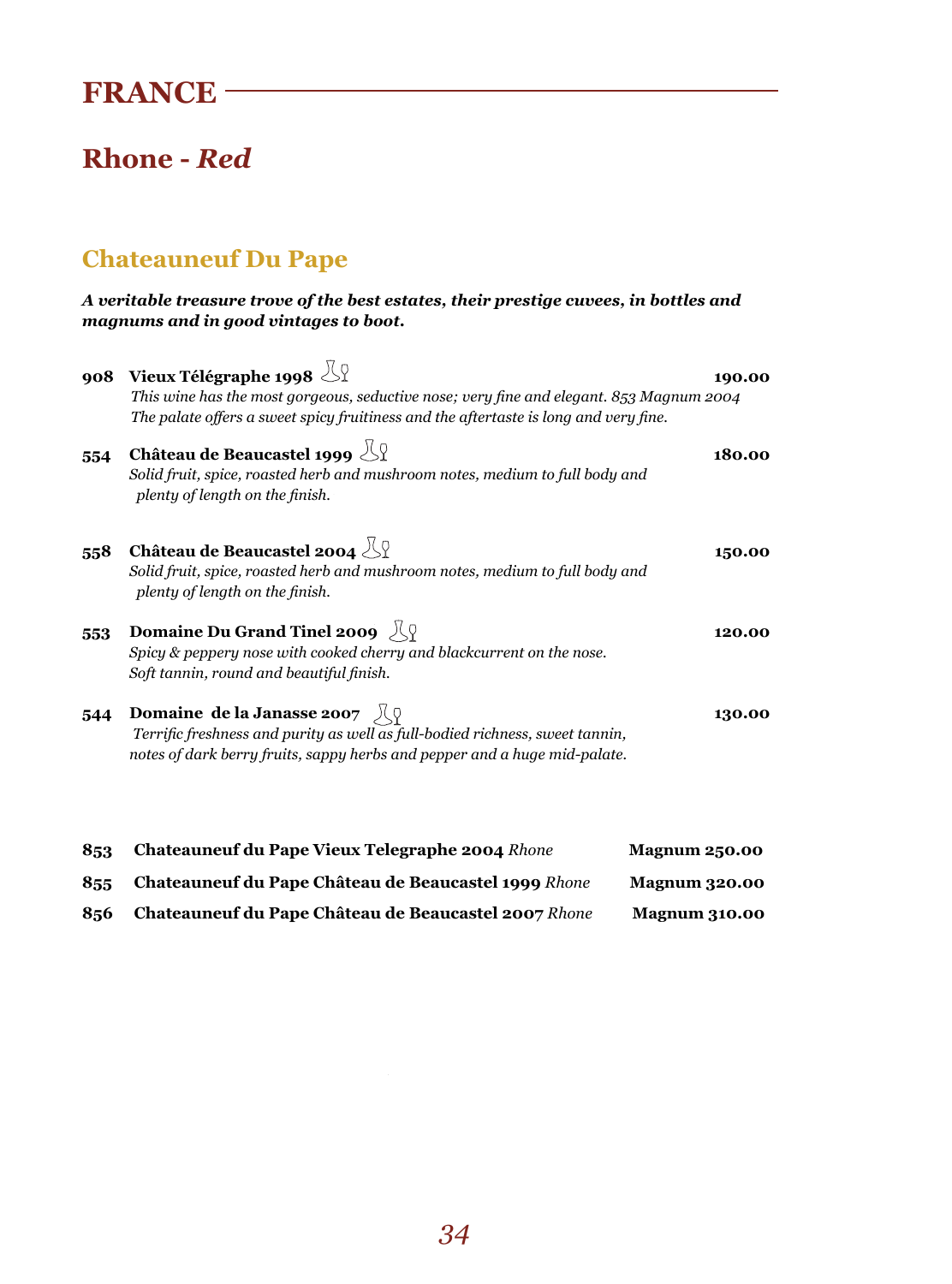# **FRANCE**

## **Bordeaux -** *White*

#### **Entre-Deux-Mers**

#### **21 Château Haut Rian 2016** *half bottle* **12.50**

*Fresh nose of newly cut hay, grapefruit and minerals. In the mouth it is extremely well-balanced and has a lingering finish. Ideal as an aperitif, but works equally well with fish.* 

# **Bordeaux -** *Red*

### **Haut Medoc -** *Cru Bourgeois*

- **563 Château Tour Saint Bonnet 2010 35.00**  *This château produces sound attractive claret at a reasonable price year in year out. A mature wine with silky tannins*
- **978 Château Sociando-Mallet 2005 95.00**  *Cassis, blackberry, earth, tobacco and herbs are in abundance, but there is a touch of green and the tannins display some rusticity as well.*
- **559 Château Beaumont 2014 65.00 852***Mag* **170.00**  *lots of ripe blackcurrant fruit on the nose, very good concentration of cassis in the pure Medoc style, lots of vigour and lots of depth and really good ripe fruit. Very high marks for ripeness, character and depth and a good future.*
- **859 Château Sociando Mallet 2004 Magnum 195.95**

*35*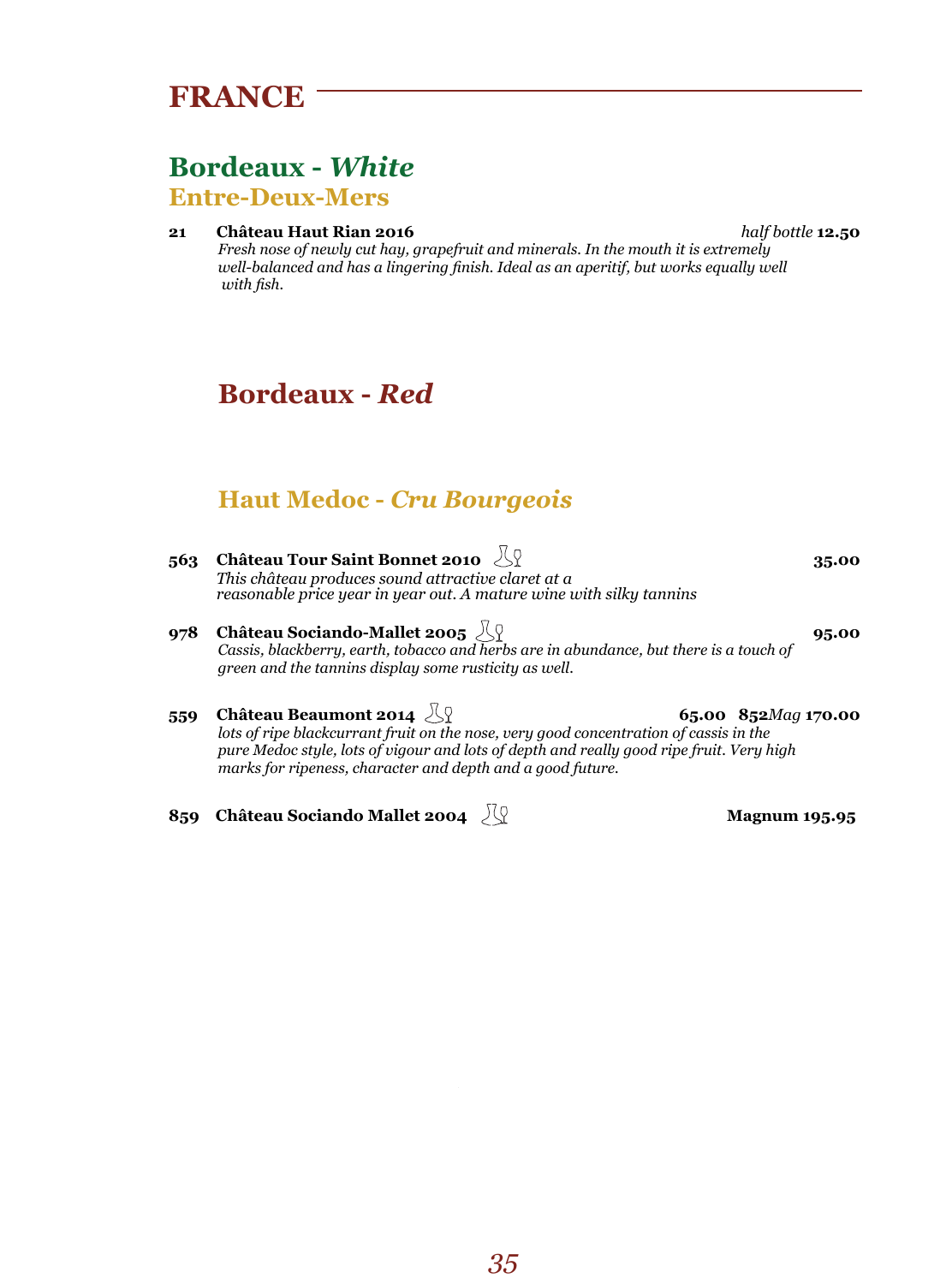### **St Estephe -** *Cru Bourgeois*

| 579 | Château Haut Beausejour 2015 $\sqrt{2}$<br>Very smoky damson fruit behind a brooding nose. Attractive in a robust style, very dense<br>and dark, well-balanced with corduroy-textured tannins and good freshness.                                                                                                 | 45.95           |
|-----|-------------------------------------------------------------------------------------------------------------------------------------------------------------------------------------------------------------------------------------------------------------------------------------------------------------------|-----------------|
| 942 | Château Les Ormes de Pez 2000 $\sqrt{2}$<br>A soft agreeable wine with a good intensity of mature fruit, this is one of the<br>best wines ever made at this château                                                                                                                                               | 129.00          |
| 929 | <b>St Estephe - 2nd Growth</b><br>Château Montrose 2005<br>Heady, sweetly perfumed. Tannic, fresh, crisp, cassis, tobacco and spicy notes.                                                                                                                                                                        | 250.00          |
|     | <b>Fronsac</b>                                                                                                                                                                                                                                                                                                    |                 |
|     | 564 Château Les Trois Croix 2012 $\sqrt{2}$                                                                                                                                                                                                                                                                       | 59.90           |
|     | Really pleasant fruit with dark berry and almond skin. Medium-to-full body,<br>medium tannins and a fresh finish.                                                                                                                                                                                                 |                 |
|     | <b>StJulien - Second Wines</b>                                                                                                                                                                                                                                                                                    |                 |
| 021 | <b>Chateau Gloria 2008</b>                                                                                                                                                                                                                                                                                        | Jereboam 450.00 |
|     | <b>StJulien - 2nd Growth</b>                                                                                                                                                                                                                                                                                      |                 |
| 945 | <b>Chateau Leoville Barton 2000</b><br>This is a dense, ripe, full bodied red with cassis and blackberry flavours. A lot of<br>extraction here with nice weight and depth. Lovely presence, dense, fine texture, lingering<br>freshness, elegant oak and silky tannins. A superlative wine still full of promise. | 325.00          |
|     | $\Omega$ <sub>r</sub> the set $\mathbf{I}$ and $\mathbf{B}$ and $\mathbf{A}$ and $\mathbf{A}$                                                                                                                                                                                                                     |                 |

**967** Chateau Leoville Barton 1998  $\sqrt{9}$ 

### **StJulien -** *3rd Growth*

**909 Les Fiefs de Lagrange 2015 90.00**  *Attractive bouquet with blackberry, wild strawberry and light orange blossom scents. The palate is medium-bodied with supple tannin, a fine line of acidity, crisp and fresh with a pleasing light graphite seam toward the finish.* 

### **Saint Julien-** *4th Growth*

**925 Château Talbot 2014**  $\bigcirc$   $\bigcirc$  **140.00 140.00** *This wine is structured with plenty of supple tannins as well as fruit notes that are both ripe and freshly juicy. The texture highlights the dusty tannins at their best.*

#### *36*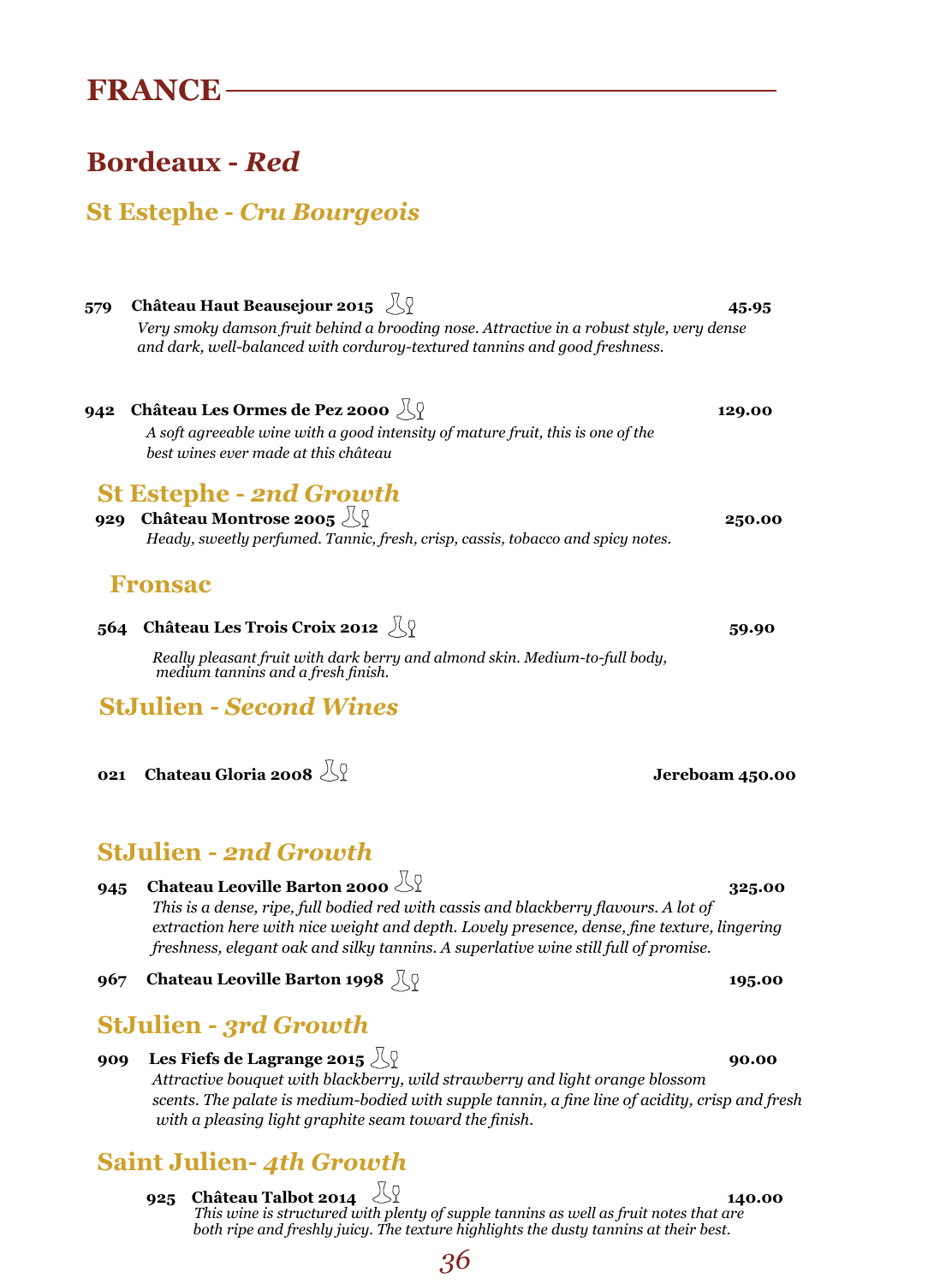## **Saint-Emilion -** *Grand Cru*

- **916 Château Tertre Roteboeuf 2009 450.00**  *Knockout nose combines blackcurrant, blackberry, coffee, menthol, graphite and licorice. The palate offers an uncanny combination of sweetness and penetrating power, with expansive, fine-grained flavors of black and red fruits, mint and sweet spices. The very long, rising finish conveys an impression of energy and great finesse, thanks to harmonious acids that lift and extend the wine's fruit and spices.*  **917 Château Saintayme 2013 59.50**  *well balanced wine with nice length, soft velvety texture and good fruit ripeness and freshness. One can find cassis, blackberries, hint of cedar on the palate.*  **574** Château de Rocheyron 2010 Peter Sisseck  $\frac{1}{2}$  8 **125.00** *Deep plum-ruby – a beautiful intensity – this offers dark fruit, macerated cherries on the nose, sweet and ripe. The palate shows tremendous integrity, layered complexity and considerable potential, Silk-textured and perfumed, there is innate elegance here and a lovely, wholesome purity.*
- **681 Aromes de Pavie 2005 105.00**  *Deep ruby/purple-hued, soft, fruity, medium to full-bodied, and spicy with hints of high class cigar tobacco mixed with cassis and sweet cherries*
- **018** Chateau Haut Brisson Saint Emillion Grand Cru 2009  $\frac{1}{2}$  Jereboam 750.00

### **Cotes de Bourg**

**578** Roc De Cambes 2012  $\sqrt[3]{2}$  **120.00** *This is a serious, wonderful claret made by Francois Mitjavile of Tertre Roteboeuf fame. He harvests as late as possible to get extra richness in his wine*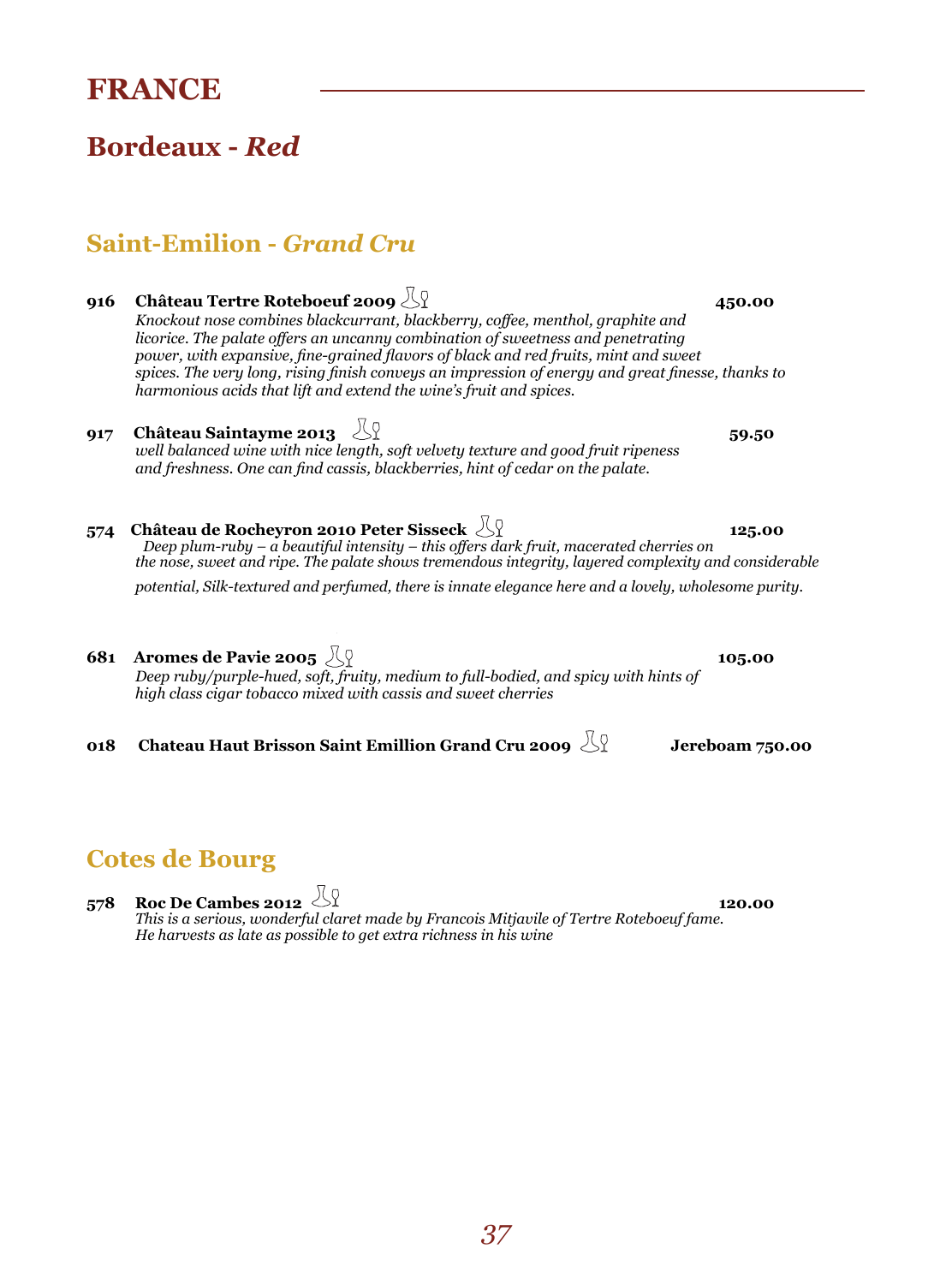### **Pauillac -** *1st Growth*

- **918 Château Lafite 1986 1,650.00** *Parker gave this wine 100 points. By anyone's standard this is a mind boggling, earth-shattering; jaw dropping, totally mesmerizing bottle of one of the best clarets of the last twenty years and more.*
- **990 Château Mouton Rothschild 1980 Jereboam 1,350.00**  *This wine has been stored in the estate's cave and has developed into a good classic Bordeaux wine.*
- **941 Château Mouton Rothschild 1978 525.00**  *Classic aged Pauillac with deep garnet color, cedar and cigar box on the nose, some hints of mint as well. Quite ripe and full bodied with plush texture but rather low acidity.*

### **Pauillac -** *2nd Growth*

**940 Château Pichon Longueville Comtesse de Lalande 1978 395.00**  *Classic claret, blackcurrant leaf, pencil, graphite, leather and tobacco.* 

### **Pauillac -** *5th Growth*

- **977/858 Château Batailley 2009 147.00** *Magnum 2012* **285.00** *Huge colour, deep tobacco-y fruit, fat and fleshy and good oak, very ripe, spicy fruit, robust and good concentration.*
- **950 Château Pontet Canet 2015 225.00**  *A blend of 65% Cabernet Sauvignon, 30% Merlot, 4% Cabernet Franc and 1% Petit Verdot. This is very fine and silky with a beautiful vivid blackberry and blueberry character. Super polished tannins. Refined and very, very long. Fabulous harmony to this young wine. Very classic Bordeaux. Superb depth and length.*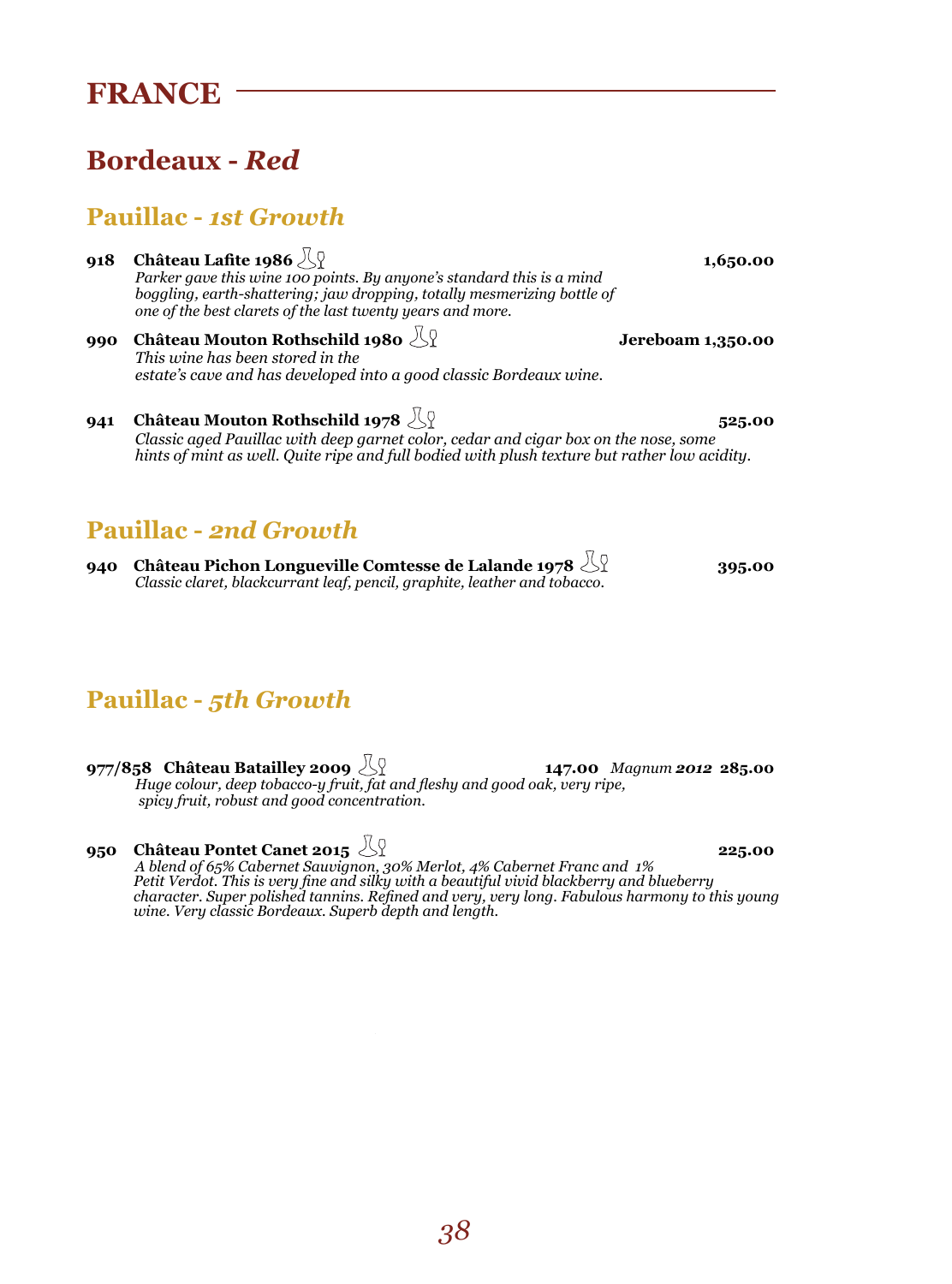**Pomerol** 

#### **912 Château Hosanna 2011 185.00**

*Deep in color, chocolate, floral, black raspberry, cherry, oak and plum scents are easy to find. Plush, round textures, with layers of silky, velvety plum and cherry is made better by the wine's freshness and length, which feel great on the palate.* 

**985 Château Petit Village 1995 199.00**  *Earthy nose, dark berries, modest smoke, on palate, depth dark fruits and gentle leather. On the palate fresh and well balanced with soft tannins and good fruit*

### **Cotes de Bordeaux Castillon**

#### **607 Domaine L' Aurage 2010 95.00**

*Opaque plum, firm to a tight scarlet rim, this presents a nose reminiscent of fresh grape must, with a refreshing, sherbet lift. Very primary and fresh, it is attractively weighted and silk-textured, black and red fruit enveloping beautifully rounded tannins. Opulent and powerful, this nonetheless maintains an elegance throughout and a precision which persists through to a sustained, poised finish.*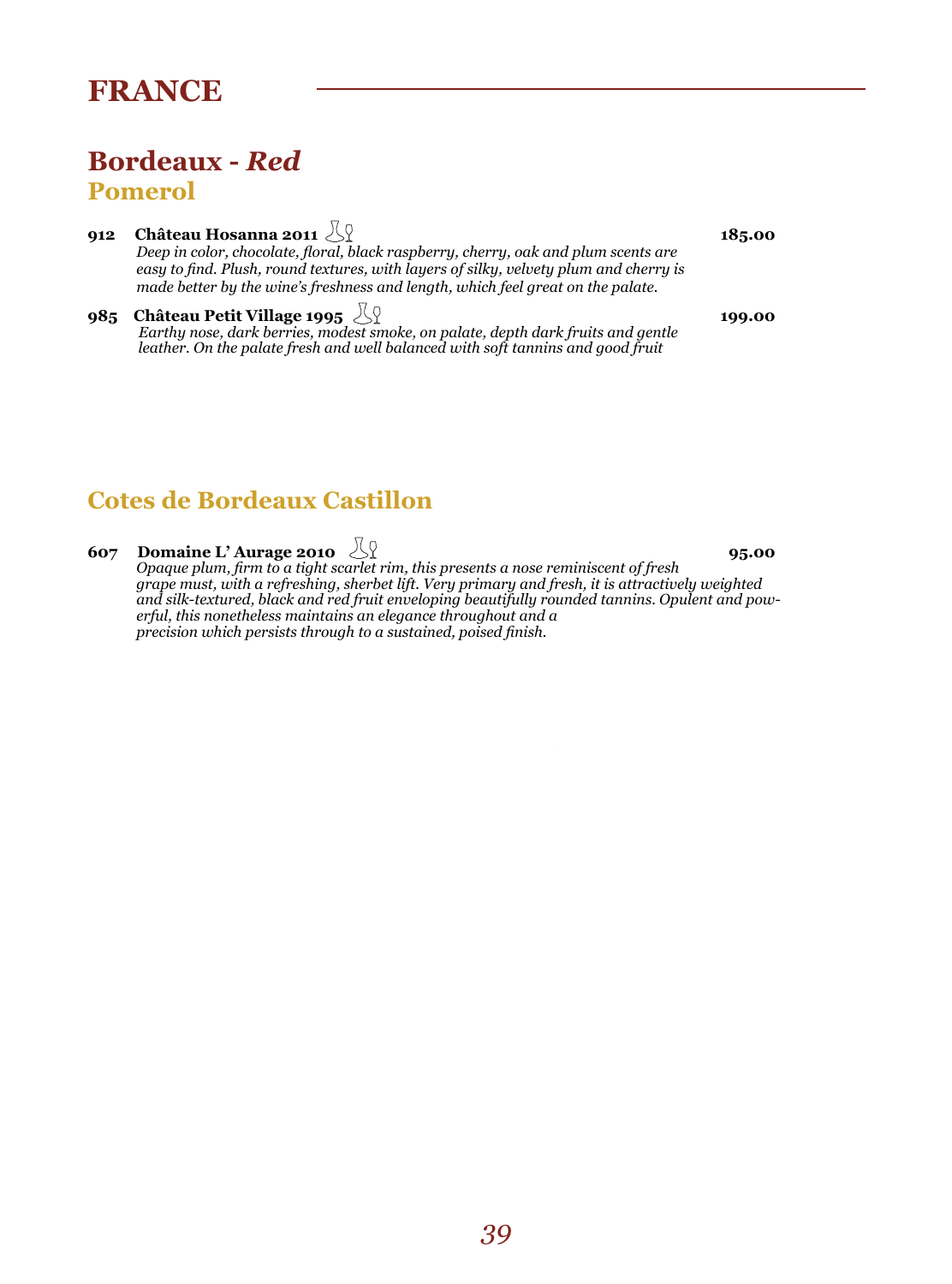#### **Margaux -** *2nd Growth*

### **928 Château Rauzan Segla 2012 380.00**

*The 2012 Rauzan-Segla has a medium to deep garnet color and opens with notes of blackcurrant cordial, blueberry pie and redcurrant jelly with touches of sweaty leather, tilled earth, black olives and pencil lead. Medium to full-bodied with a firm, chewy texture and oodles of freshness.*

**017 Chateau Siran 2007**  $\bigcup_{\mathcal{L}} \bigotimes$ 

*Grapes are picked by hand into small crates, and rigorously sorted before and after de-stemming. The fruit is vinified on a plot-by-plot basis in temperature-controlled vats and aged in French oak.*

## **Bordeaux 2009 Vintage Big Format**

| 003 | Château Giscours 2009 Margaux                                           | Double Magnum 790.00 |
|-----|-------------------------------------------------------------------------|----------------------|
| 004 | Château Boyd Cantenac 2009 Margaux                                      | Double Magnum 690.00 |
| 005 | Château Talbot 2009 Saint Julien                                        | Double Magnum 760.00 |
| 018 | Chateau Haut Brisson Saint Emillion Grand Cru 2009 Double Magnum 750.00 |                      |
| 020 | <b>Chateau De Camensac 2009 Haut Medoc</b>                              | Double Magnum 600.00 |
| 006 | Château Gloria 2009 Saint Julien                                        | <b>Magnum 245.00</b> |
| 007 | Château Lagrange 2009 Saint Julien                                      | <b>Magnum 285.00</b> |
| 008 | Château Lafon Rochet 2009 Saint Estephe                                 | <b>Magnum 240.00</b> |
| 009 | Château Talbot 2009 Saint Julien                                        | <b>Magnum 380.00</b> |
| 014 | Château Giscours 2009 Margaux                                           | <b>Magnum 385.00</b> |
| 012 | Château Branaire-Ducru 2009 Saint Julien                                | <b>Magnum 395.00</b> |
| 013 | Château Rauzan Segla 2009 Margaux                                       | <b>Magnum 790.00</b> |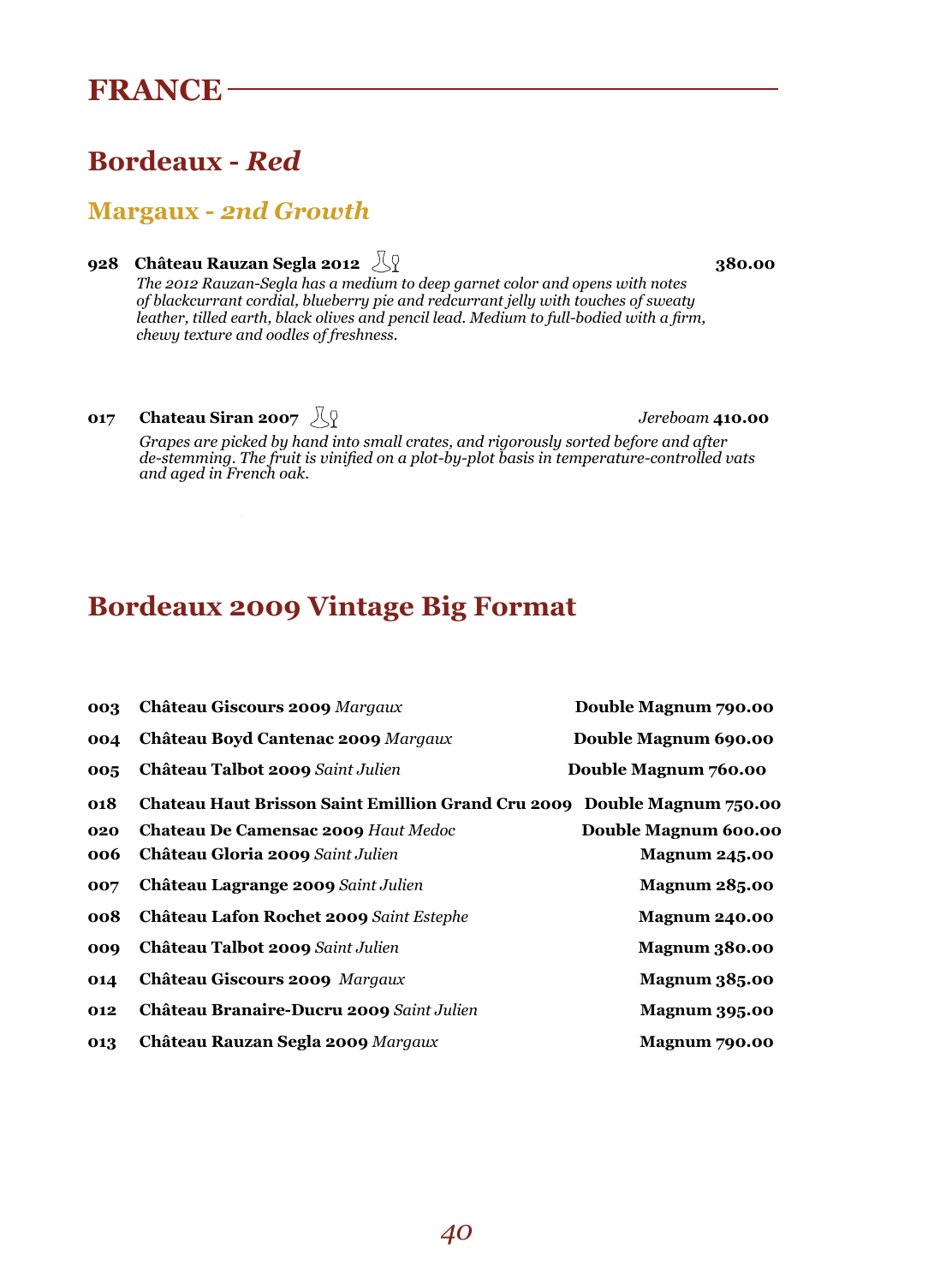## **Sauternes and Barsac** *- 1st Growth Superior*

**190** Sauternes 1976 Château d'Yquem  $\bigcup$ <sup>0</sup> **1990.00 990.00** *A marvelous Yquem for this vintage! Caramel, butterscotch, honey and citrus nose, with a very attractive musty note. Apricots, freesias and a dash of petrol. Perfect balance in the mouth- delightful sweetness and tangy acid* 

### **Sauternes and Barsac** *-* **1st Growth**

**177 Château Climens 2013 1er Cru Berenice Lurton 140.00**  *Pale lemon colored, the 2014 Climens reveals wonderful botrytis-inspired scents defining the nose with a core of ripe peaches, honeydew melon and lemon marmalade plus wafts of candle wax and orange blossom. The palate possesses an almost electric intensity with tons of layers and a lively backbone framing the generous fruit, finishing very long.*

### **Sauternes and Barsac** *- 2nd Growth*

- **175 Sauternes 2011 Château Cantegril** *half btl* **42.95**  *Flowers and fruit that melt together to create a bouquet of remarkable complexity and balance.*
- **161 Château Petit Vedrines 2015 Sauternes 7.00** *half btl* **35.00**  *Seductive, lemon marmalade fruit with underlying tropical tone. Vibrant on the palate with more exotic fruit, citrus and apricots with an up lifting, mouth watering acidity balance.*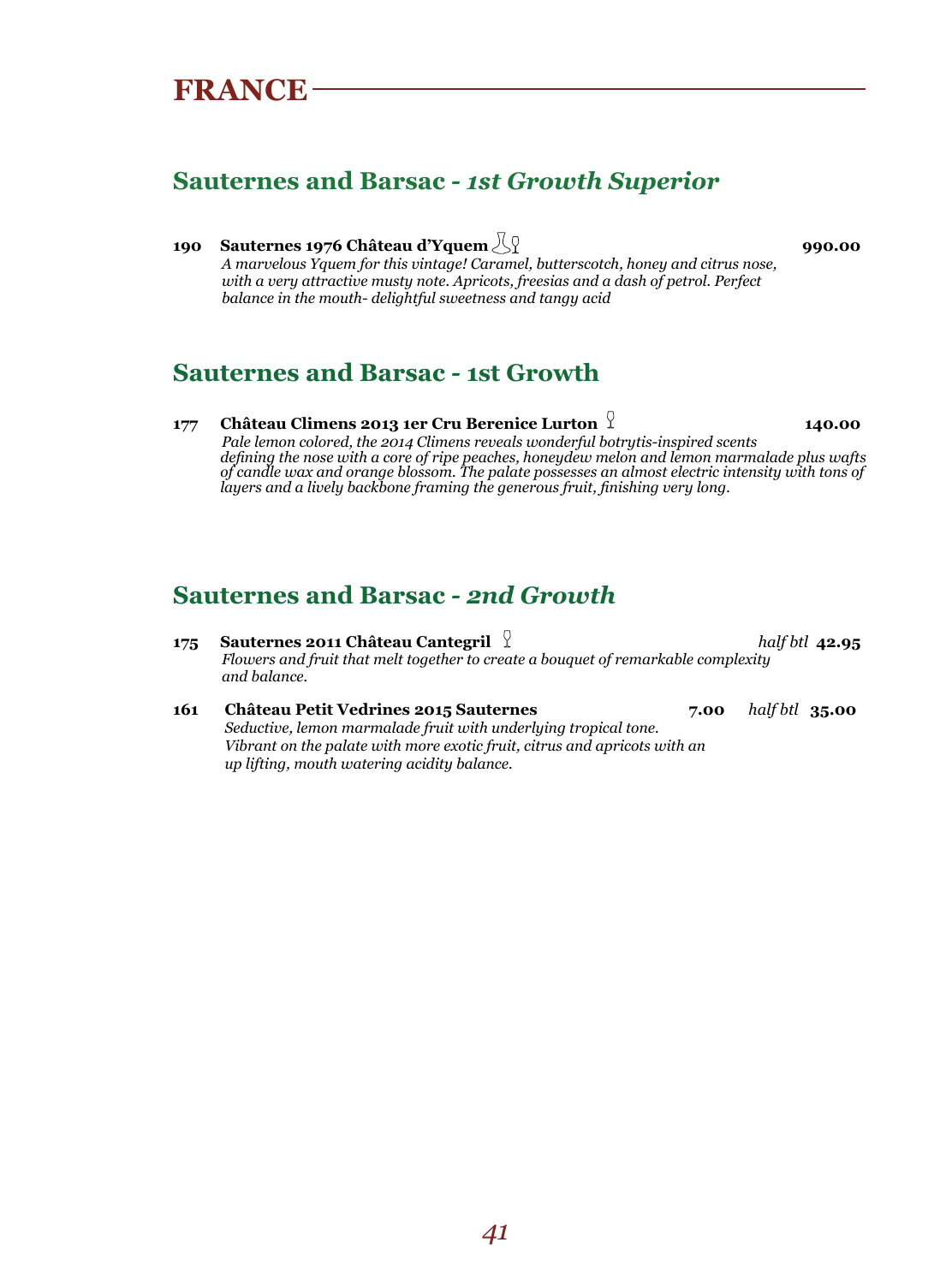# **SPAIN**

*Does any country give such value and diversity in red wines as Spain? We collect the ultra traditional in fine vintages from La Rioja Alta and Vega Sicilia and the up and coming from areas like Priorat and Castilla Leon. Most of these are not supermarket cheap because of the costs of production but they more than stand up to more expensive wines from more well known sources. They are also food wines which, strangely enough, are meant to be drunk with food, which is not the same as saying that they are too tannic to drink on their own. Modern Spanish whites made from the Viura grape can be dull or bland but for real character try the old fashioned VinaGravonia, with its savoury flavours of wood or the mouth-watering minerality of the Albarino.* 

### **Cataluna -** *White*

### **Baix Penedès**

#### **99 Blanco Seleccio 2014 Jane Ventura 23.95**

*The blend is Xarel·lo (65%), Muscat de Frontignac (18%),Garnacha (15%) and Malvasía de Sitges (5%). The wine is elegant and complex, showing predominantly citrus (grapefruit) and exotic fruit notes, along with white flower, fresh almond, fennel, and anise nuances. Rich, powerful, neat and unctuous on the palate, it somehow repeats the complex aromatic pattern it has on the nose, with great balance and structure.* 

## **Rioja -** *White*

#### **85 Viña Ilusión Rioja Blanco 2018 26.95**

*100% Tempranillo Blanco - This grape is a natural genetic mutation of Tempranillo. A vine was discovered in an old Tempranillo vineyard as recently as 1988, so there is very little around. Pale yellow colour. Nose of white fruits and lemon. Fresh, delicate wine with a touch of creaminess and a zippy finish* 

### **Crianza**

**112 Vina Gravonia 2009 R Lopez de Heredia 52.50**  *A real rarity, white Rioja made in the traditional style with wood ageing from one of the greatest Rioja bodegas.* 

# **Central Castile -** *White*

### **Ucles**

**23 Dominio de Fontana 2018 24.95**  *Sauvignon Blanc 70%, Verdejo 30%. A crisp, aromatic blend showing intense and expressive aromas of grassy and gooseberry notes from the Sauvignon Blanc with touches of fennel and white pepper from the Verdejo.*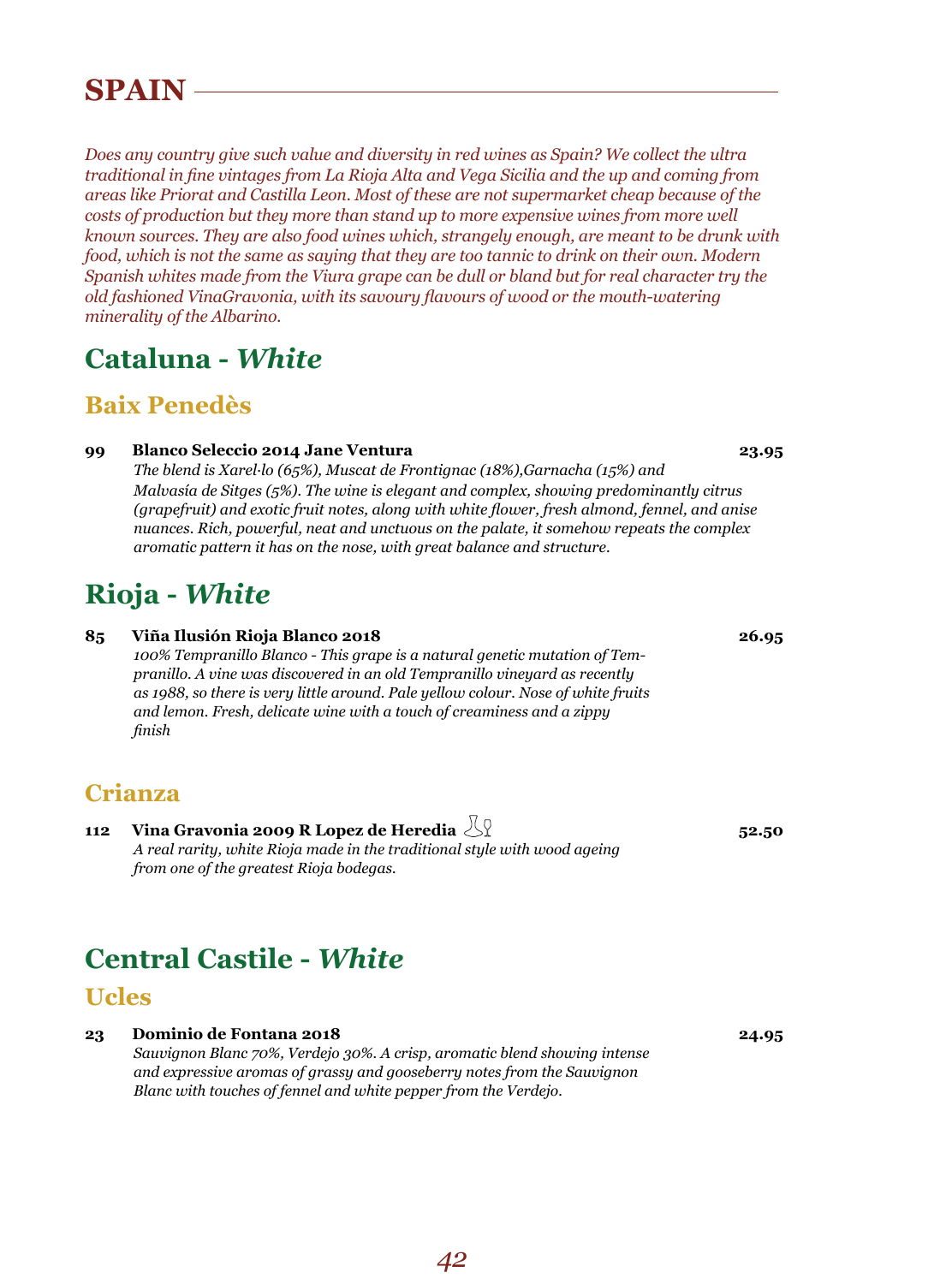# **SPAIN Rioja -** *Red*

# **Rioja**

| 586 | Pontac de Portiles 2012 Bodegas Luis Alegre<br>Rare wine to find in the uk. Powerful and elegance a one a life time experience.                                                                                                                                                          | 117.00 |
|-----|------------------------------------------------------------------------------------------------------------------------------------------------------------------------------------------------------------------------------------------------------------------------------------------|--------|
| 958 | La Cueva Del Contador 2007.<br>Red color bruised high layer. Very fine and deep aroma. Red and black fruits stand out with<br>spicy, mineral and balsamic touches. The palate is elegant, exotic and well balanced in terms of<br>maturity and freshness. Powerful and very fine finish. | 225.00 |
|     | <b>Crianza</b>                                                                                                                                                                                                                                                                           |        |
| 585 | Conde de Valdemar 2015<br>Complex aromas of ripe blackberries balanced with warm vanilla notes and a<br>touch of subtle spice.                                                                                                                                                           | 28.95  |
|     | <b>Reserva</b>                                                                                                                                                                                                                                                                           |        |
| 583 | Vina Tondonia Rioja, R Lopez de Heredia 2009 $\sqrt{2}$<br>Fabulously complex and velvety smooth, mature Rioja.                                                                                                                                                                          | 79.95  |
| 550 | Rioja Alta Vina Ardanza 2009 25<br>La Rioja Alta, one of the region's top wineries, plucks every single grape by hand.<br>This juice sees a luxurious 36 months in oak. Sweet cherry, blackcurrant and<br>vanilla flavours.                                                              | 75.00  |
|     | 588 Conde de Valdemar 2011<br>Nose has earth, leather and a hint of tobacco. Soft texture with tart red fruit<br>and a hint of sweetness on the finish.                                                                                                                                  | 37.50  |
| 662 | <b>Marques De Murrieta Ygay 2015</b><br>Made from 84% Tempranillo, 13%Garnacha and 3% Mazuelo, this wine embodies ripe<br>fruit qualities with a perfect balance of acidity and supple roundness on the palate, and<br>a hint of sweet new American oak.                                 | 59.95  |
|     | <b>023 Remirez de Ganuza Rioja reserva 1994</b><br><b>Magnum 585.00</b>                                                                                                                                                                                                                  |        |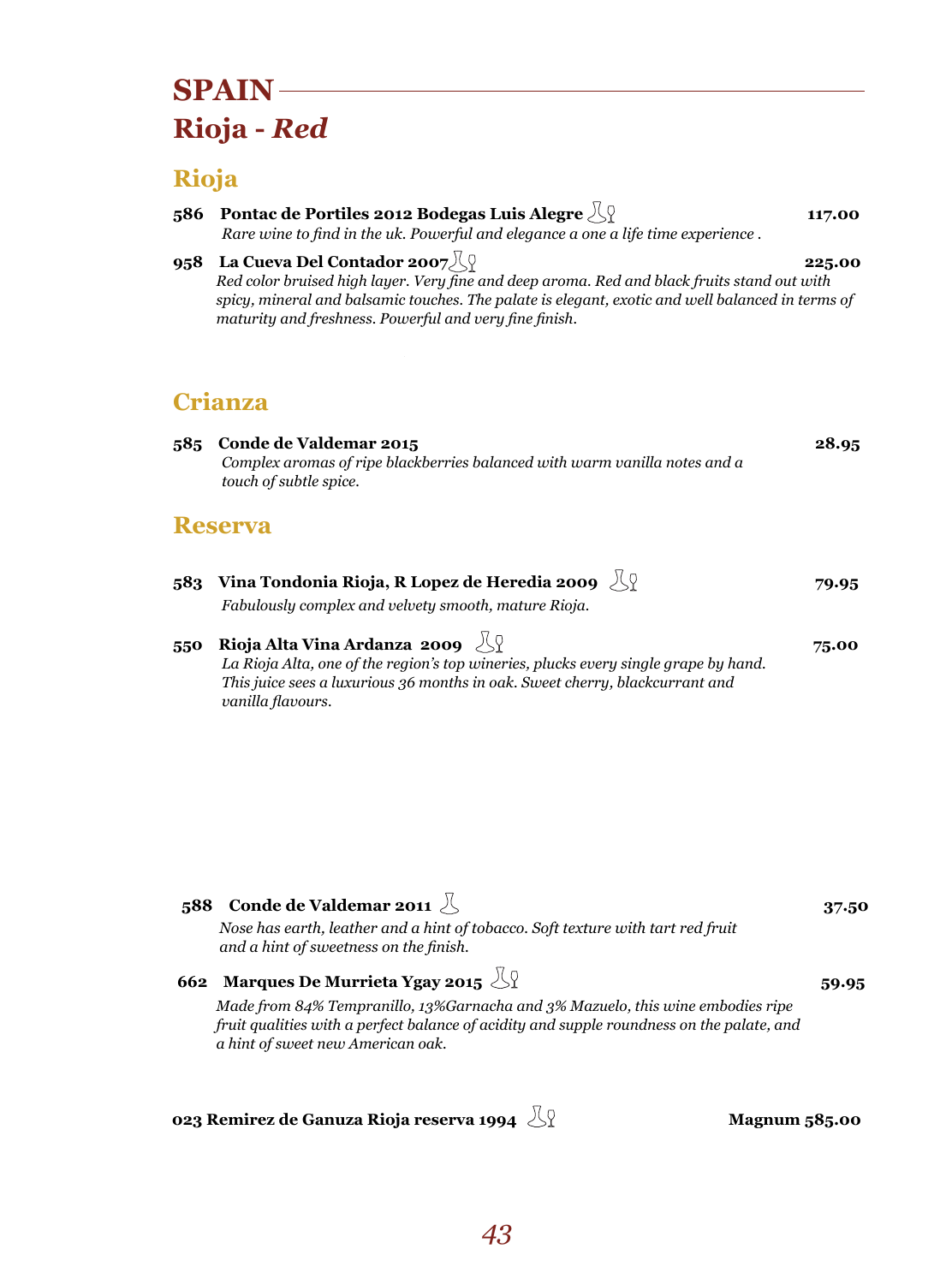# **Rioja -** *Red*

### **Gran Reserva**

- **954 Castillo Ygay Especial 2001 140.00**  *Deeply coloured, spicy, elegant and complex, the wine has great volume and grip as well as expectional length.*
- **944 Vina Tondonia Rioja, R Lopez de Heredia 1994 295.00**

#### *96 points Robert Parker's Wine Advocate*

 *"The 1994 Vina Tondonia Gran Reserva has an elegant bouquet with light red cherries, orange blossom, mahogany bureau and burnt buttered toast. The palate has a meaty, savory entry with crisp tannins and racy acidity. It displays superb structure towards the finish where one finds notes of bitter lemon, orange peel and sage. Delicious!"*

**599 Conde de Valdemar BMB 1983**  $\sqrt{9}$  **165.00** *At a recent wine tasting this wine was a shinning star at the surprise of everybody .* 

*La Rioja Alta:* is unquestionably one of the top bodegas of Rioja, traditional in style but not afraid of innovation. The names of the two top wines 904 and 890 refer to the dates of the founding of the company in 1890 and to it becoming a limited company in 1904. We are proud of the wines we list from this bodega, especially the older fine vintage.

- **924 Gran Reserva 890 1982 295.00**  *Possibly one of Spain's greatest reds- this is one of the finest vintages of this extremely rare wine*
- **911 Gran Reserva 904 2010 99.00 99.00**  *La Rioja Alta's 904 is simply stunning, it's a perfectly judged marriage of Tempranillo with 10% Graciano*

# **Toledo -** *Red*

**581 Emeritus Marques de Grinon 1998**  $\sqrt[3]{2}$  **75.00** *A sumptuous, smooth blend of Cabernet Sauvignon, Syrah and Petit Verdot* 

# *Did you know...*

*Vineyard yields in Spain are among the lowest in the world.* 

*The average yield is just 1.4 tons per acre (25hl/ha). This figure is remarkably low, especially when compared with that of neighbouring countries (4.2 tons per acre/ 70hl/ha on average in France). It can be attributed to the presence of very old vines in the various growing areas, as well as the rigorous climatic conditions that make life quite tough for the vine - but to the benefit of the wine.*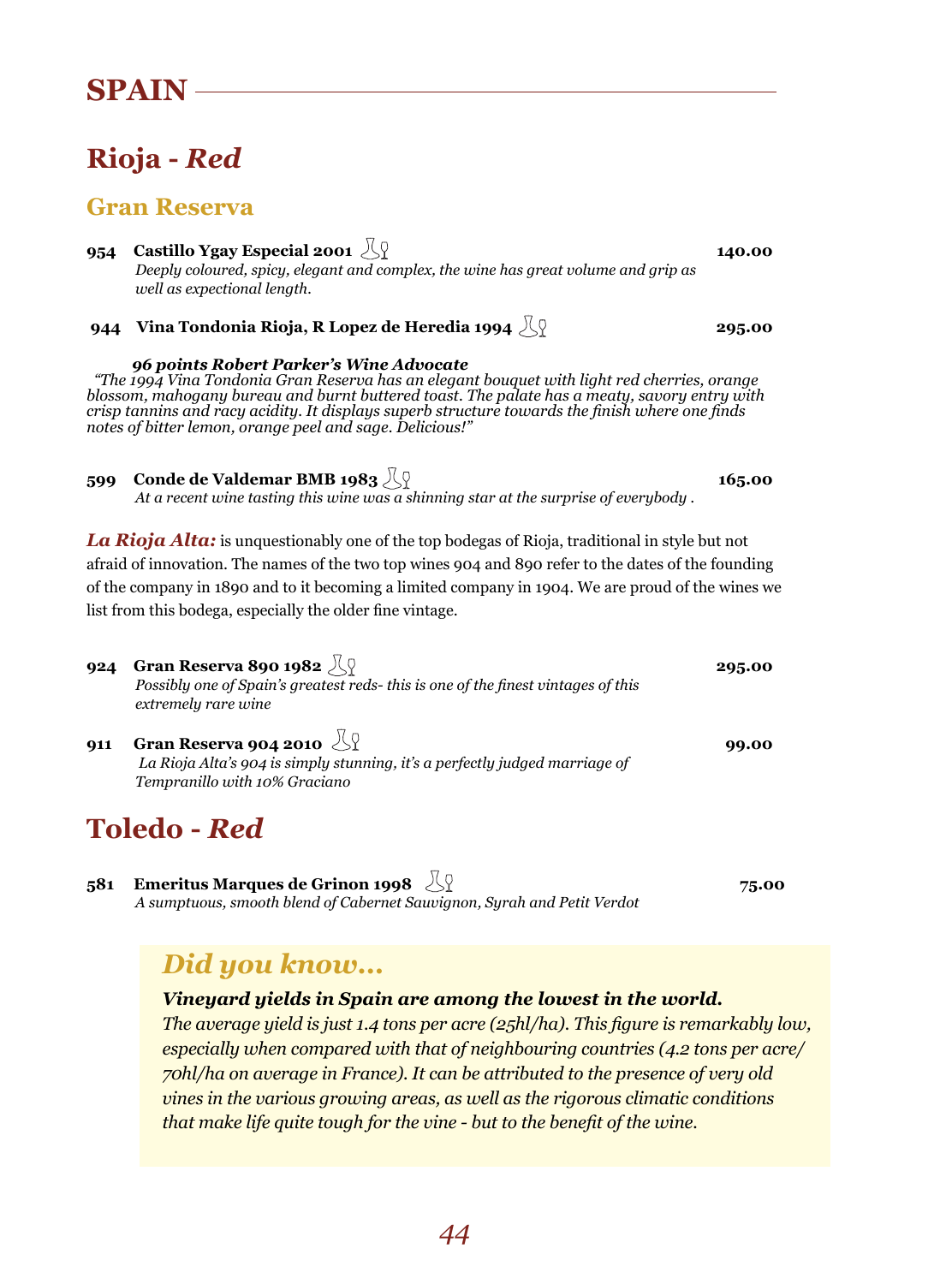# **SPAIN**

# **Priorat -** *Red*

*Costers del Siurana:* established in the 1980s this was the estate that put Priorat on the international wine map using indigenous old vine Garnacha and Carinena with Tempranillo and Bordeaux varietals. These wines are now much sought after and command high prices.

**926 Clos de L'obac 1995 125.00**  *A blend of mainly old vine Garnacha and Cabernet Sauvignon. The wine has an intense violet tinged red colour, an aroma of ripe fruit with balsamic overtones and a lovely balance between fruit and wood. The palate is full, well structured with ripe tannins and the finish is very elegant and long.* 

# **Alicante -** *Red*

**677 Artadi El Sequé 2016 50.75**  *Powerful balsamic notes, mature fruit, unctuous: a fleshy wine that satisfies the identity of the Monastrell variety from the old vineyards of El Sequé. Produced from 100 % estate-grown fruit, this wine has a clear Mediterranean influence, with warm and calm nuances of black fruit and soft aromas and tastes of balsamic and aromatic plants. This is a wine with an authentic Mediterranean character*

## **Alava -** *Red*

**903 Artadi El Carretil 2016 445.50** 

*A wine with deep sensations: one can feel the vibrant fruit along with fibrous and sculpted tannins. A fusion between ripe flavor profiles and the precision of mineral characters, the projection of fine tannins and the encompassing texture of a delicate wine.*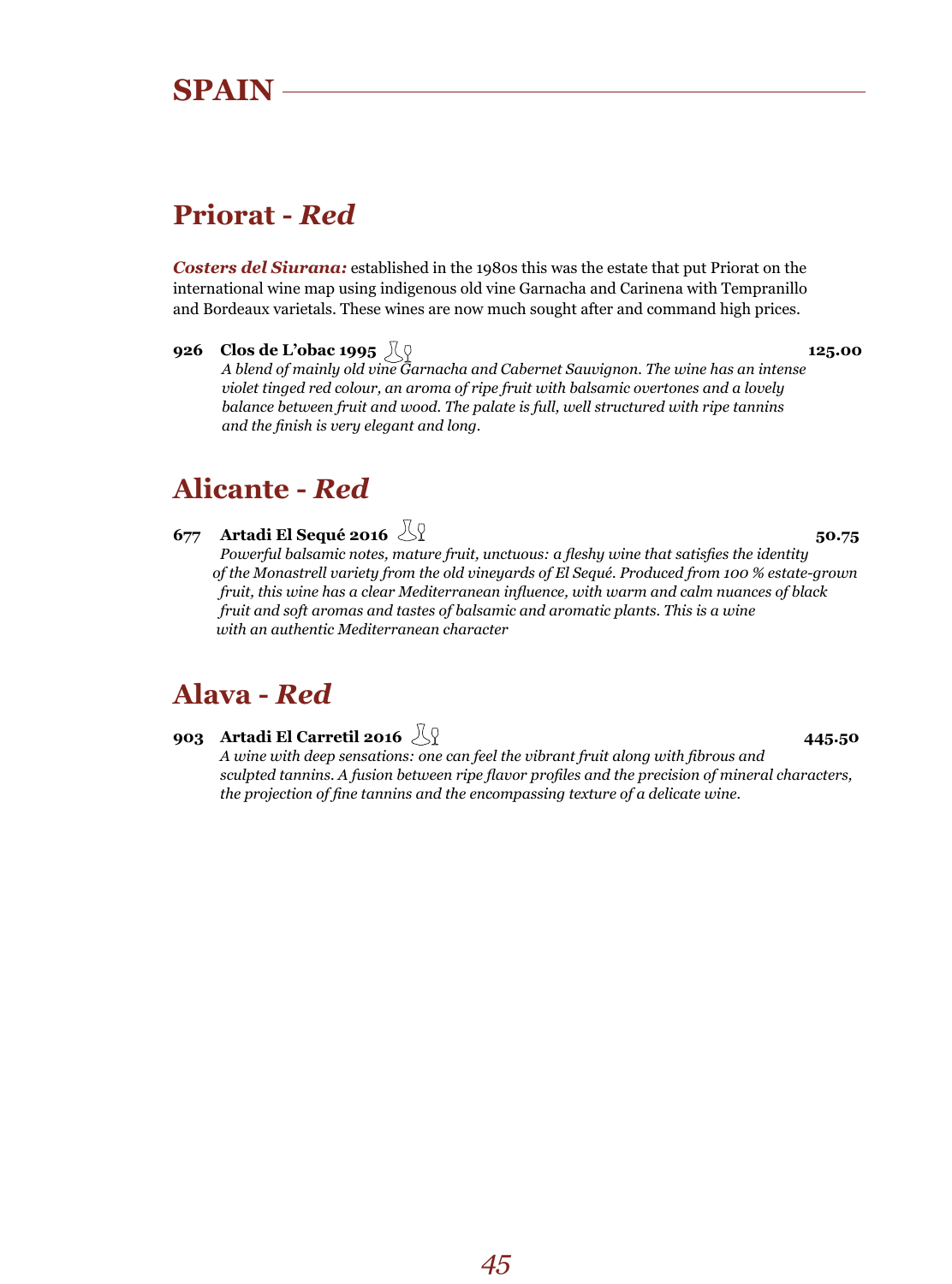# **SPAIN**

# **Bierzo -** *Red*

**Descendientes de Jose Palacios** Alavaro Palacios makes sensational wines from steep, low-yielding vineyards. Using grapes from local Mencia vines which are over 100 years old, the wines are unfined and unfiltered.

**598 Descendientes de Jose Palacios Bierzo Corrullon 2000**  $\frac{10}{2}$  **95.50** *From the finest vineyard of the estate, this is a beautiful and distinctive wine. It manages to combine successfully the savage flavours of the red and black fruits with the wild herbs, chocolate and fine polished tannins.* 

## **Rias Baixas -** *White*

**74 Casal Caeiro 2018 Albarino 32.50**  *From the coolest part of Rias Baíxas, this wine bursts with juicy Albariño character: pear, citrus fruit, musky perfume and hints of mineral and spice. It is clean, intense and very long on the palate.* 

# **Galicia -** *White*

**303 Louro Do Bolo, Valdeorras Godello 2020, Rafael Palacios 40.00**  *The 'Louro' is a straw colour with youthful highlights. It has intense aromas of citrus fruits, wild mountain flowers, hints of fennel and flinty nuances. On the palate, it is fruit-forward supported by a taut, saline minerality and a textural complexity.*

# *"One barrel of wine can work more miracles than a church full of saints. "*

*Unknown Italian Author*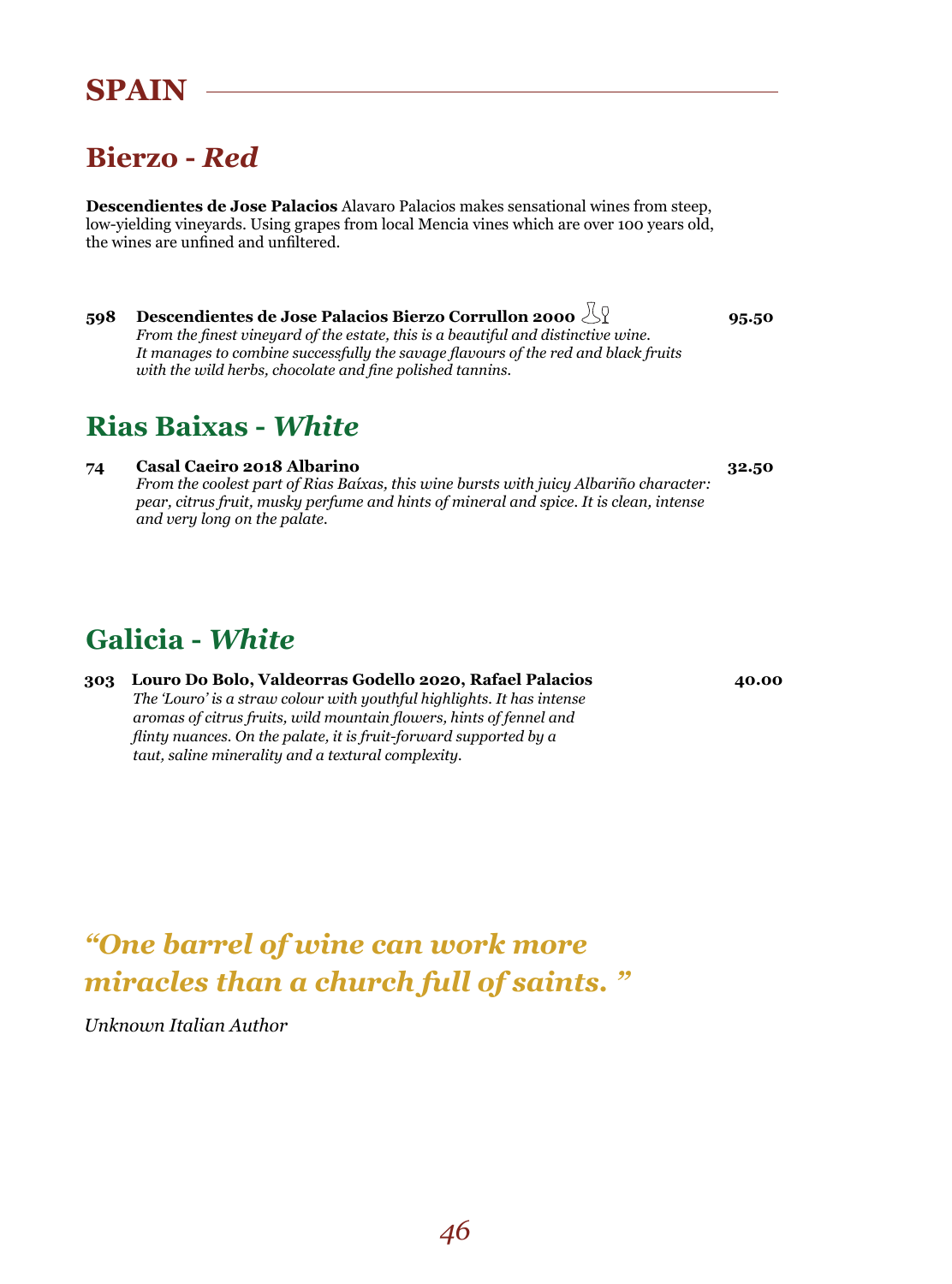*The individualism of Italian winemakers has led to a real renaissance in wine making. Stray away from the classic areas to find many hidden gems. Look at Sicily & Sardinia for instance.* 

## **Puglia -** *White*

**81 Fiano Arthemis 2015 Masseria Surani Tommasi 22.95**  *Fiano 90%, Chardonnay 10%. This wine is marked by notes of white flowers, tangerine and lime. Aromatic, with a juicy finish.*  **98 Chardonnay 2017 Tormaresca 24.95**  *Bright, fruity medium-bodied Chardonnay showing the purity & richness of Puglian fruit.* 

### **Piedmont -** *White*

- **96 Gavi di Tassaloro 2019 Cinzia Bergaglio 35.00**  *100% Cortese. Straw yellow with greenish hues. Enveloping, delicate, fresh and fragrant. Dry, youthful harmony and balanced acidity.*
- **114 Alteni di Brassica Gaja 2007**  $\frac{1}{2}$ *Oak aged Sauvignon Blanc from the perfectionist,Gaja. A wine rarely found on a restaurant wine list*

## **Piedmont -** *Red*

#### **Barbaresco**

- **605** Il Bricco Pio Cesare 2000  $\sqrt{2}$ *Intense multifaceted fruit components, a touch of all spice, and dusty earth come through on both the nose and the palate.*  **Barbera**
- **608** Sitorey 1993  $\frac{1}{2}$  87.50 **519 Barbera D'Alba Doc Raimonda 2014 Fontanafredda 38.50** *The colour is deep ruby-red. It has a rather intense, characteristic nose which is flowery and fruity at the same time, with nice light overtones of wood, spices and vanilla. The flavour is full, persistent, nicely dry and velvety* **541 San Silvestro 'Ottone 1', Barbera del Piemonte 2017 24.95** *Bright cherry tones combine with aromas of wild raspberries. Soft on the palate but still with structure and finesse. A very approachable style of Barbera with excellent ripe fruit and a fresh finish.*  **531 Gallina 2009 Ugo Lequio 69.00** 
	- *The grape is Nebbiolo the same as Barolo. It is ruby red in colour. The bouquet is complex, savoury spiced with notes of liquorice, pepper and roses. The flavour is full bodied, austere, harmonious and balanced. Rich, soft, velvety tannins with just a hint of chocolate on the palate.*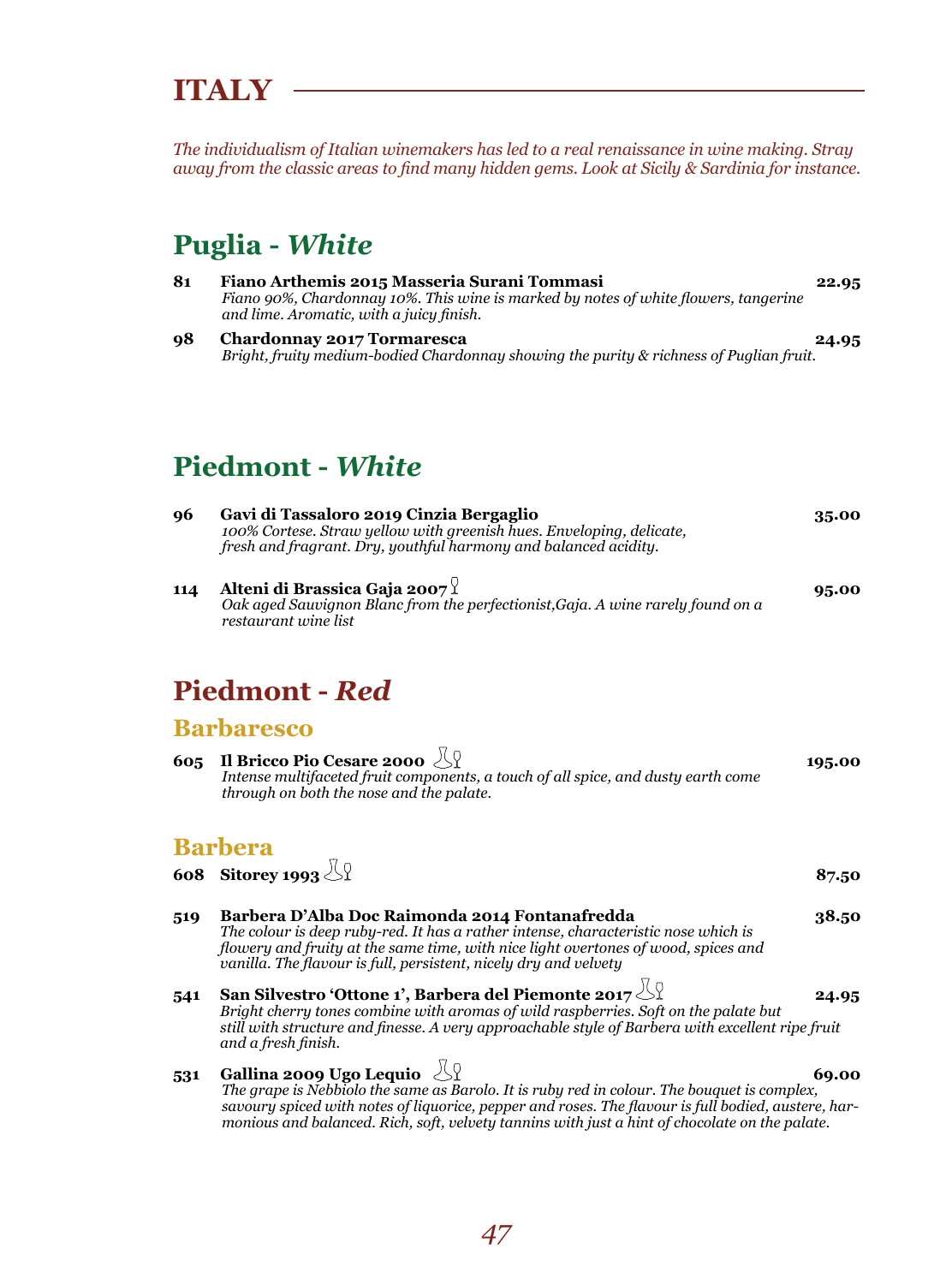# **Piedmont -** *Red*

### **Barolo**

**521 Barolo Cerequio Michele Chiarlo 2010 190.00**  *A rich palate in structure with a tight weave of fine tannins, standing out for its elegance and harmony which highlights this truly unique Barolo cru.*

#### **Monferrata**

**604** Pin La Spinetta 2000 <u>↓</u> 2 *Predominately from the Barolo grape, Nebbiolo, this carefully made wine combines authentic local style and terroir with an easy drinking personality.* 

## **Tuscany -** *Red*

- **617 Philip 2011 Fonterutoli Mazzei 64.50**  *100% Cabernet Sauvignon grapes selected from all the Mazzei's estates, Philip is the quintessence of Tuscany. It embodies the "New World" spirit of Tuscan winemaking, best represents the "revolutionary" character of Philip Mazzei, and expresses the desire to pursue happiness.*
- **931 Mix 36 2011 Fonterutoli Mazzei 135.00**  *100% Sangiovese. Four decades of massal and clonal selection, thirty-six different biotypes, a pure-bred Sangiovese. A unique project that was finally realized: "Blend", "Cru" and "Monovarietal". 22 months in french oak barrels.*
- **688 Siepi 2013 Mazzei**  $\bigcup_{\alpha}^{\infty}$  **Siepi 2013 Mazzei**  $\bigcup_{\alpha}^{\infty}$  **139.00** *A stunning nose. Ripe dark berries, espresso, chocolate, eucalyptus and licorice. A stunning nose. Ripe dark berries, espresso, chocolate, eucalyptus and licorice. Full bodied and vibrant with firm yet juicy tannins and a high acidity. Long aftertaste. A cru made with Sangiovese and Merlot grapes, a must try for Tuscan lovers.*

### **Super Tuscan**

**932 Solaia, Marchese Antinori 1995** <sup>35</sup> *The supreme Antinori red, made from a skilful blend of Cabernet Sauvignon and a little Sangiovese. 1995 was one of the finest vintages for Solaia in the last 20 years.*  **953 Solaia Marchese Antinori 2004 295.00**  *Extremely intense ruby red colour, and good complex fruit aromas without excessive hints of oak. With aeration after opening, the wine gradually releases delicate hints of mint and liquorice.*  **930 Sassicaia 1995 Bolgheri 425.00**  *One of the great Italian reds. Made from Cabernet Sauvignon displaying a typical nose of cedar wood, spice and blackcurrant. Parker give it 92/100 Points*  **817 Tignanello Marchese Antinori 2011** *Magnum* **600.00** 

#### **663 Mormoreto Castello Di Nipozzano 2003 Marchesi de Frescobaldi 115.00**

*Offers well-focused impressions of wild dark berry-fruit beautifully enriched with spicy notes of cinnamon and clove, then finishes on nuances of tobacco leaf, cocoa powder, and tanned leather. A wine of remarkable elegance and breed.*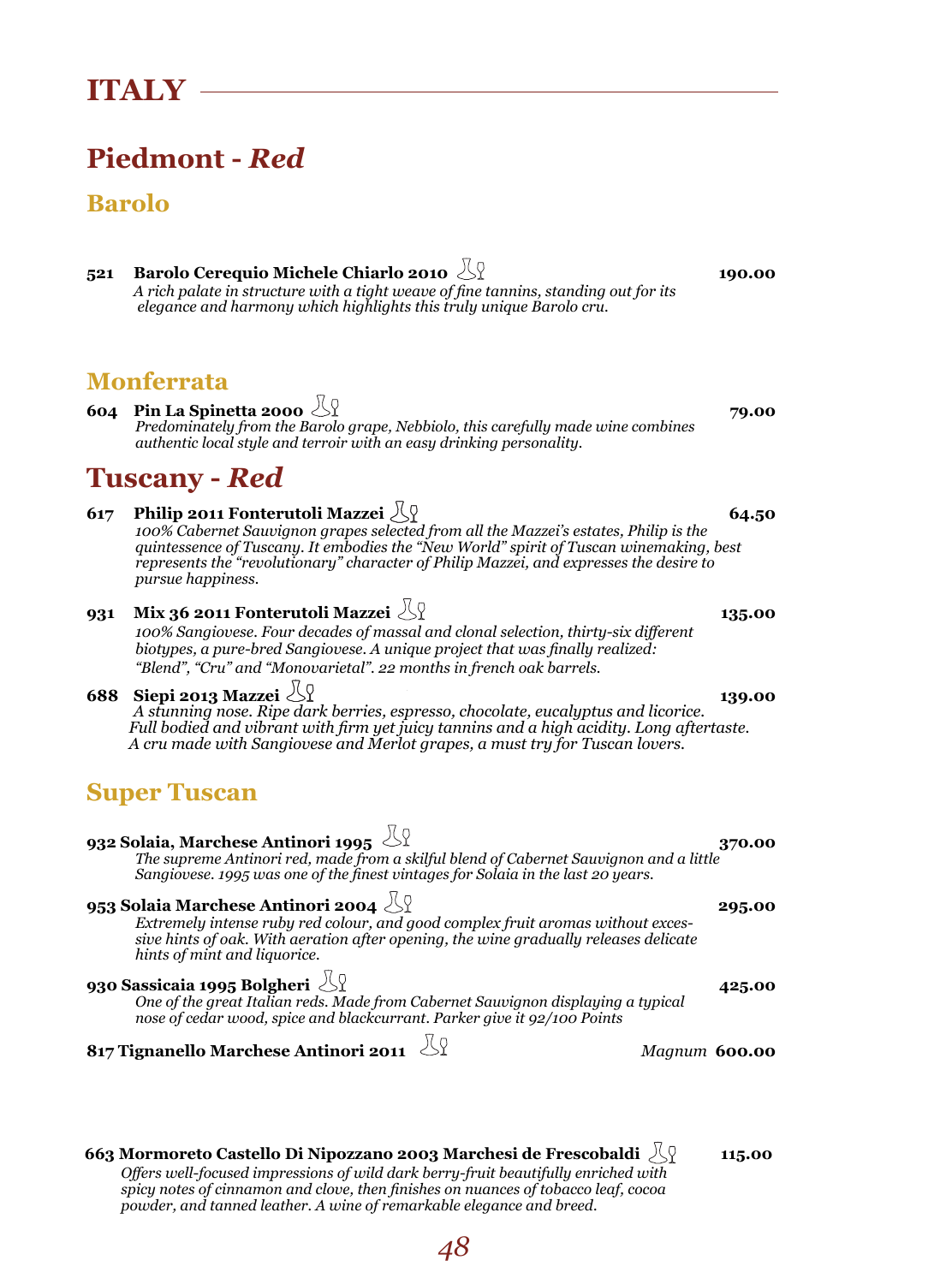**619** Il Borro 2000  $\sqrt[3]{ }$  82.50

*The wine has a lovely deep ruby red colour and an intense nose of ripe black fruits with hints of spice. On the palate it is well-balanced with rounded rich tannins and a great finish.* 

### **Chianti Classico**

- **623 Chianti Classico 2014 Fonterutoli Mazzei**  *90% Sangiovese, 10% Malvasia Nera, Colorino and Merlot.* **Jeroboam 160.00**  *Produced from different Sangiovese clones, this is a important Chianti Classico, concentrated, elegant and complex, ages for twelve months in a small oak barrels.*  **613** Castello Vicchiomaggio Vigna La Prima 2008  $\sqrt{2}$  84.00 *Ruby-red. A mix of forest fruits and fresh cherry flesh on the nose with a balsamic touch and notes of undergrowth. Tannic, well-structured, full and elegant palate. Focused, clearly-delineated finish.*  **933 Castello Di Brolio Barone Riscasoli Riserva 1997** *125ml* **15.00 74.95**  *The first vintage of this, the new flagship wine of the estate, made from Sangiovese and aged for 18 months in barrique. This delicious wine shows a herby, slightly me-*
- *of structure and dense red berry fruit.*  **616 Casanova di Nittardi Riserva 2010**  $\sqrt{2}$  58.50 *Casanuova di Nittardi is a traditional Chianti Classico made from Sangiovese grapes with the addition of 5% Canaiolo to make it softer and more rounded.*

*dicinal nose with tar and leather notes. The palate is firm and tannic, with lots* 

**692 Chianti Classico 2013 Marchese Antinori Tenuta Tignanello**  $\frac{1}{2}$  **Magnum 175.00** *An intense ruby red in color, the wine's nose shows ripe red fruit along with sustained sensations of vanilla and spices. The palate is ample and enveloping, balanced and vigorous with soft and silky tannins and the finish and aftertaste and long and persistent.*

### **Chianti Rufina**

**618 Nipozzano Riserva 2016 Marchesi de Frescobaldi 55.00**  *Impressive fruit, and fine-grained tannins that marry beautifully with its alcohol; the result is a solidly-built wine with a seamless lingering finish.*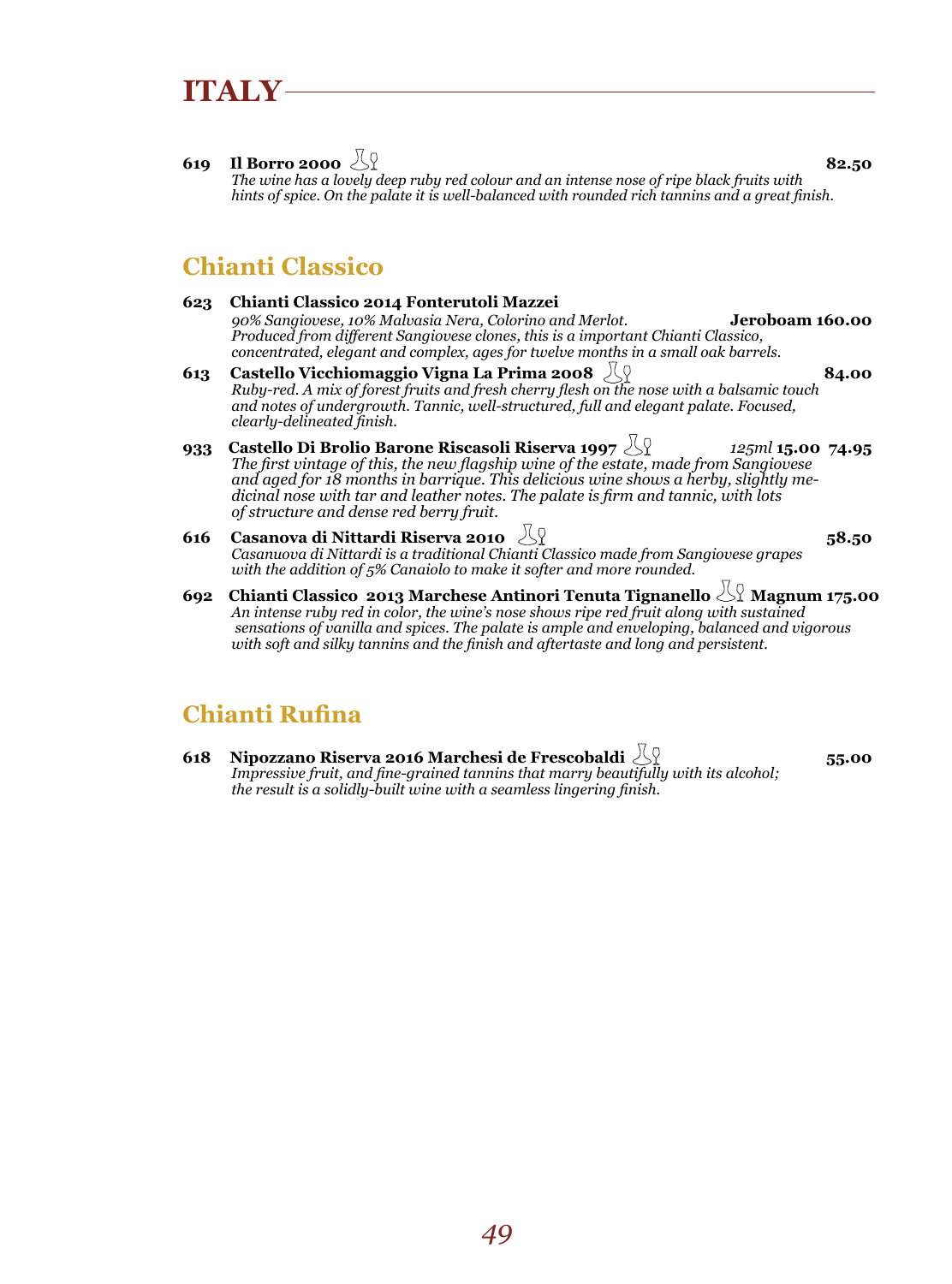## **Brunello**

**634** Castiglion del Bosco 2008  $\sqrt{2}$  magnum 180.00 89.70 *The color is ruby red with garnet overtones, the nose is broad and determined with typical varietal aromas. In the mouth it is harmonious and persistent.* 

# **Tuscany -** *White*

**100 Vernaccia di San Gimignagno 2018 Terruzzi 29.95**  *Brilliant straw yellow in colour, the nose is delicately floral and fruity; mediumbodied, fresh and minerally, with notes of honey and pears on the palate; elegant, with a crisp, consistent finish* 

## **Friuli -** *White*

| 72 | Vinnae 2017 Silvio Jermann $\Omega$<br>An amazing blend of Ribolla, Tocai and Riesling. It has a clear, brilliant<br>straw-yellow colour. Its aroma is fruity, mineral and elegant, for all its<br>rustic forthrightness, with a taste that is dry, zesty and full-flavoured. | 55.00 |
|----|-------------------------------------------------------------------------------------------------------------------------------------------------------------------------------------------------------------------------------------------------------------------------------|-------|
| 73 | Capo Martino 2006 Silvio Jermann $\chi$<br>Intensely aromatic with the flavours of white flowers and citrus fruits,<br>kept fresh with a delicious streak of acidity                                                                                                          | 99.00 |

# **Emilia Romagna -** *Red*

**609 Tauleto 1998 Umberto Cesari 62.50**  *The Cesari's Sangiovese wines are full-bodied, beautifully textured with hints of chocolate, vanilla, spice and fine tannins on the finish. Tauleto is the crowning glory of the estate.* 

# **Alto Adige -** *White*

**117 Chardonnay Terlan 2003 Cantina Terlano**  $\sqrt{2}$  **140.00** *Here's an unexpectedly ambitious Chardonnay that joins an elite group representing Italy's best white wines. Released some 15 years after the vintage, this is an opulent wine that presents elegant nuances of stone and passion fruits, mineral and toasted almond.* 

# **Trentino -** *Red*

**610 Granato, Foradori 1995 65.00 65.00** *Elisabeta Faradori has virtually single-handedly put the Teroldego grape on the fine wine map. This fully mature complex wine is silky and sophisticated*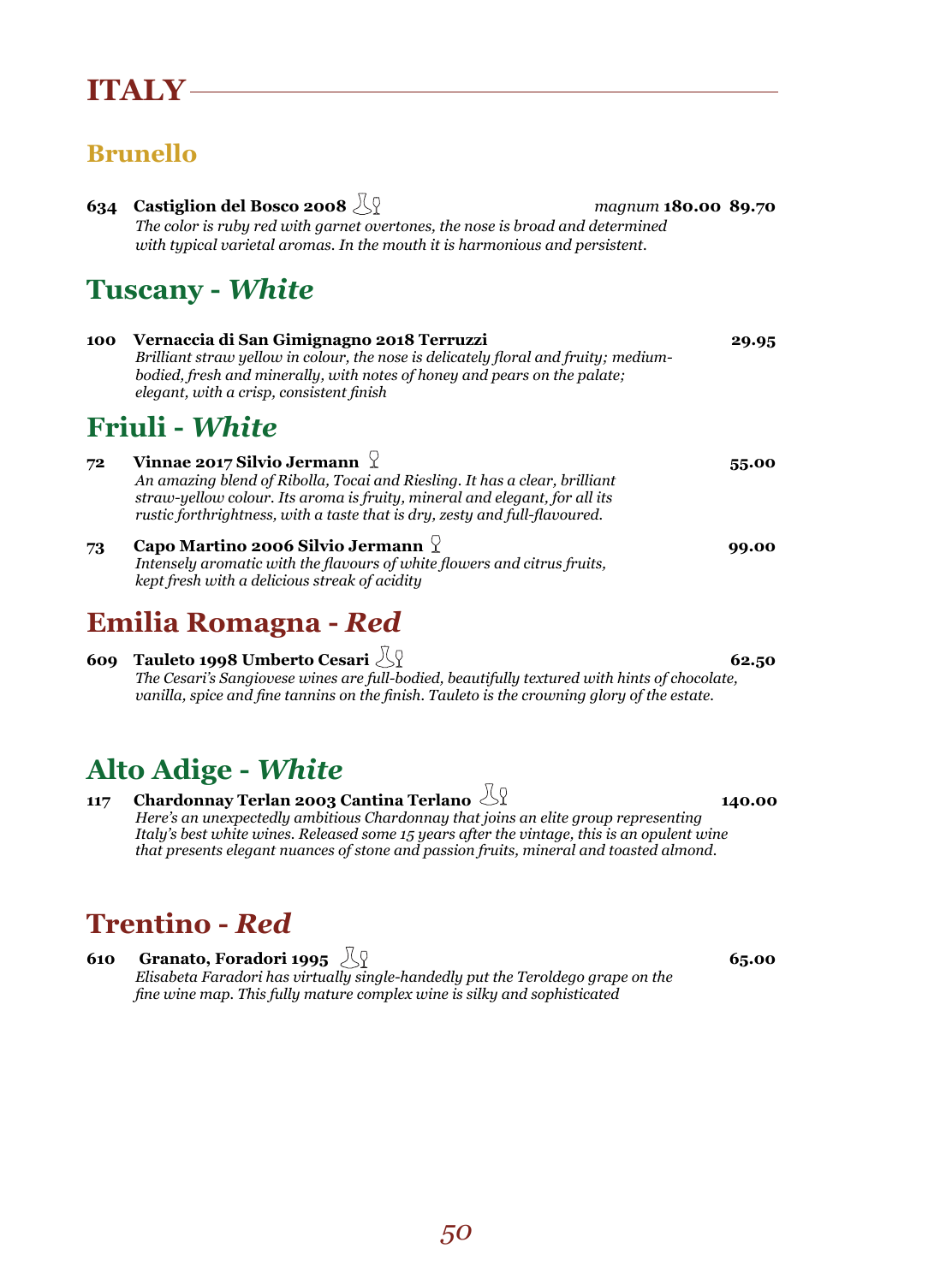# **Veneto -** *White*

| 90  | Soave Castelcerino 2014 Filippi<br>This is a superb wine with beautiful definition and minerality. Tensile acidity,<br>pronounced aromas of apple blossom and ginger.                                                                                              | 27.50 |
|-----|--------------------------------------------------------------------------------------------------------------------------------------------------------------------------------------------------------------------------------------------------------------------|-------|
| 20  | Il Barroccio 2016 IGT Bianco Veneto<br>Delicate aromas of camomile, white peaches and sweet pear on the nose, the<br>wine displays roundness on the palate and a lively, zesty acidity.                                                                            | 19.95 |
| 24  | Benavides Vignale di Cecilia 2011 IGT Bianco Veneto<br>The nose is spread on perfumes of yellow pulp (peach) and citrus fruit, with a<br>pronounced mineral voice. The sip has finesse, freshness and flavor: it develops with balance on<br>intense fruity notes. | 52.50 |
| 302 | Alpha Zeta Garganega 2020<br>Golden in colour, this wine has a fresh, aromatic nose with perfumes of acacia<br>blossom and a touch of dried herbs. On the palate, the Garganega is lively with a<br>rich minerality and a clean, zesty finish.                     | 19.95 |
| 108 | Lugana Le Fornaci 2013 Tommasi<br>Clean and spicy, highlighted by delicious hints of tropical fruit.                                                                                                                                                               | 29.95 |

## **Veneto** *- Red*

*flowery taste and spicy.* 

| 568 | Campofiorin 2015 Masi<br>Intense, deep, dark ruby red colour; very viscous with purple edges. Strong and attractive<br>cherry aromas on the nose with a pleasing spiciness. Great power and balance on the pal-<br>ate, with aromas of ripe fruit, kirsch and blackcurrants.                                                                               | 35.00  |
|-----|------------------------------------------------------------------------------------------------------------------------------------------------------------------------------------------------------------------------------------------------------------------------------------------------------------------------------------------------------------|--------|
| 612 | Amarone della Valpolicella Classico 2013 Tommasi XI<br>A beautiful blend of Corvina Veronese 70% Rondinella 25% and<br>Corvinone 5%. This Amarone is deep and intense ruby red in colour.<br>Rich and complex, notes of cocoa, chocolate, raisins, ripe plum and black<br>cherry fruit. Full-bodied, soft and luscious, long finish and smooth aftertaste. | 115.00 |
| 615 | <b>Tommasi Arele Appassimento 2014</b> $\sqrt{\phantom{a}}\sqrt{\phantom{a}}\sqrt{\phantom{a}}$<br>Medium bodied with beautiful plum and raisin hints. A touch of savoury notes and<br>herbal character give great depth, which balances perfectly with the soft tannins.                                                                                  | 49.50  |
|     | Abruzzo - <i>White</i>                                                                                                                                                                                                                                                                                                                                     |        |
| 105 | Trebbiano d'Abruzzo 2017 Masciarelli<br>100% Trebbiano. This wine is straw yellow in colour, with hints of apple & apricot.                                                                                                                                                                                                                                | 22.95  |
| 301 | Gran Sasso, `Alta Quota` Pecorino 2020<br>Lightlyspiced on the nose from the partial oak ageing which gives way<br>to a fine, floral and ripe citrus fruit character on the palate. On the palate, the wine has<br>good length with ripe pear characters continuing through to the finish.                                                                 | 35.00  |
|     | Abruzzo - <i>Red</i>                                                                                                                                                                                                                                                                                                                                       |        |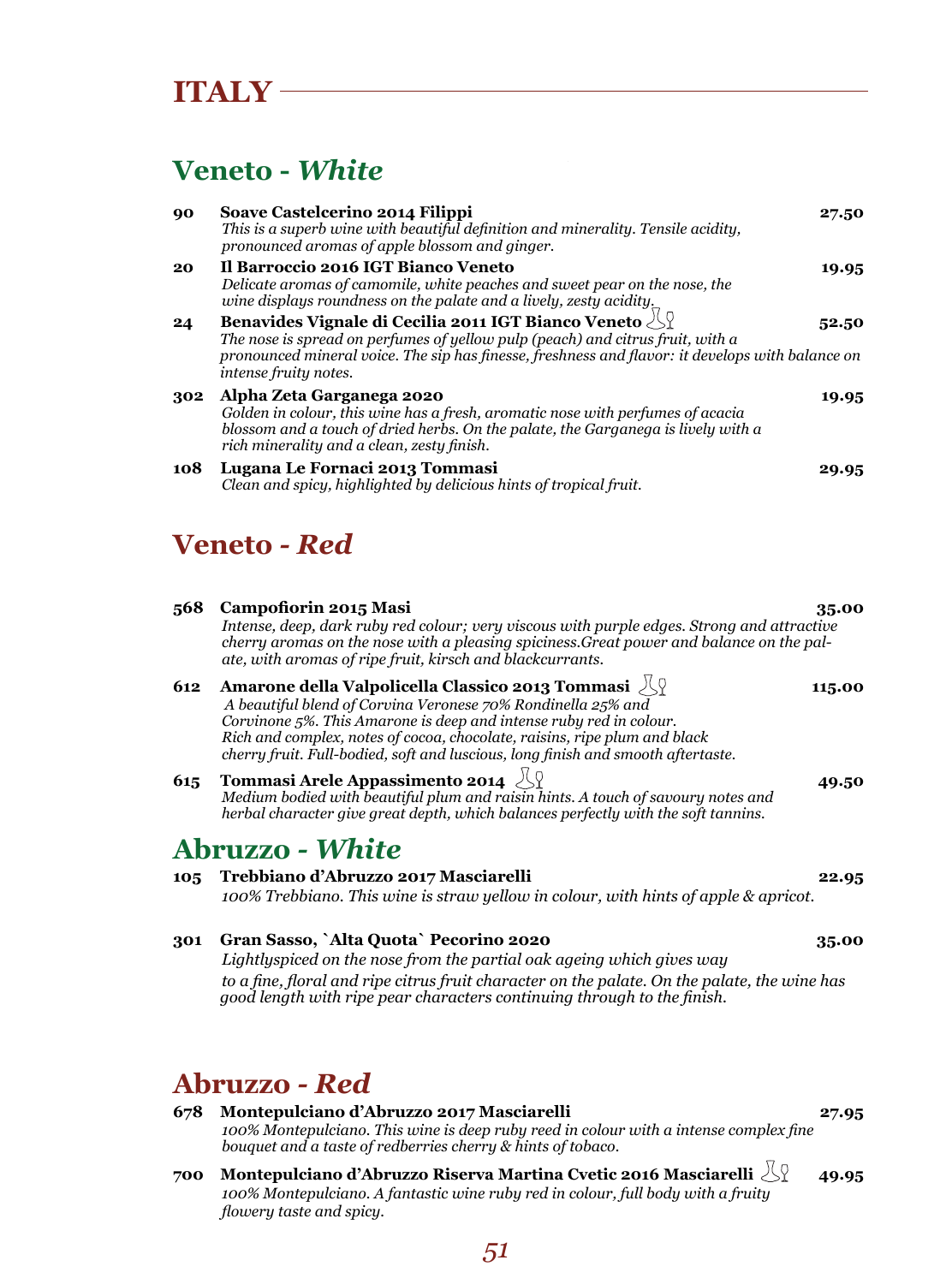# **Marches -** *Red*

|     | <b>626     Pelago Umani Ronchi 1999 <math>\bigcirc</math> P</b>                                                                                                                                                                                                                               | 62.50 |
|-----|-----------------------------------------------------------------------------------------------------------------------------------------------------------------------------------------------------------------------------------------------------------------------------------------------|-------|
|     | An Italian classic. A blend of 40 % Cabernet, 10 % Merlot and<br><b>Magnum 125.00</b><br>50% Montepulciano. It is full-bodied with blackcurrant fruit aromas<br>supported by spice and liquorice. The palate has enormous depth of<br>fruit with layers, of plum, cassis and hints of tobacco |       |
|     | <b>Marches - <i>White</i></b>                                                                                                                                                                                                                                                                 |       |
| 68  | Di Gino Verdicchio dei Castelli di Jesi 2012<br>Fresh & light with aromatic middle palete of stone white fruit, Blossom flowers                                                                                                                                                               | 26.95 |
|     | Sardinia - <i>Red</i>                                                                                                                                                                                                                                                                         |       |
| 628 | Barrua 2002 Sardinia $\sqrt{2}$<br>A joint venture between the makers of Sassicaia and the cooperative at Santadi<br>is responsible for this excellent deep, concentrated red wine made from old vine<br>Carignano together with a little Cabernet and Merlot.                                | 75.00 |
| 832 | Barrua 2002 $\sqrt{2}$<br><b>Magnum 150.00</b>                                                                                                                                                                                                                                                |       |
| 643 | Silenzi Rosso Isola dei Nuraghi 2018 Pala<br>Grapes: Carignano, Monica, Sangiovese. Ruby red colour, burgundy reflections.<br>Intense persistent perfume with notes of red fruits. Dry and soft with a good structure.                                                                        | 24.95 |
|     | Sicily - <i>White</i>                                                                                                                                                                                                                                                                         |       |
| 21  | Mandrarossa, Costadune Grillo 2020<br>The palate is fresh and intense, with bright citrus and stone fruit characters culminating in                                                                                                                                                           | 24.95 |
|     | persistent finish.                                                                                                                                                                                                                                                                            |       |
|     | Sicily - <i>Red</i>                                                                                                                                                                                                                                                                           |       |
|     | 548 Pithos Rosso 2014 Cos $\sqrt[3]{2}$<br>This is a fantastic blend of Nero d'Avola and Frappato. Fermented in Terracotta<br>amphoras is a medium to full bodied with super-fine tannins and great freshness<br>and clarity. Gorgeous finish of nuts, peaches, berries and white pepper.     | 46.00 |
| 606 | Il Barroccio 2019 IGT Rosso Terre Siciliane<br>This opulent red wine is spicy and juicy, displaying flavours of plums and ripe dark<br>cherries. It bursts with aromas of ripe dark cherries and warm spices.                                                                                 | 19.95 |
| 646 | Passopisciaro 2015 IGT Sicilia, Tenuta di Passopisciaro $\bigcup \Omega$<br>The nose is stunning, presenting opulent, sweet red fruit, underscored by characteristic volcanic<br>minerality. The palate reflects the aromatics offered on the nose, voluptuous old vine fruit com-            | 85.00 |
|     | plemented by silken tannins.                                                                                                                                                                                                                                                                  |       |
| 622 | Santa Cecilia 2006 Planeta $\sqrt{2}$                                                                                                                                                                                                                                                         | 65.95 |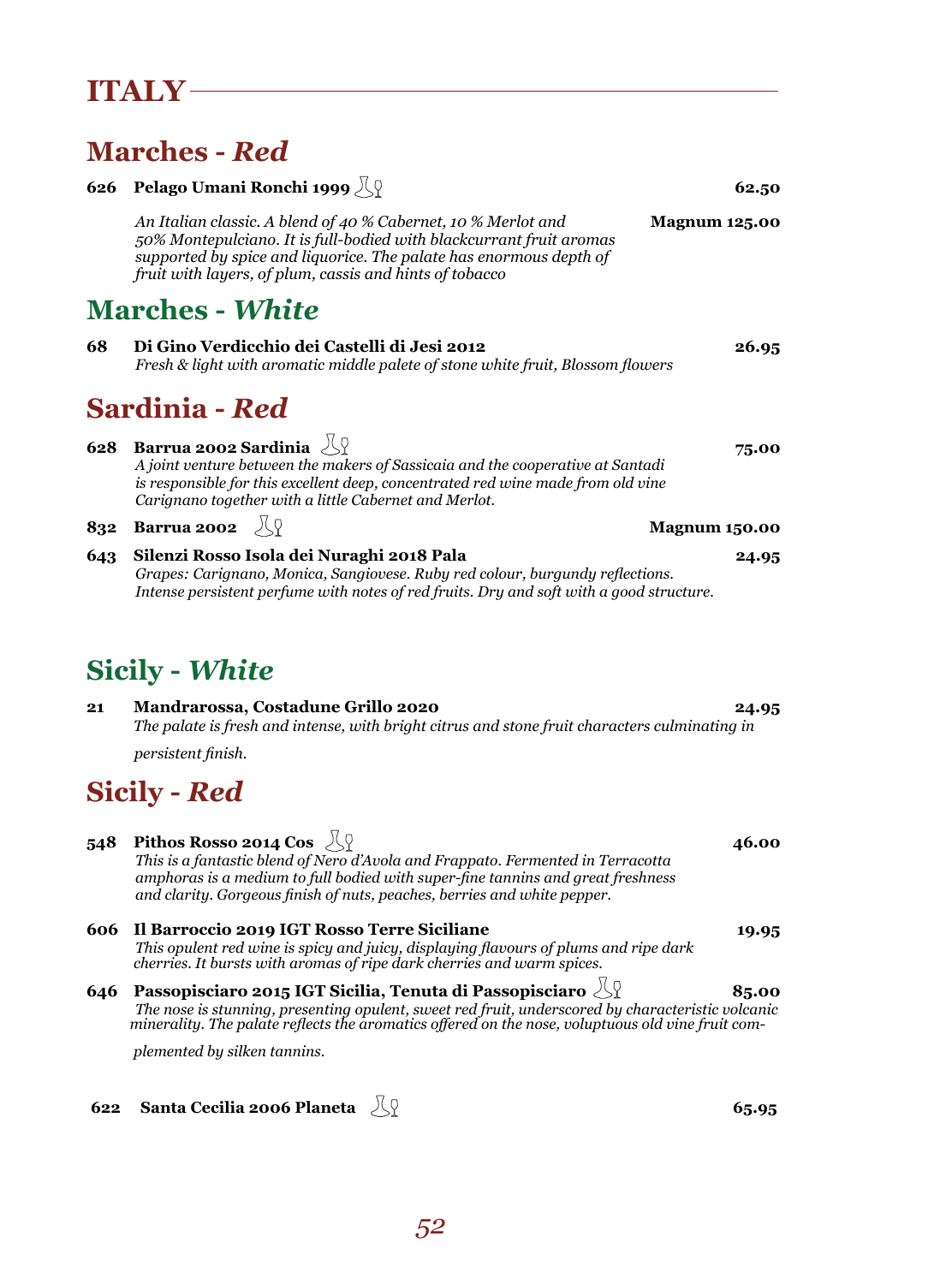# **GERMANY**

*Poor old Jancis Robinson has been trying for over thirty years now to get us to drink German Riesling or the unacceptability of genuinely medium sweet wine. We applaud her efforts but economics forces us to offer a very limited selection but from the very best producers.* 

## *White*

### **Mosel - Saar - Ruwer**

**80 Sybille Kuntz Dry Riesling 2009 25.95**  *Pristine flavors, bright and refreshing: citrus, apple with scratchy minerality.*  **107 Riesling von Kesselstatt 2011 35.00**  *A delicate nose, herby and clean, with mineral elements. It has an appealing palate, clean and bright, with some good fleshy green apple fruit* 

## **Rheinhessen**

**77 Gewurztraminer Beerenauslese Alex Sentfer 1976 169.50**  *An unctuous sweet Gewurztraminer with good mature flavours; a perfect wine to accompany a rich pudding.* 

# **PORTUGAL**

### **Pont de Lima -** *White*

**120 Vinho Verde Louleiro 2017 29.95**  *Dry, very fruity with flowery notes. Elegant and persistent this is a naturally light with a slight spritz produced from early picked grapes to give a fresh clean and crisp style.*

# **Red**

### **Douro**

**697 Casa Ferreirinha, Vinha Grande Douro Tinto 2018 29.50**  *On the nose, this wine showcases intense aromas of blackberry, red cherry and plum alongside floral nuances and savoury notes of balsamic, tobacco box and spice. Velvety tannins and a well-integrated acidity on the palate with a long, harmonious finish.*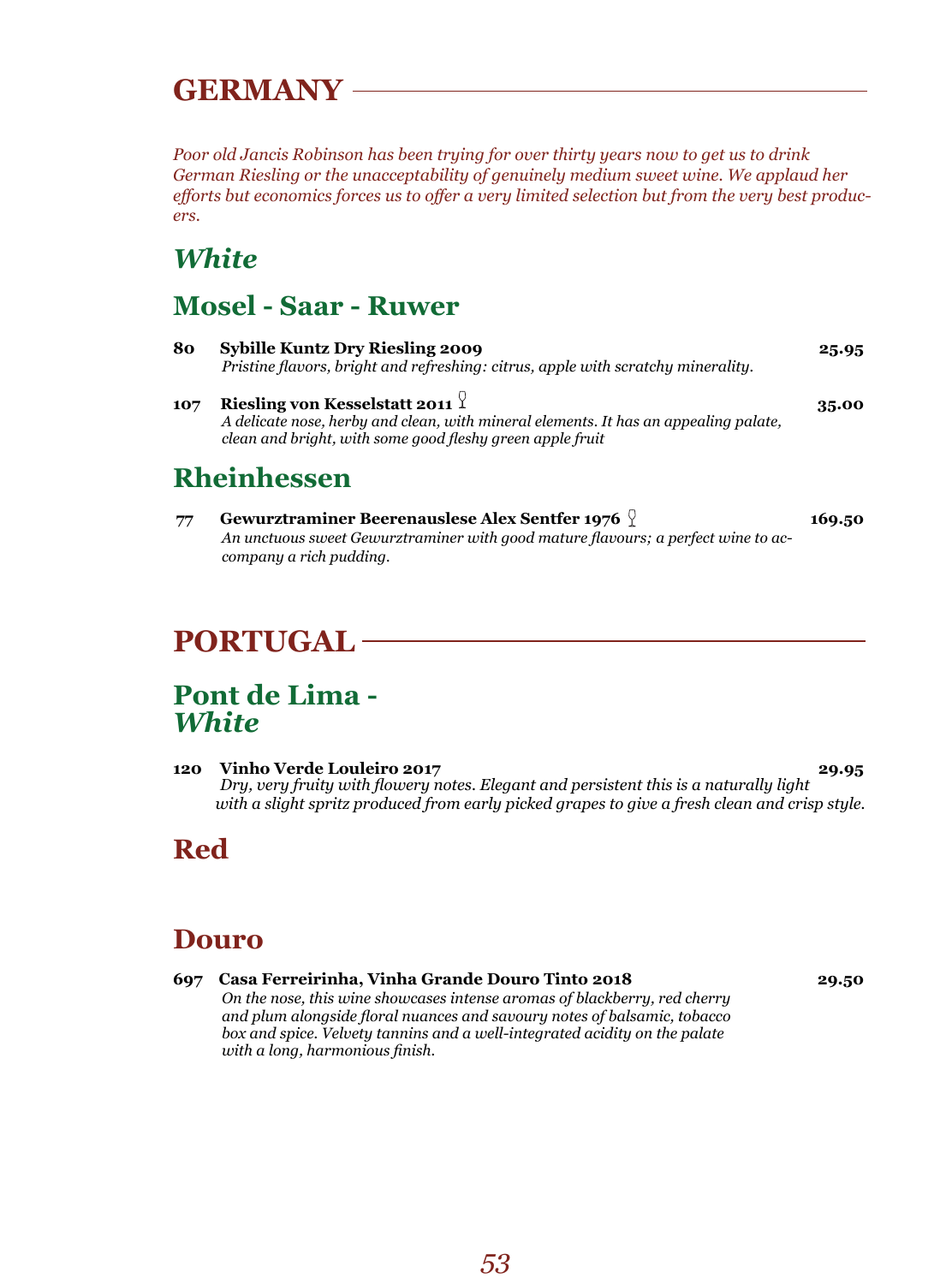# **NEW ZEALAND**

*Now reeling a little from over-production the Sauvignon Blanc success story in New Zealand from a standing start in the early eighties to world domination in the last decade or so, is quite extraordinary. And they look as though they might do a similar job with Pinot Noir and even follow that with Syrah, sorry Shiraz. As to the question do New Zealand wines age well, the 1993 Cabernet from the Goldwater Estate in the North Island can answer very much in the affirmative.* 

### **NORTH ISLAND**

### **Waiheke Island -** *Red*

*The Goldwater Estate is situated on the island of Waiheke near Auckland. These vines benefit from the cool climate, which combined with the vineyard position, produces concentrated wines to match any serious Bordeaux. Now much in demand by wine collectors from all over the world!!* 

**629 Cabernet Sauvignon 1993 Goldwater Estate 125.00**  *A powerful structured wine with good balance, ripeness and an elegance not usually associated with New Zealand reds. A true and rare gem!*

### **SOUTH ISLAND**

### **Marlborough -** *White*

**78 Sauvignon Blanc Petit Clos by Clos Henri 2020 Henri Bourgeois 34.95**  *The second wine of Clos Henri, the creation of Loire producer Henri Bourgeois, made by Frenchman Damien Yvon. Perfumed fruit, round, firm, smoky palate, dense and mineral with a ripe finish.* 

## **Nelson -** *White*

| 89 | <b>Seifried Gewurztraminer 2014 Nelson</b><br>Gorgeous fragrant nose showing spring freesias and apricot in the background.<br>The palate has lychee and Turkish deligh notes and a fine cinnamon twist.                      | 28.95 |
|----|-------------------------------------------------------------------------------------------------------------------------------------------------------------------------------------------------------------------------------|-------|
| 86 | Chardonnay 2018 Old Coach Road<br>Unoaked Chardonnay is fresh and fragrant showing tropical stone-fruit notes and<br>gently perfumed blossoms. Minerally notes define the palate and give an appealing<br>length to the wine. | 29.95 |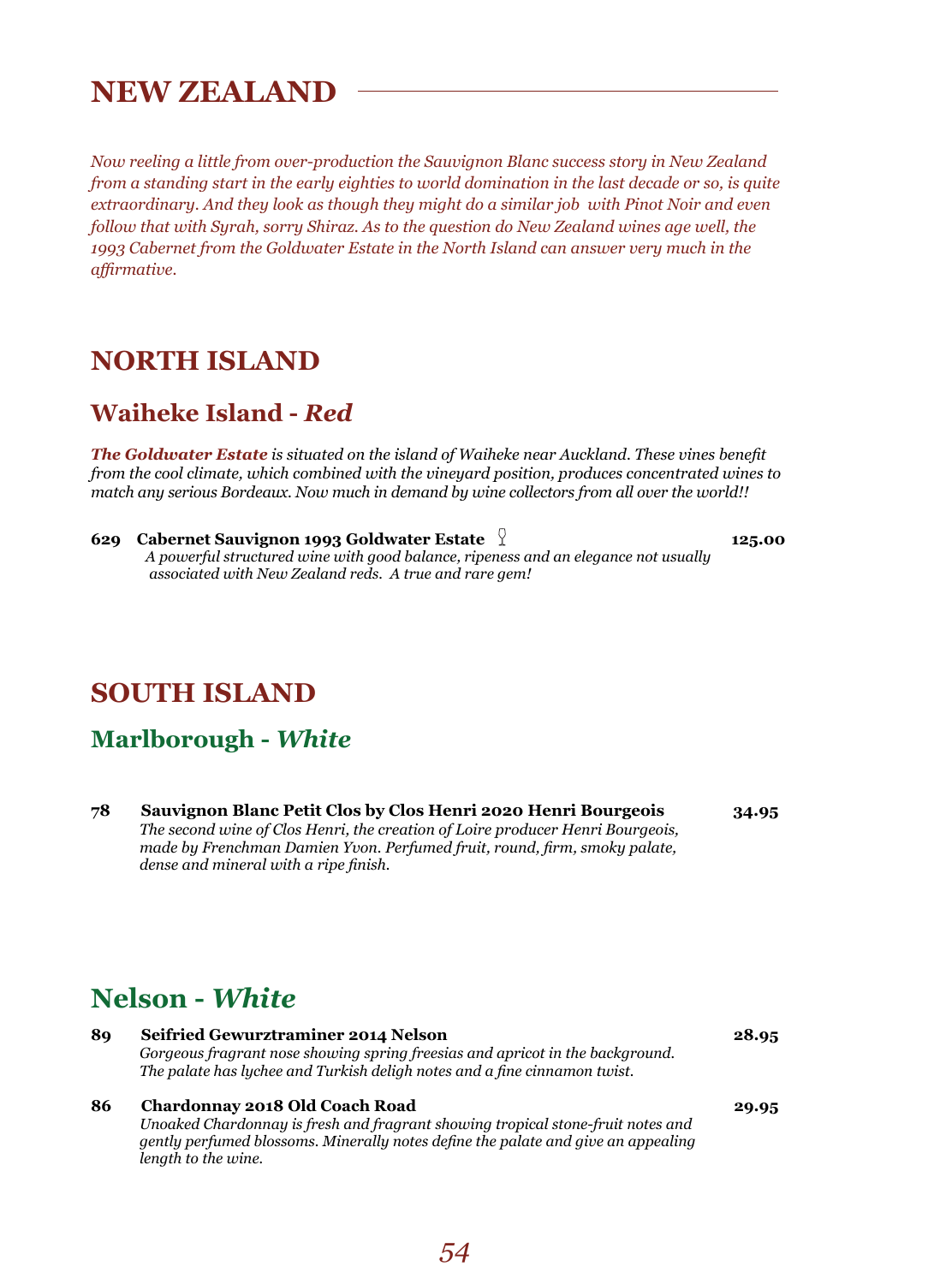### **Malborough -** *Red*

**633 Cloudy Bay Pinot Noir 2016 55.95**  *The complex bouquet offers layers of dark berries and cherry, cinnamon, sweet leather, fresh herbs and soft tobacco.* 

## *Did you know...*

*More than 90 percent of New Zealand wines are sealed with a screwcap. Beginning in 2001, work with this closure has convinced producers that it is the best solution for wines renowned for their freshness and aromatic purity. They have even formed an association called "New Zealand Screwcap Wine Seal Initiative," designed to promote and explain the virtues of the screwcap.* 

### **GREECE**

### **Macedonia, Epanomi -** *White*

**76 Ktima Gerovassilliou 2017 Viogner 41.50** *Benchmark Viognier with expressive aromas of exotic fruits combined with hints of jasmine, green tea. Perfumed and elegant.* 

*"I have lived temperately....I double the doctor's recommendation of a glass and a half wine each day and even treble it with a friend"* 

*Thomas Jefferson*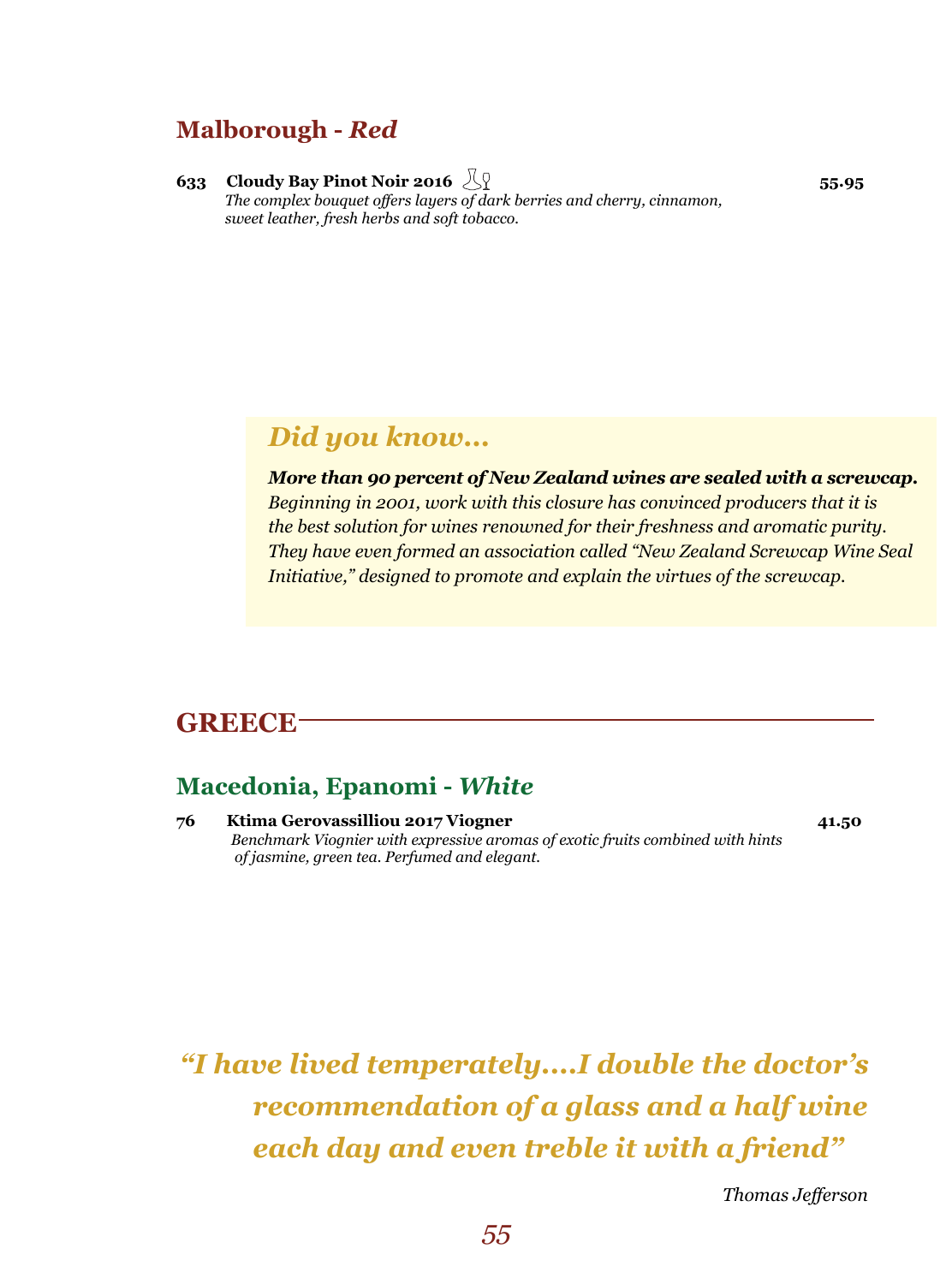# **AUSTRALIA**

*Once everyone's favourite source of exciting new wines, Australia is suffering from consumer indifference especially at the prestigious end where they have been patiently and successfully working away for the last twenty years. The wines have not got worse, most have improved but customer loyalty was lost somewhere along the way. Retasting wines like the Dead Arm Shiraz from the 2001 vintage makes their relative neglect ridiculous. We doubt that there is better value for money in the whole of our list.* 

*White* 

# **Southern Australia**

### **Margaret River**

| 64 | <b>Chardonnay 2003 Art Series Leeuwin Estate</b>                                                                                                                                                            | 105.00 |
|----|-------------------------------------------------------------------------------------------------------------------------------------------------------------------------------------------------------------|--------|
|    | Power coupled with finesse, a complexity more akin to the Cote de Beaune than<br>Australia.                                                                                                                 |        |
| 83 | <b>Art Series Leeuwin Estate Riesling 2015</b><br>Brilliant pale green colour. Aroma. Fresh and bright displaying layers of lem-<br>on/lime zest, floral notes and subtle nuances of mineral and wet slate. | 52.50  |
| 16 | Prelude Chardonnay Leeuwin Estate 2014<br>Light bright colour and a juicy array of nectarine, white peach and gentle cit-<br>rus fruit have distracted all attention from the oak.                          | 72.50  |

# *Did you know...*

*Like many countries where wine appreciation is a relatively recent development, Australia places a lot of emphasis on wine challenges and competitions. These shows are very professionally organised and make a good promotional platform for the winning wines. They may be national or regional, confined wines from certain grape varieties, or simply encompass all wine categories.*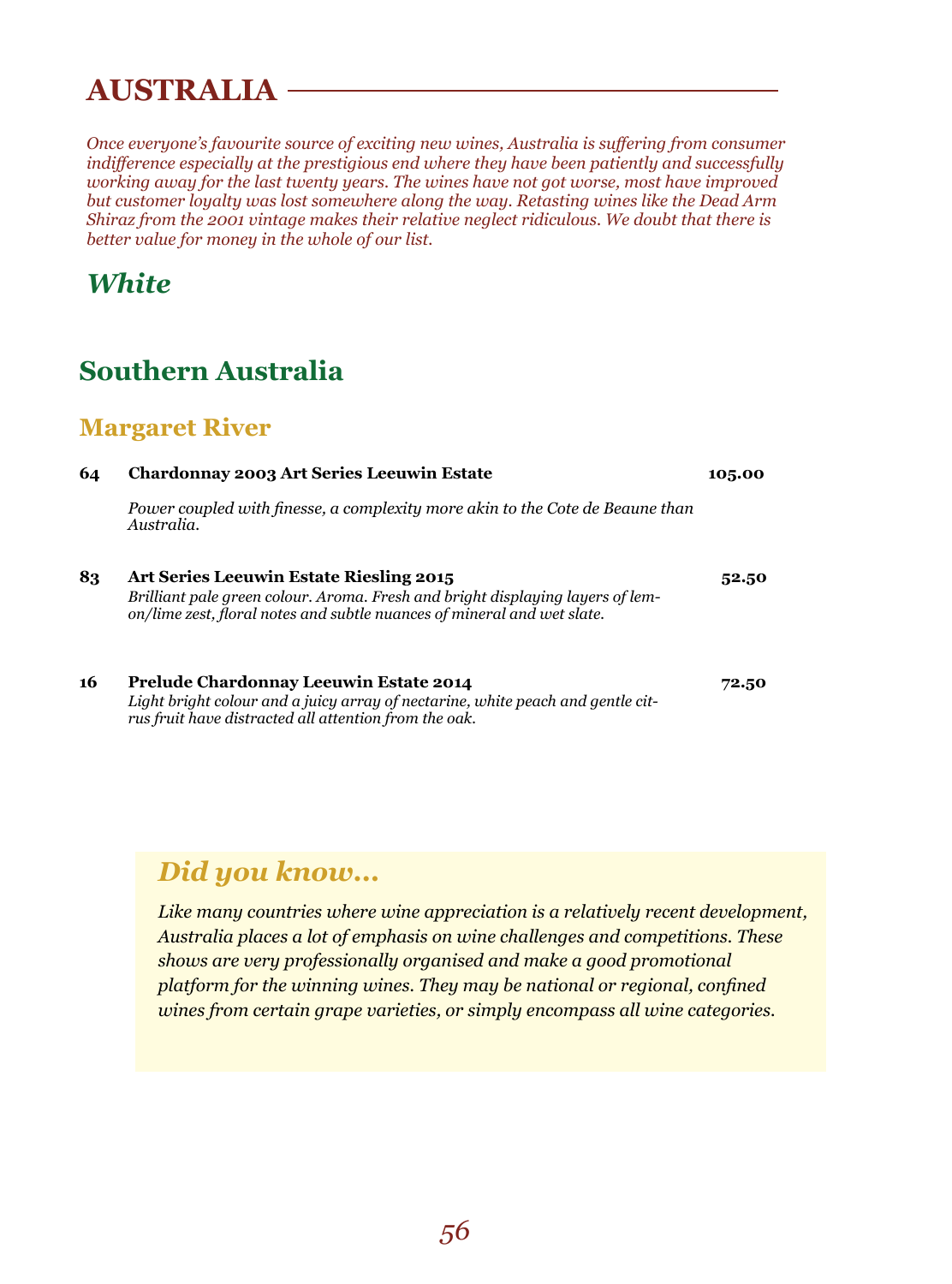# **AUSTRALIA**

### *Red*

## **Southern Australia**

### **Barossa Valley**

#### **632 Dandelion Vineyards, Lionheart of the Barossa, Shiraz 2018 29.95**

*Half Bottle* **15.50**

*Generous, mouth-filling sweet blackberries, raspberries and plums cover the palate with lashings of sweet spice. Firm but fine tannins and dark chocolatey nuances continue throughout the lengthy palate with a youthful finish.*

# **HUNGARY**

#### **Sweet**

- **170 Tokaj-Hétszőlő Late Harvest 2015** *125ml* **6.20** 50cl **30.95**  *The nose has aromas of citrus, elderflower, linden blossom and fresh tropical fruit notes which are reflected on palate along with elegant minerality and acidity. The residual sugar and the refreshing acidity give anexcellent balance.*
- **171 Tokaj-Hétszőlő 5 Puttonyos Aszú 2008**  50cl **85.50**  *Shiny golden colour, rich and oily texture. Fresh complex nose with apricots, citrus fruits and somemelon accompanied by nuts. Rich and full-bodied palate with dried fruits and walnut, followed by a hint of caramel andvanilla. The high sugar levels are balanced by the crisp acidity.*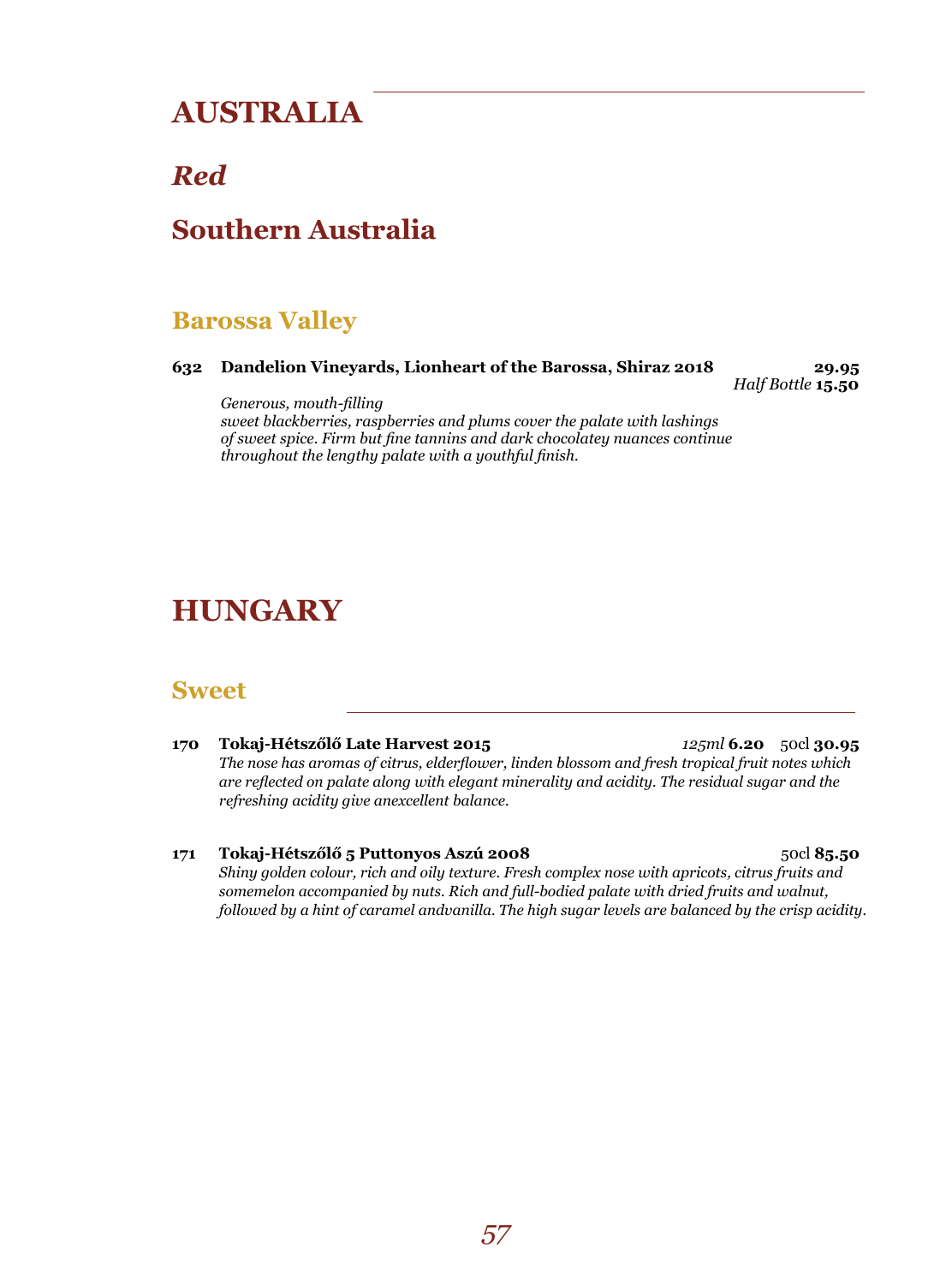# **ROMANIA**

## *Red*

**705 Sanziana Pinot Noir 2018 Cramele Recas 24.95**   *From Cramele Recas Vineyard and Winery, a premium wine estate located on the far western fringes of the Romanian region of Transylvania/Banat. Layers of complex black cherry, raspberry and cinnamon with pretty fruit cake and deep spicy notes.* 

### *White*

**2 Sanziana Pinot Grigio 2018 Cramele Recas 23.95**   *Opulent aromas of grapefruit and peach, with fresh flavours of melon, apple and zesty citrus.*

# **GEORGIA**

## *White*

#### **84 Tbilvino Rkatsiteli 24.95**

*Opening with bright aromas of orchard fruit and white flowers, the palate goes on to reveal elegant flavours of yellow plums and melons. The finish is crisp and fresh, with an appealing mineral note.*

#### **91 Tbilvino Qvevris Rkatsiteli 30.95**

*This wine has rich apricot flavours, alongside notes of beeswax and walnuts. The finish com bines a lively acidity with a subtle tannic grip,making it the perfect accompaniment to food.* 

### *Red*

#### **549 Tbilvino Saperavi 29.95**

*Made in a fruit-forward style, this wine highlights the grape's typical floral aromas, along side bold flavours of forest fruits. The palate is well rounded and has an elegant, fresh finish. Silver Medal, International Wine Challenge 2019*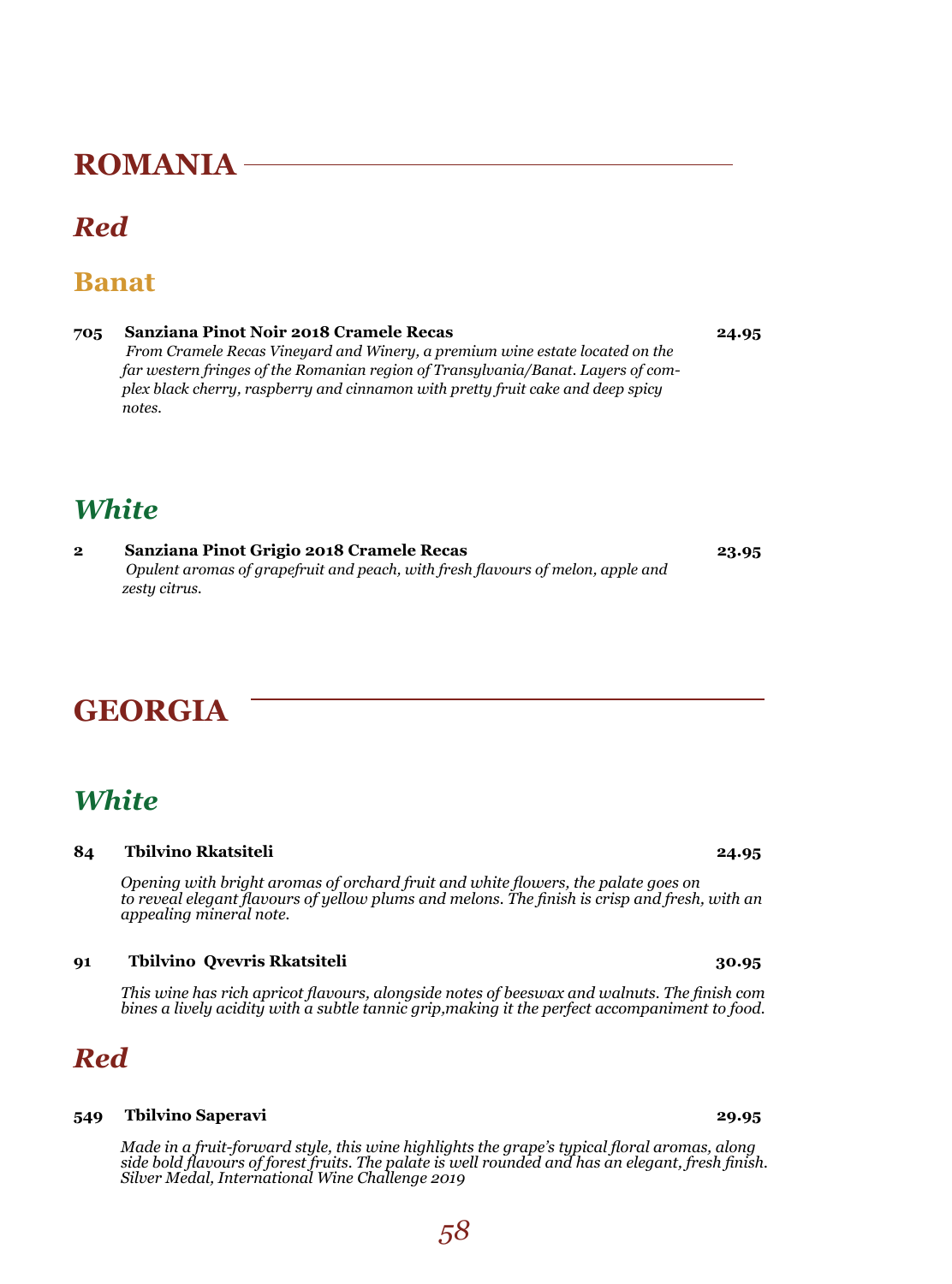# **USA**

*We remember the 1978 tasting battle of the premier wines of California and Bordeaux. It was inconceivable that the Americans might win then and now it's even more inconceivable that the grandees of Bordeaux would ever allow another such contest. Our wines come from small boutique wineries, where quality is all important. The wines are reluctant to hide their lights under any form of bushel.* 

## *White*

# **California**

### **Napa Valley- Carneros**

**110 De la Guerra Chardonnay Hyde de Villaine 2011 131.00**  *Hyde de Villaine was established through the meeting of two historic wine families. Aubert & Pamela de Villaine from Burgundy and Larry Hyde from the Napa Valley* 

#### **111 Hyde de Villaine 2013 Chardonnay 142.65**  *Stone fruit and mineral on the nose, this presents a lovely combination of tropical and citrus fruits, grapefruit freshness to the fore, in advance of more exotic notes. The palate is opulent, sensual and seductive, complemented by a fresh citrus lift and a refined minerality.*

#### **70 Bakestone Cellars 2019 Chardonnay 55.00**

*Bakestone wines are an expression of the Cakebread Family's experience of over four decades of winemaking in California, to produce enjoyable well-balanced wines from California's cool North Coastal Valleys. Notes of sweet apples and honeysuckle combine with fresh citrus, melon and pear.*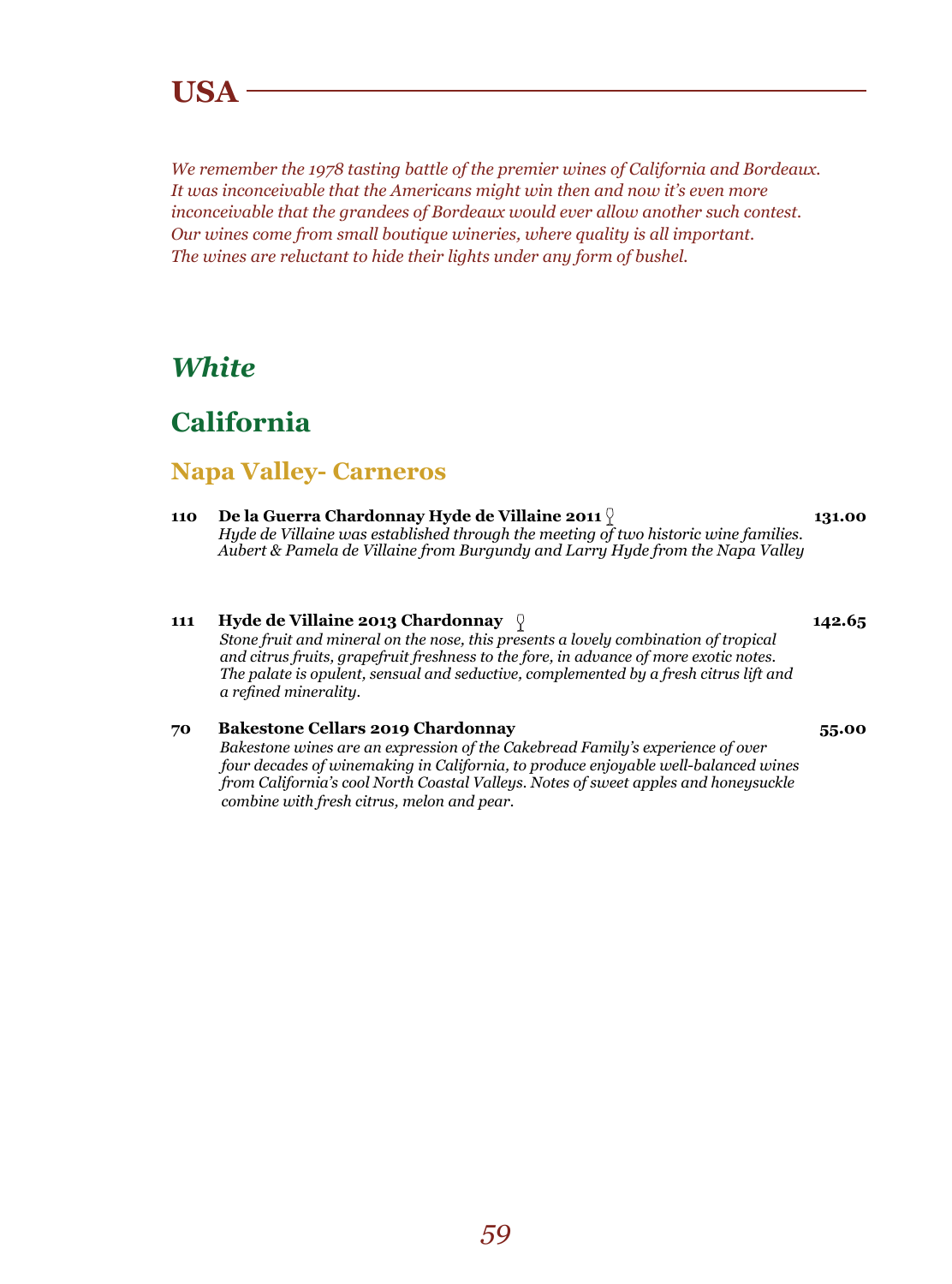# *Red*

# **California**

### **Clarksburg**

| 661 | <b>Pinot Noir 2016 Crusher Winery</b>                                               | 35.00 |
|-----|-------------------------------------------------------------------------------------|-------|
|     | Aromas of wild cherry, raspberry and toasted cedar. Elegant wine with silky texture |       |
|     | with condensed raspberry and cherry fruit with a juicy uplifting mid-palate.        |       |
| 631 | <b>Grace Bridge Pinot Noir 2019</b>                                                 | 30.00 |

*Light and perfumed, this wine is the perfect match for chicken or grilled fish* 

# **California - Sonoma County**

#### **Sonoma**

- **666 Zinfandel 2019 Sebastiani 29.95**  *The wine displays a dark garnet colour, with fruity, raspberry flavours and a soft finish*
- **193 Seghesio, Sonoma County Zinfandel**  $\frac{10}{3}$  half bottle **39.00**

*Notes of wild raspberry, plum and sweet spice emerge on the richly textured palate, tempered by supple tannins and fresh acidity. This is a well-balanced and elegant expression of Zinfandel.*

# **California - Napa County**

### **Napa Valley**

# **984 Hyde De Villaine Californio Syrah 2007 116.97**

*We simply love the finesse and purity of this Syrah. A lustrous jet-plum in colour, opaque, with a tight, bright rim, it exudes blueberry and blackberry aromatics, spiced with a heady dash of white pepper.* 

#### **923 Cakebread Cellars Benchland Select Cabernet Sauvignon 2013 315.00**

*Ripe, dramatically concentrated aromas of boysenberry, blackberry and blackcurrant fruit, coupled with seductive chocolate and loam scents, intro duce a lush palate of luxurious dark berry, cassis, black fig and dark chocolate flavors framed by round, supple tannins. Seamlessly structured and beautifully balanced, with a very long, sumptuous finish*

### **635 Othello 2014 Christian Moueix 89.95**

*92%Cabernet Sauvignon, 8% Petit Verdot.* 

*Very pure, ripe black cherry and blackberries on the nose, then some menthol, with a little cedar and some graphite. So far, so Cabernet. The palate is medium-bodied on the entry, ingratiating itself over the course of a fine, elegant mid-palate, which reveals texture and a nicely nuanced structure. Fine earthy minerality and a detailed finish. 60*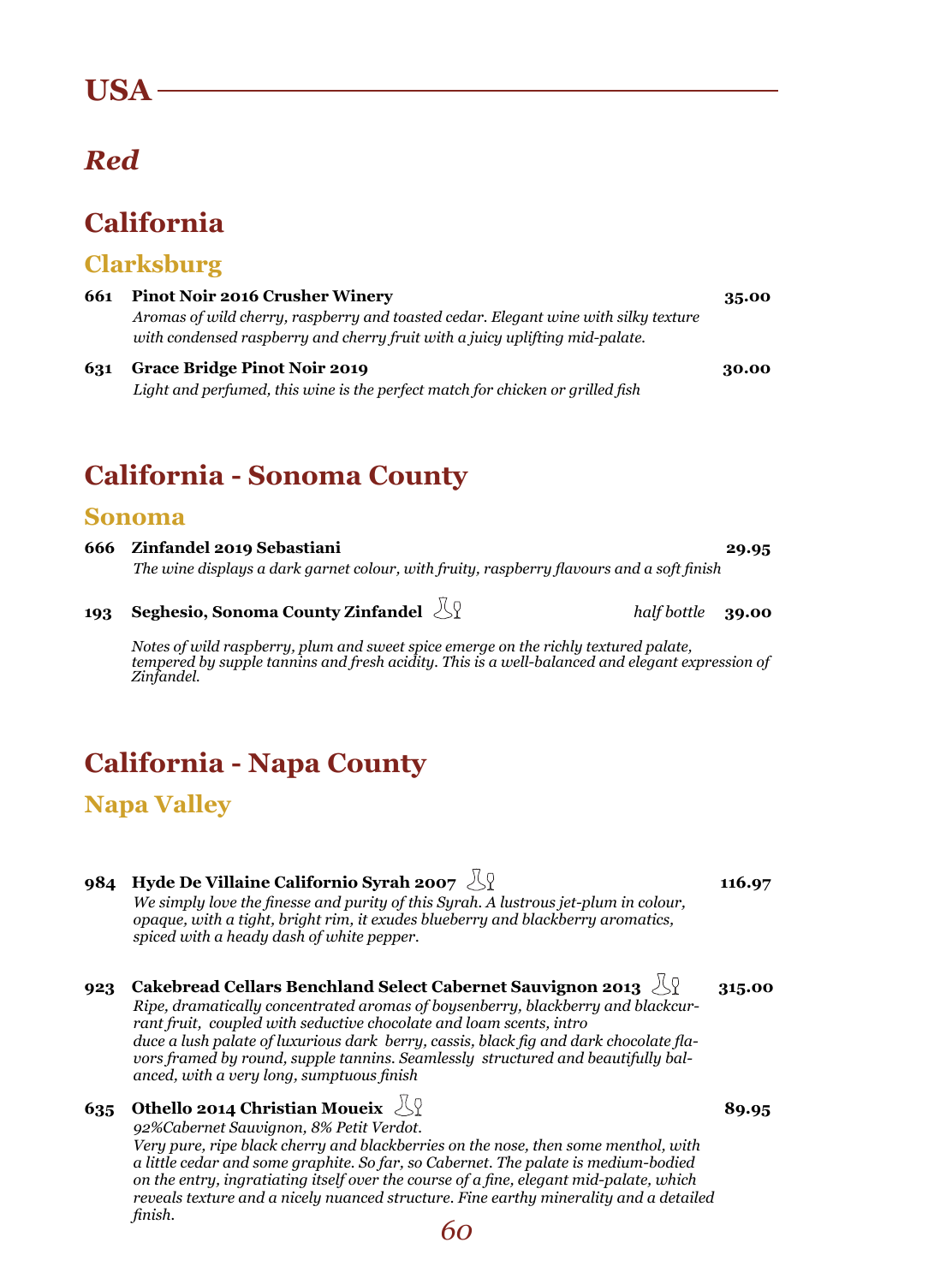#### **Carneros**

**620 Pinot Noir Cuvaison 2008 55.00**  *Whole-berry fermented in open fermenters with pigeage and matured for 9 months in French Oak. Serious Pinot Noir.* 

### **Russian River Valley**

**644 Pinot Noir Nalle 2008 Russian River**  $\sqrt{2}$  67.50 *Pinot's elusive sweet red fruit and smoky aromas is coupled with a supple mouth-feel* 

## **California - Mendocino County**

#### **Anderson Valley**

#### **639 Cakebread Cellars Two Creeks Pinot Noir 2015 102.00**

*Fragrant aromas of sweet black cherry, raspberry and rose petal introduce the rich, pure fruit of this fresh and lively pinot noir. Dense mid palate flavors of ripe black cherry, red cherry, strawberry and plum, supported by fine, supple tannins, offer a layered complexity and glide into a round, long finish highlighting bright raspberry, cherry and mineral tones.*

## **CHILE**

*Chile seems to have replaced Australia for the supply of simple well made prices at a modest price. But they are not content just to make basic wines, try the Ninquen red. It would flatter a much more famous wine region to have produced it. The favourable conditions for winemaking have tempted the Rothschild family of Bordeaux to become involved in the business with Los Vascos, making a fine Cabernet Sauvignon. What else?* 

### *White*

### **Central Valley**

#### **Rapel Valley**

#### **66 Casa Lapostelle Semillon 2014 24.95**

*100% Semillon from Chile is a first this has citrus mixed with white flowers with little 7 months of oak barrel to bring some style.*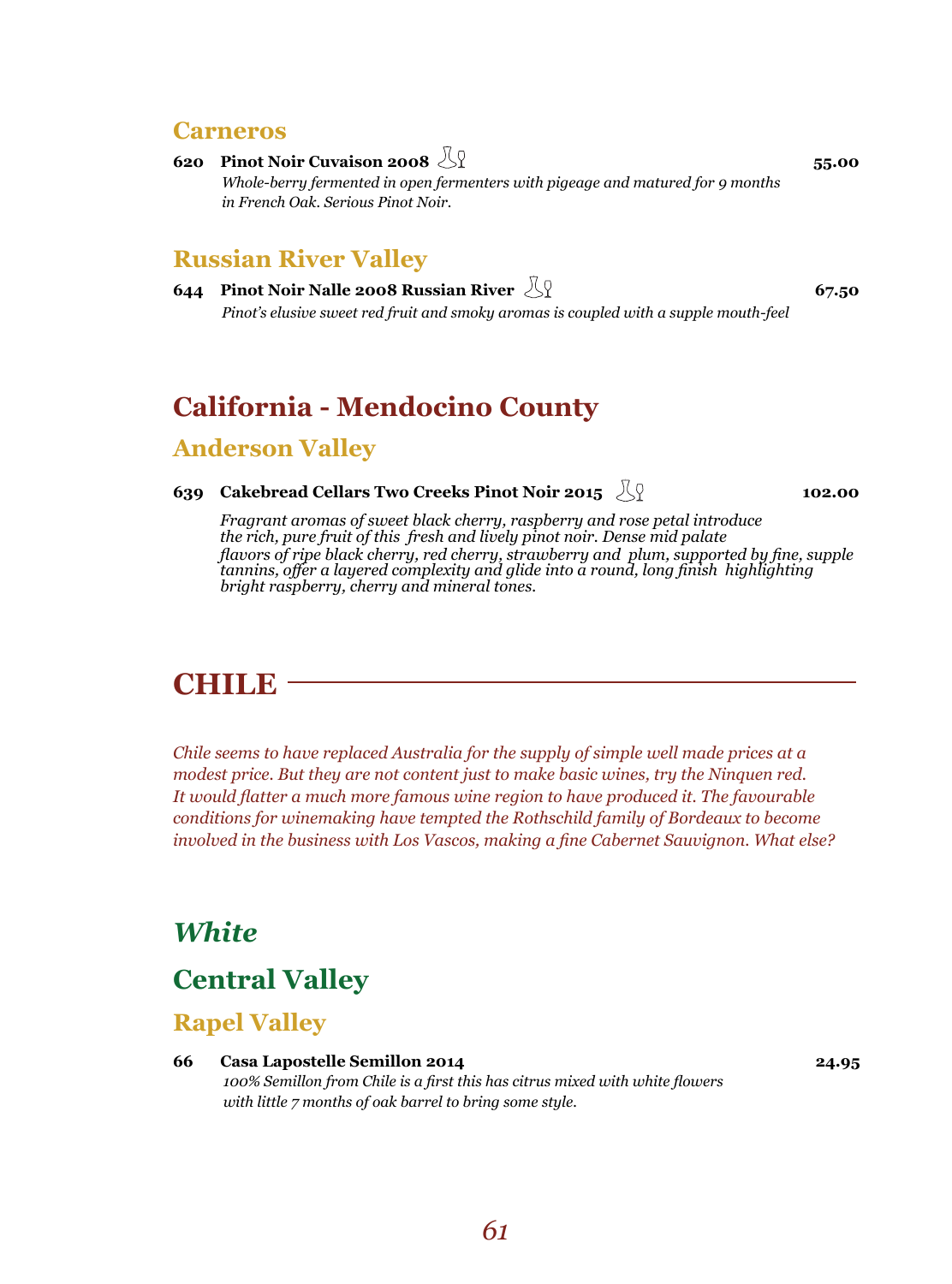# *Central Valley - Red*

### **Colchagua**

### **934 Ninquen Vina Mont Gras Chile 2006**  $\sqrt[3]{2}$  **69.50**

*The premium red from the very successful Montgras operation. The wines were planted at altitude on a plateau and the aim of the company has been to demonstrate that Chile can produce wines that are of top quality and capable of reflecting the terroir of the vineyards.* 

**659** Casa Lapostolle Clos Apalta 2010 **99.50 99.50** *Very expressive nose with ripe aromas of black fruit combined with mocha, vanilla and delicate touches of sage and white sweet spices. It opens with concentrated and velvety tannins and moves towards a juicy mid palate and a long lasting finish.* 

### **Lontue Valley**

**935** Caballo Loco Number 7  $\sqrt{9}$  *A blend of Cabernet Sauvignon, Cabernet Franc, Merlot & Malbec using the Solera system. Soft Tannin, ripe and juicy black fruits. This wine is their top rated product and has won many accolades from wine critics around the world.* 

## *Aconcagua - Red*

### **Casa Blanca Valley**

**708 Cuvee Alexandre Pinot Noir Lapostelle 2015 34.95**  *Rich fruity nose with good fresh middle palate with a lively finish.*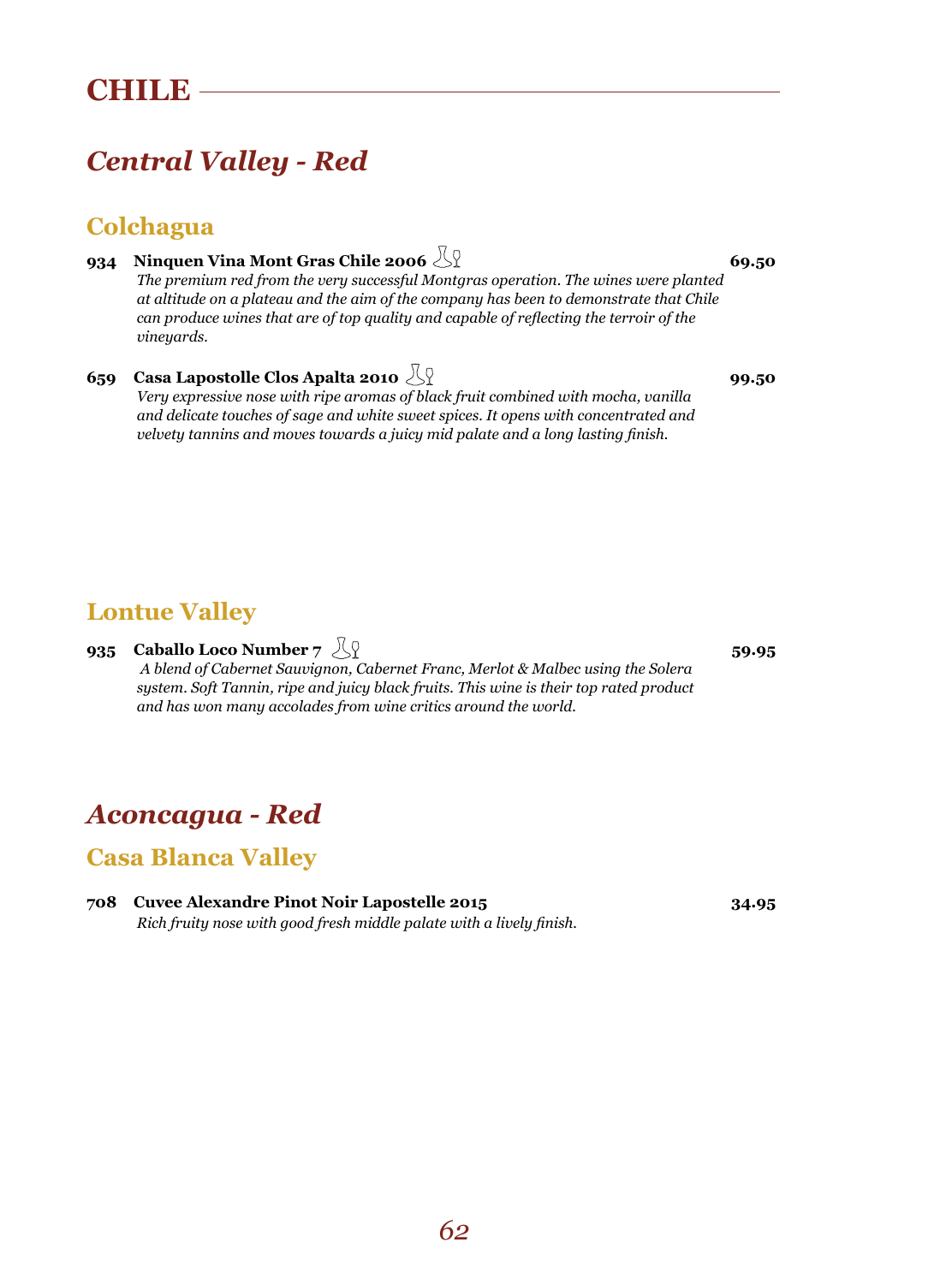# **ARGENTINA**

*As in Chile the price and quality of vineyards have attracted the aristocracy of Bordeaux. Here the Malbec is king!* 

## **Cafayate -** *Red*

#### **640 Tannat Quara Estate 2016 28.90** *Intense , yet ripe black fruits with spicy oak tannins. A rich wine , balanced by lovely refreshing*

 *acidity* 

# **Mendoza -** *Red*

#### **937** Achaval Ferrer Quimera 2016  $\sqrt{2}$

*A top Argentinian red made from Malbec, Cabernet Sauvignon and Merlot. Very ripe blueberry and blackcurrant fruit with port-like overtones and a full bodied velvety palate and an impressively long finish.* 

**693 Decero Petit Verdot 2013 39.95**  *Plum and berry aromas, spicy complexity on the muscular palate, and a degree of refinement and balance often spoken about but seldom seen in pure Petit Verdots.*  **649** Achaval Ferrer 2017 Malbec  $\sqrt{2}$  **49.50** 

*A delicious Malbec from Mendoza made by one of the best wine-making families in Argentina.* 

#### **500 Malbec Reserva 2018 Kaiken 26.95**

*Rich, dark and full bodied with hints of black cherry and liquorice. The wine presents a vivid ruby red colour. On the nose it shows generous intensity and freshness, showing mature red fruits and some spiciness, accompanied by vanilla aromas coming from the oak aging that enhance the wine complexity. Nice acidity with velvety, round and elegant tannins. 60% French oak aging for 6 months.* 

#### **614 Privada 2017 Norton 38.00**

*Grapes: Malbec, Merlot, Cabernet Sauvignon. Excellent aromatic complexity with notes of ripe fruit, spices, and hints of smoke and coffee. Rich and generous on the palate with superb concentration.* 

#### **668** Lote A-112 2012 Norton  $\sqrt{2}$  **95.00**

*It displays an intense purplish red color as well as deeply aromas of red and black fruit with floral notes of violets and subtlemineral notes. Elegant and velvety wine with sweet character and refined tannins. It is also very fruity, which results in a lingering and pleasant finish.* 

**835 Catena Alta 2000 Jereboam 360.00** 

 **Imperial (6l) 720.00**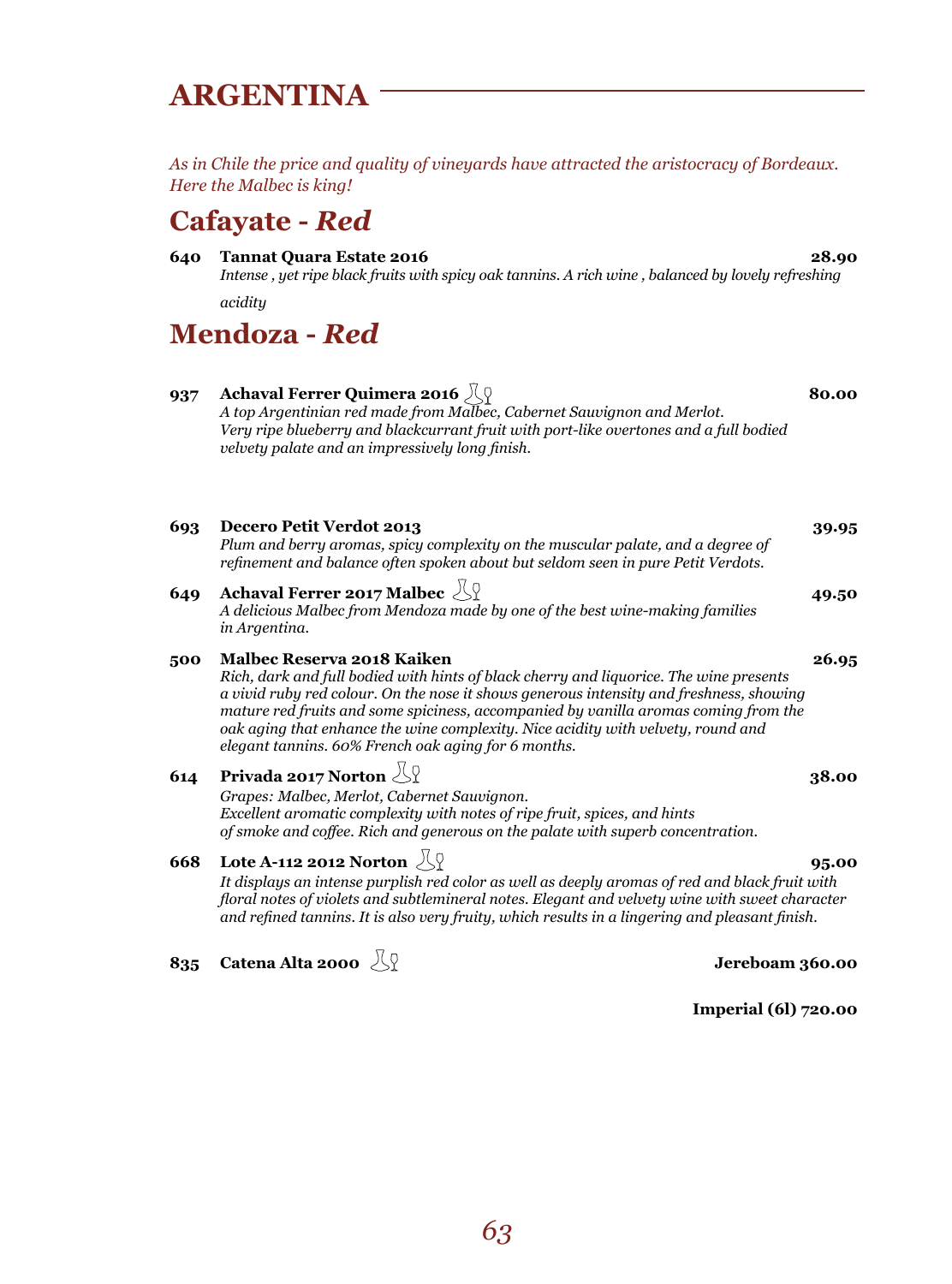# **LEBANON**

# **Bekaa Valley -** *Red*

**657 Le Colombier 2018 Massaya 34.95**  *A blend of Bordeaux and Rhone this wine is unique . Very silky mouthfeel and easy drinking* 

# **SOUTH AFRICA**

*Often seen as the halfway house between the Old and the New World. More ripe fruit than Europe but not quite the fruit bombs of California and Australia. We particularly enjoy the wines from the de Trafford estate. The Straw Wine is one of the best stickies that we serve.* 

# *White*  **Coastal Region- Stellenbosch**

**26 Slow Chenin Blanc 2017 False Bay 21.95**  *Slow, wild yeast fermentation ensures real depth and texture in this deceptive beauty. Bready and herbaceous notes with a creamy lemon character on the palate.*

#### **300 Mullineux Signature, Old Vines White Blend 2019 50.00**

*This fragrant wine has a characteristic floral nose with notes of orange blossom, apricots, mandarins and cardamom. The richly textured palate is balanced by a fresh, vibrant, acidity and flavours reminiscent of peach, grapefruit and hints of spice.*

#### **35 Meerlust Chardonnay 2015 75.00**

*Complex, appealing nose with pear, citrus and floral notes. On the palate the wine is medium bodied and linear but retains generous focused citrus fruit flavours with sleek, balanced and crisp acidity. The wine remains vivacious and fresh on the finish with clean citrus fruit and stony minerality. The wine has a long, very pleasant lingering finish.* 

# *Red*  **Overberg- Klein River**

*Raka Wines:* A small new South African winery run by Piet Dreyer and named after his Black fishing boat. For over 30 years he has skippered his fleet of squid boats braving the difficulties of finding the best catch in the tricky waters off the cape and now he has decided to apply that passion to producing the finest wines of the region . The attention to detail is impressive: meticulous care and attention in vineyard and winery ensure that only healthy ripe fruit gets fermented. The wine is aged in small barrels of American and French oak in air conditioned cellars.

#### **673 Raka Barral Select 2008**  $\sqrt{2}$  **125ml <b>10.00** 49.95

*Dark purple colour, rich currant & plum flavors. Smooth and juicy red fruit with smooth tannins.*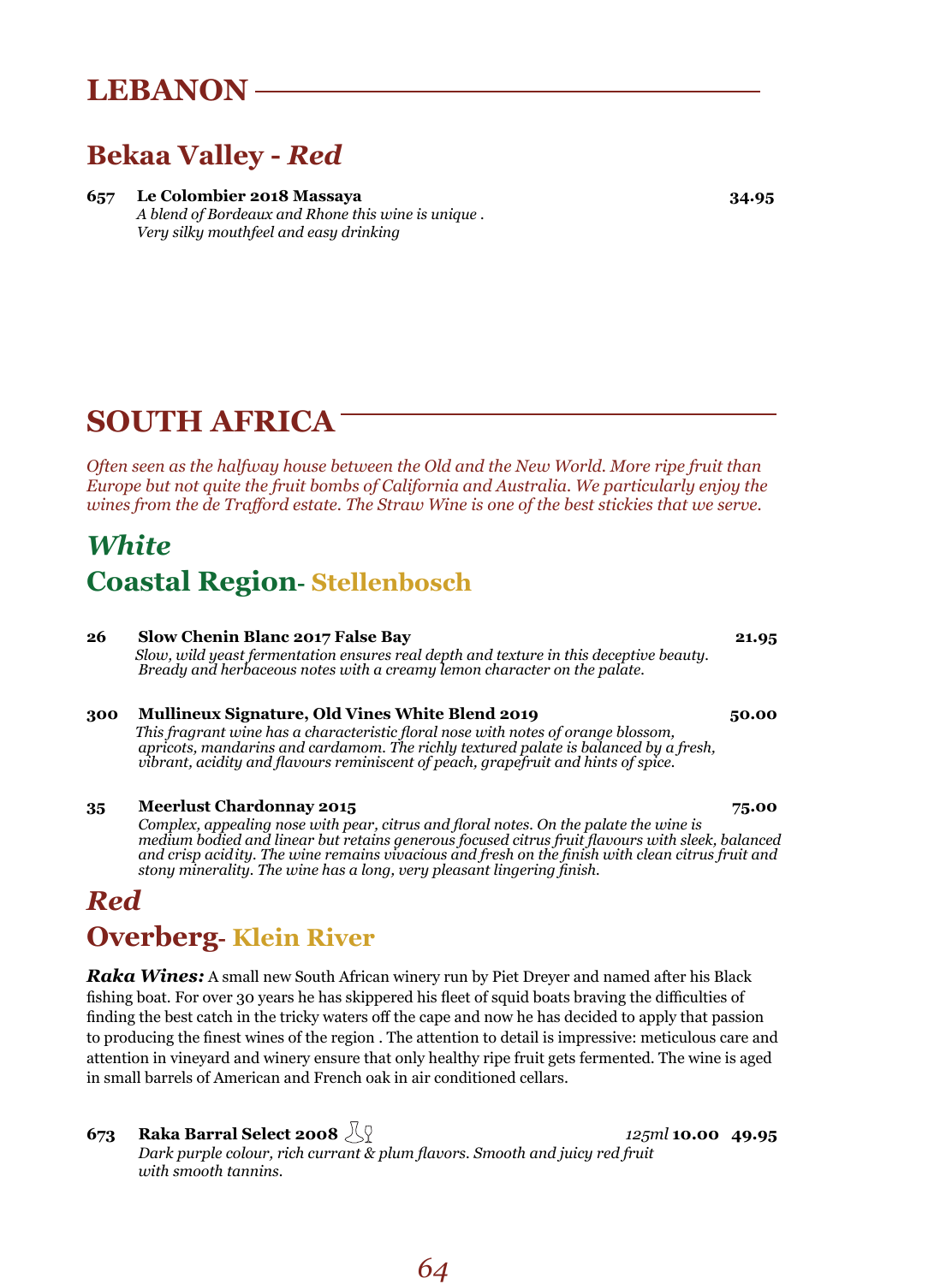# **SOUTH AFRICA**

### **Coastal Region**

#### **Stellenbosch**

| 648 | Old School Syrah 2019<br>Full yet elegant with ripe brambly fruit and some meaty, savoury undertones. | 24.00 |
|-----|-------------------------------------------------------------------------------------------------------|-------|
|     |                                                                                                       |       |

**939 Vergelegen 2001 V Blend 125.00**  *The wine shows a rich ruby colour with almost an opaque center. Cassis, pencil lead, spice and red berries, abound on the nose. Matured in new French oak for 24 months the fruit, tannin structure and fine acidity indicate a wine of balance and finesse reflective of the Vergelegen terroir.* 

*De Trafford- Amongst the very best producers on the Cape.Great care and attention to detail has been part of their success: only harvesting ripe fruit; handpicking; the use of natural yeasts; the minimum handling of wine and no filtration prior to bottling. All these practices speak of the commitment to quality.* 

| 653     | Cabernet Sauvignon (Jereboam) 2002<br>A deep dark colour, cassis and cedar on the nose, intense fruit<br>flavours with a silky textured palate and an elegant long finish                                                                                                                               | 280.00               |
|---------|---------------------------------------------------------------------------------------------------------------------------------------------------------------------------------------------------------------------------------------------------------------------------------------------------------|----------------------|
| 820     | Elevation '393' 2001 $\sqrt{2}$<br>A blend of Cabernet Sauvignon, Merlot and Shiraz with a little Cabernet Franc, D. Magnum 360.00<br>fermented and aged in new French oak for 21 months. Deep red colour, lush blackberry<br>and spicy fruitcake aromas, rich, supple dense texture, and a long finish | <b>Magnum 180.00</b> |
| $6 - 6$ | <b>Robernet Cabernet Sauvianon 2001</b>                                                                                                                                                                                                                                                                 |                      |

**656 Robernet Cabernet Sauvignon 2001 67.50**  *This wine shows the ability of the new world to make style of of wine normally associated with the Medoc.*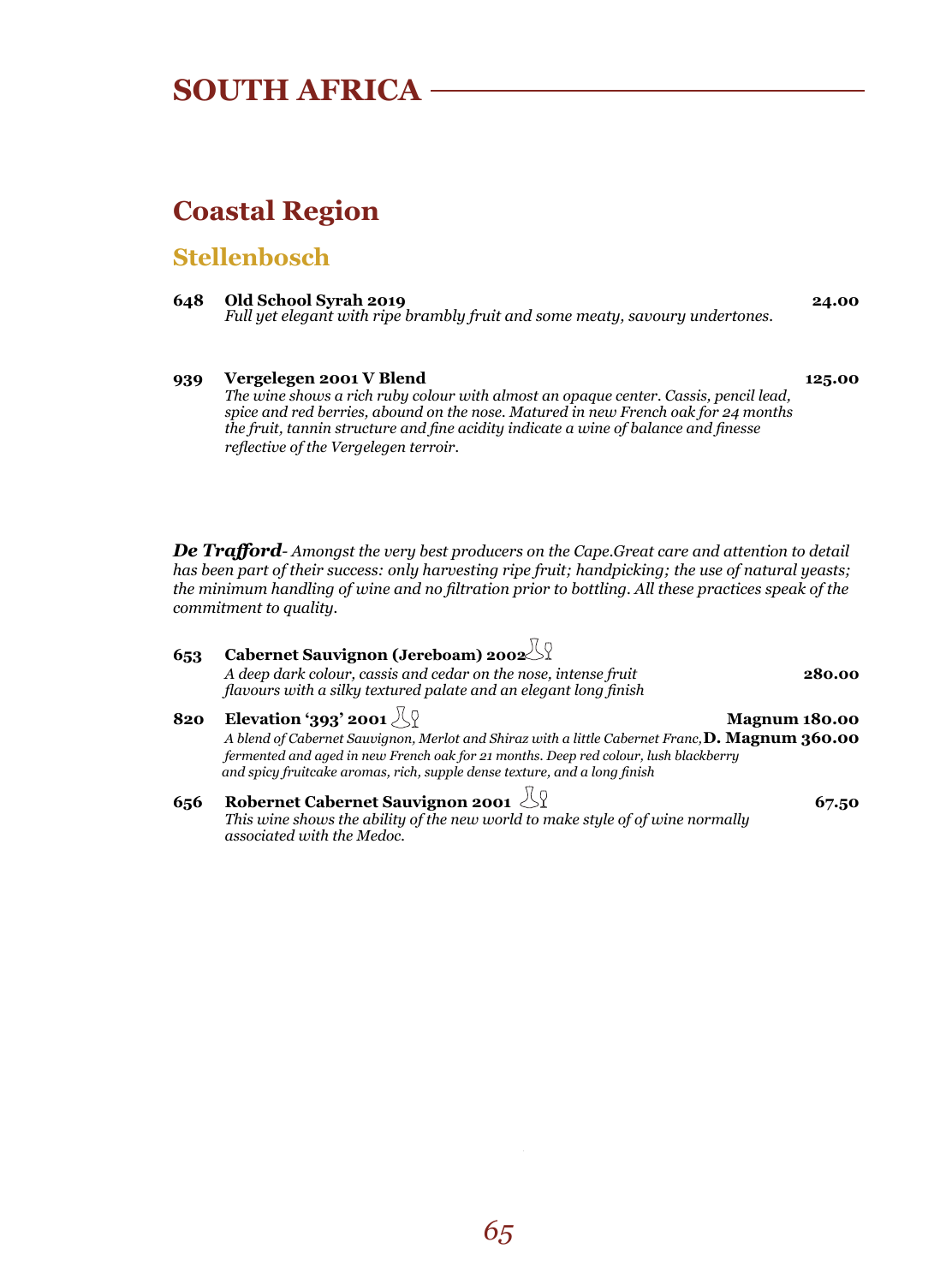# **PUDDING WINES**

|     |                                                                                                                                                                                                                                                                                                                                                | 75ml Glass | 1/2Bottle    |
|-----|------------------------------------------------------------------------------------------------------------------------------------------------------------------------------------------------------------------------------------------------------------------------------------------------------------------------------------------------|------------|--------------|
| 161 | <b>Château Petit Vedrines 2015 Sauternes</b><br>Seductive, lemon marmalade fruit with underlying tropical tone.<br>Vibrant on the palate with more exotic fruit, citrus and apricots with an<br>up lifting, mouth watering acidity balance.                                                                                                    | 7.00       | 35.00        |
| 163 | Domaine De Coyeux Muscat Beaume De Venise 2009<br>Yves and Catherine Nativelle of Domaine de Coyeux lead the way<br>with their production of Muscat in the Côtes de Rhône village of<br>Beaumes-de-Venise. This outstanding Vin Doux Naturel exudes<br>tangy, tropical and citrus flavours with delicate floral notes.                         | 6.30       | 25.50        |
| 165 | <b>Riesling Icewine 2017 Peller Estate</b><br>Naturally frozen Riesling grapes are hand harvested from<br>Niagara-on-the-Lake vineyards at -10 $\rm{^o}C$ . The grapes are pressed<br>frozen, releasing only one drop of pure extract from each grape.                                                                                         | 17.00      | 79.95        |
| 178 | Recioto della Valpolicella Valpantena Bertani 2019 (Red)<br>Wine made in a similar way to an Amarone apart from the grapes<br>stay longer to dry on the appassimento. Ideal for chocolate dessert<br>and Amarone lovers.                                                                                                                       | 8.50       | 500 ml 45.00 |
| 166 | Pedro Ximenez San emilio - Sweet Sherry<br>Pedro Ximenez is made from sun-dried grapes of the same name and age<br>in American Oak casks for several years. Very dark, rich and opulently<br>sweet with dried plum flavours and raisins on the nose.                                                                                           | 5.20       | 33.20        |
| 170 | Tokaj-Hétszőlő Late Harvest 2015<br>The nose has aromas of citrus, elderflower, linden blossom and fresh tropical fruit notes which<br>are reflected on palate along with elegant minerality and acidity. The residual sugar and the<br>refreshing acidity give anexcellent balance.                                                           | 6.20       | 50cl 30.95   |
| 171 | Tokaj-Hétszőlő 5 Puttonyos Aszú 2008<br>Shiny golden colour, rich and oily texture. Fresh complex nose with apricots, citrus fruits and<br>somemelon accompanied by nuts. Rich and full-bodied palate with dried fruits and walnut,<br>followed by a hint of caramel andvanilla. The high sugar levels are balanced by the crisp acidi-<br>ty. |            | 50cl 85.50   |
| 162 | <b>Black Muscat 2014 Elysium (Red)</b><br>Made from one of the very few dark skinned Muscat varieties, this<br>wine has a striking colour - deep, deep pink bordering on red.<br>Sweet Muscat aroma, attractive, well balanced sweetness on the<br>palate, with a certain finesse.                                                             |            | 32.50        |
| 164 | Pacherenc Du Vic Bilh Saint Albert 2011<br>Wonderfully rich and intense bouquet of exotic fruits and citrus with<br>a hint of honey, vanilla and sweet almonds. Luscious rich sweet flavour<br>(fruit salad) with zingy acidity on the farewell without the cloying of<br>many sweet wines. A great vintage and good alternative to Sauternes. |            | 50cl 36.95   |
| 167 | Moscato d'Asti Nivole 2018 Michele Chiarlo<br>Lightly sparkling wine from Piedmont with white peach, apricot and<br>grapefruit aromas. The taste is clean, light and delicate,<br>backed by an excellent, refreshing acidity. It is also a very good aperitif!                                                                                 |            | 26.50        |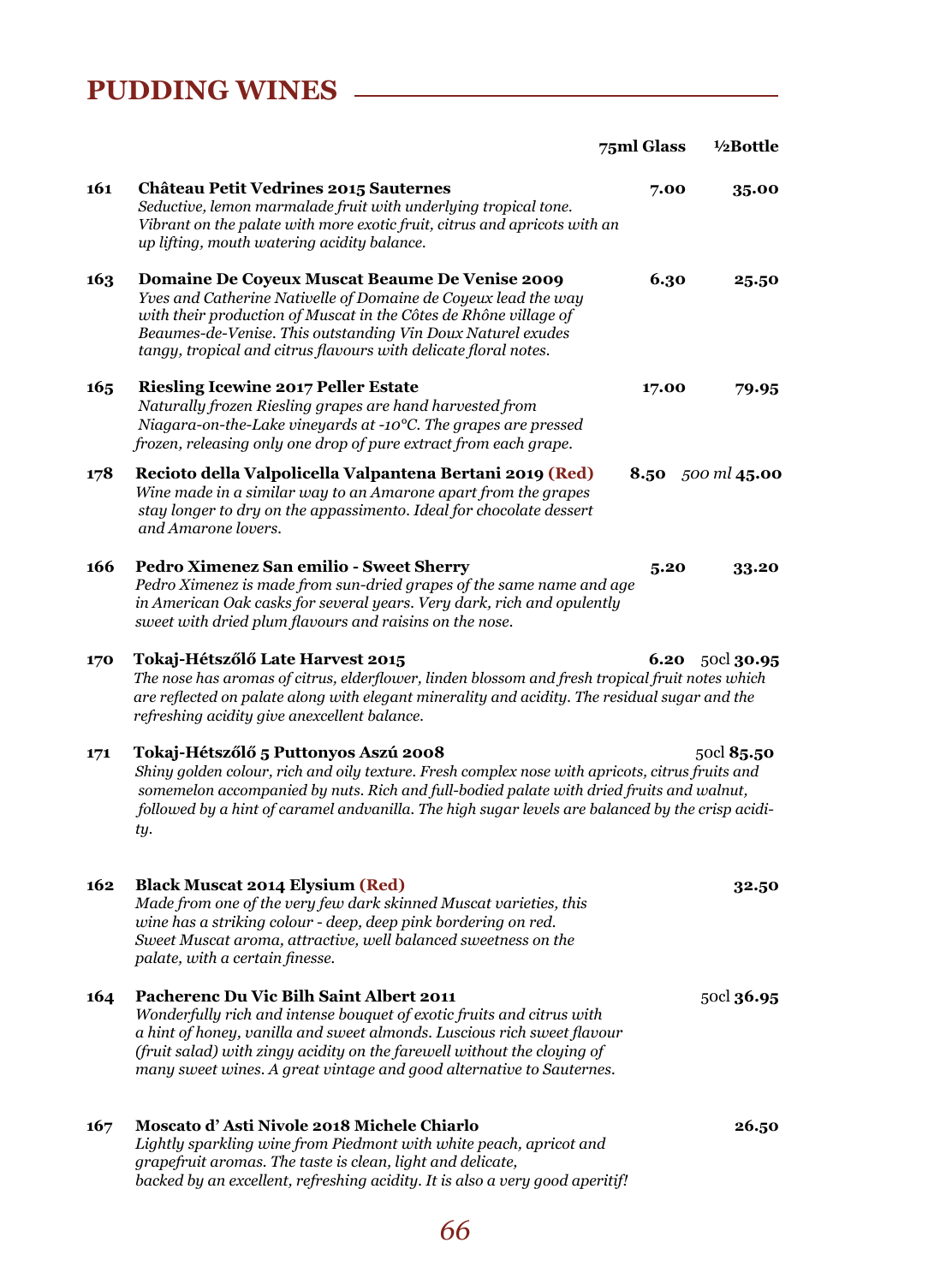# **PUDDING WINES**

|     | 1/2Bottle                                                                                                                                                                                                                                                                                                                                                                                                                                                                                                                                                | <b>Bottle</b> |
|-----|----------------------------------------------------------------------------------------------------------------------------------------------------------------------------------------------------------------------------------------------------------------------------------------------------------------------------------------------------------------------------------------------------------------------------------------------------------------------------------------------------------------------------------------------------------|---------------|
| 175 | Sauternes 2011 Château Cantegril<br>42.95<br>Flowers and fruit that melt together to create a bouquet of remarkable<br>complexity and balance                                                                                                                                                                                                                                                                                                                                                                                                            |               |
| 190 | Sauternes 1976 Château d'Yquem<br>A marvelous Yquem for this vintage! Caramel, butterscotch, honey and citrus<br>nose, with a very attractive musty note. Apricots, freesias and a dash of petrol.<br>Perfect balance in the mouth- delightful sweetness and tangy acid.                                                                                                                                                                                                                                                                                 | 990.00        |
| 177 | Château Climens 2013 1er Cru Berenice Lurton                                                                                                                                                                                                                                                                                                                                                                                                                                                                                                             | 140.00        |
|     | Pale lemon colored, the 2014 Climens reveals wonderful botrytis-inspired scents<br>defining the nose with a core of ripe peaches, honeydew melon and lemon marmalade plus wafts<br>of candle wax and orange blossom. The palate possesses an almost electric intensity with tons of<br>layers and a lively backbone framing the generous fruit, finishing very long.                                                                                                                                                                                     |               |
| 77  | Gewurztraminer Beerenauslese Alex Sentfer 1976<br>An unctuous sweet Gewurztraminer with good mature flavours; a perfect wine to ac-<br>company a rich pudding                                                                                                                                                                                                                                                                                                                                                                                            | 169.50        |
| 179 | Cornell Rosatum Moscato Rosa 2006 (Rosé)<br>It is bright ruby in colour with a delicate bouquet of roses and<br>red berry fruits; spicy on the palate, smooth and luscious with<br>an opulent sweetness cut by fruity acidity.                                                                                                                                                                                                                                                                                                                           | 50cl 62.00    |
| 168 | Rivesaltes Domaine Boucabeille Hors d'Age<br>Matured for 10 years in wood this wine has light toffee and date flavours                                                                                                                                                                                                                                                                                                                                                                                                                                   | 65.00         |
| 169 | Cuvaison Espiritu 2005 Napa Valley<br>Hand made from Petit Sirah grapes and mellowed in old casks for<br>18 months, just nine barrels of this vintage desert wine were produced.                                                                                                                                                                                                                                                                                                                                                                         | 50cl 66.50    |
| 159 | La Tunela Noans 2015 D.O.C. Friuli Colli Orientali<br>An intense and complex first impact on the nose, of great elegance and puri-<br>ty in its bouquet of candied citrus, intermingling with a sweet, honeyed bou-<br>quet. Corpulent in the mouth, this is a triumph of the sweet and the aromatic,<br>with fresh, persistent sensations working together to create a very impressive<br>palate signature. Persistent notes of candied orange, citron, and lemon arise<br>with a sweet finish of apricots in syrup. A well-balanced acidity closes the | 50cl 56.00    |

*67* 

*sweetness with a long, dry and non-oily end note.*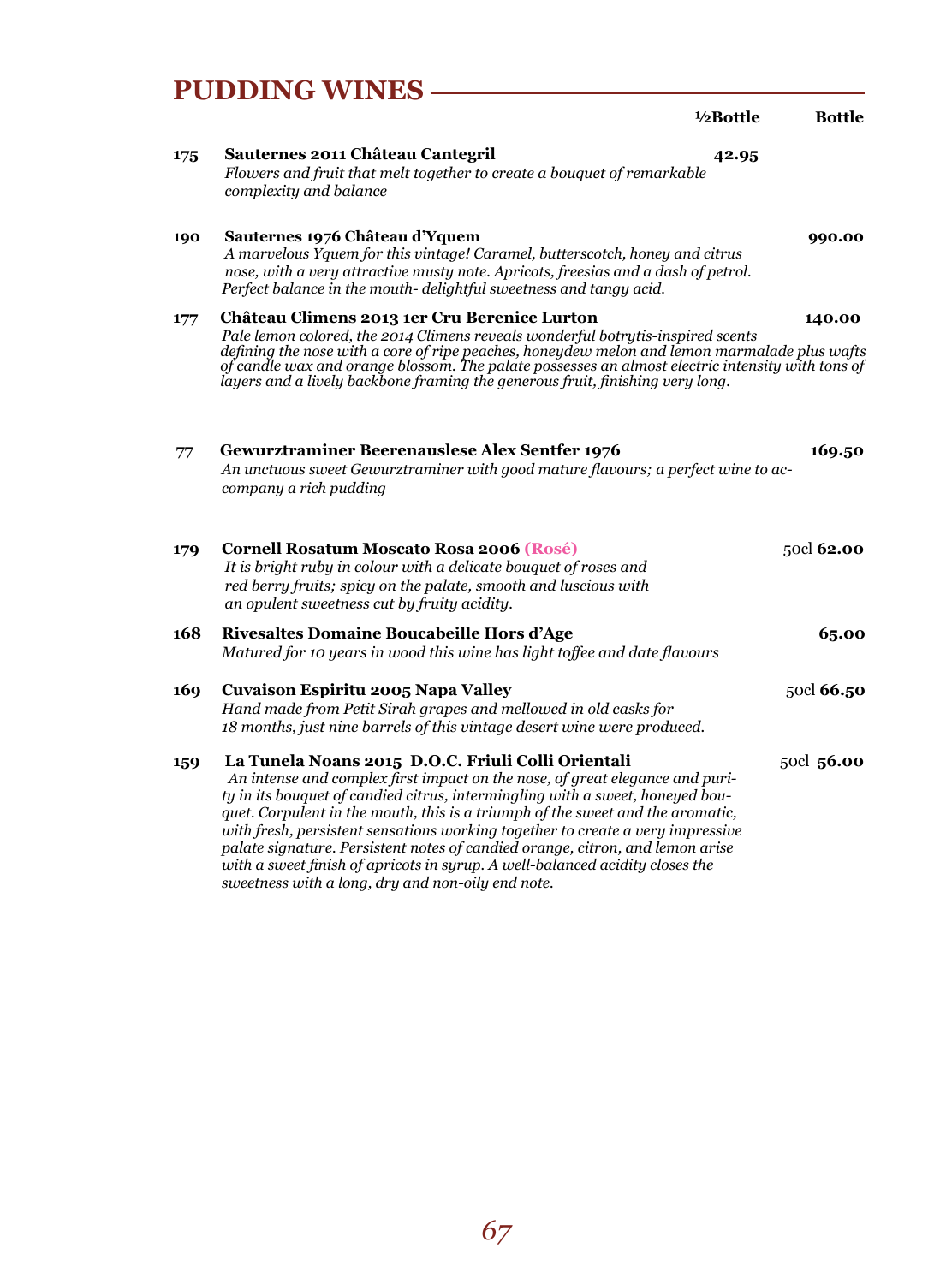### **PORTS**

|     |                                            | 75ml<br><b>Glass</b> | 750ml<br><b>Bottle</b> |
|-----|--------------------------------------------|----------------------|------------------------|
| 750 | <b>Ramos Pinto Porto Reserva Collector</b> | 3.95                 | 32.00                  |
| 752 | <b>Ramos Pinto LBV 2012</b>                | 4.95                 | 42.95                  |
| 755 | <b>Graham's 10 Years Old Tawny</b>         | 4.85                 | 39.95                  |
| 760 | Kopke 1980                                 |                      | 120.00                 |
| 761 | <b>Burmester 1970</b>                      |                      | 135.00                 |
| 756 | Delaforce 1992                             |                      | 150.00                 |
| 753 | <b>Taylor's 1985</b>                       |                      | 190.00                 |
| 771 | Fonesca's 1985 Guimararens                 |                      | 115.00                 |
| 758 | Taylor's 1992                              |                      | 260.00                 |
| 759 | Delaforce 1977                             |                      | 270.00                 |
| 751 | Graham's 1963                              |                      | 450.00                 |

#### **WHITE PORT**

| 762 Graham's Fine White | $4.75$ $37.95$ |
|-------------------------|----------------|
|                         |                |

*" Few things surpass old wine; and they may preach Who please, the more because they preach in vain,--Let us have wine and women, mirth and laughter, Sermons and soda-water the day after"* 

*Lord Byron*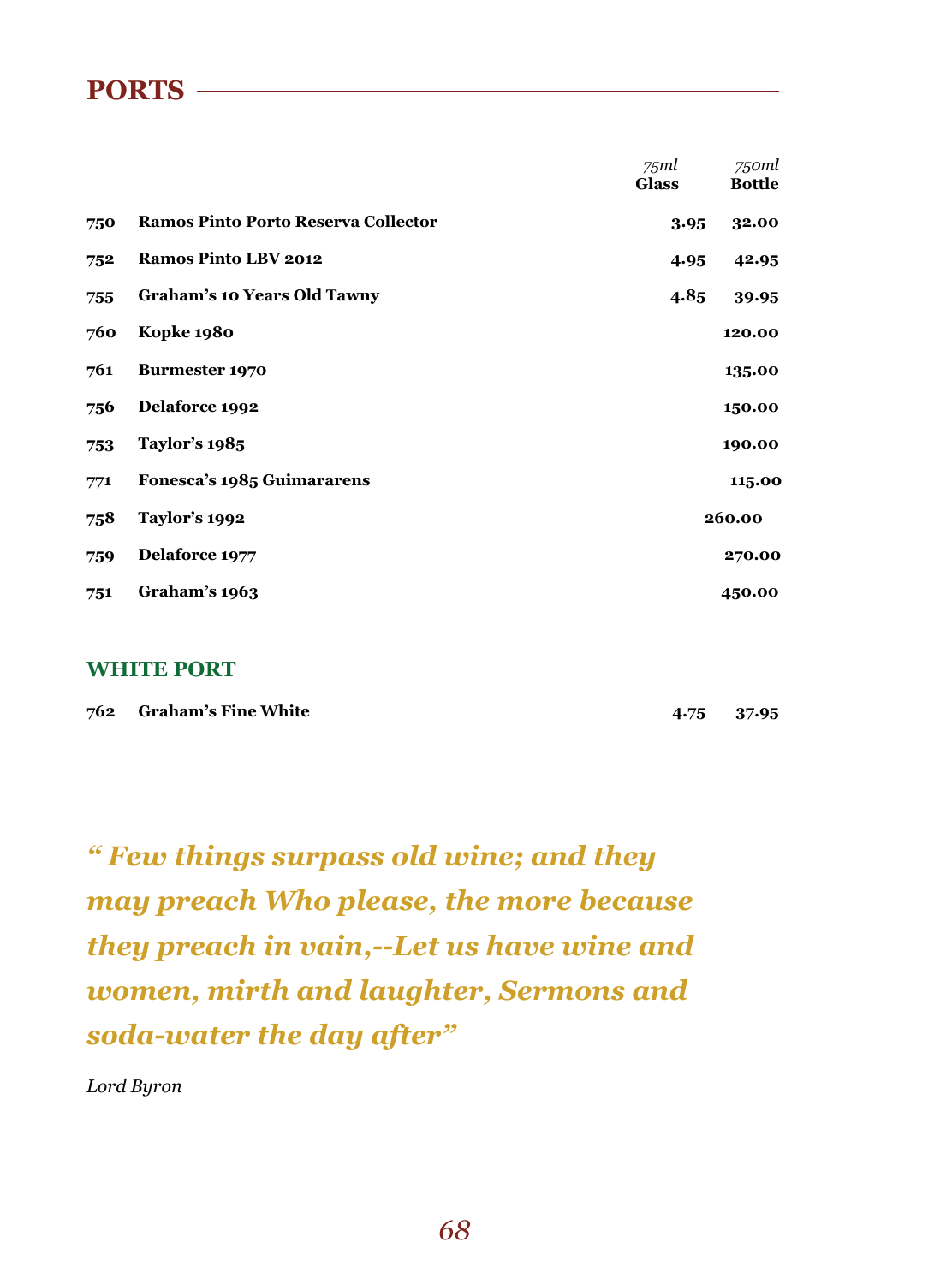# **PARTY PAGE**

#### **CHAMPAGNE**

| 000 | <b>Gosset rosé</b>               | <b>Magnum 139.95</b> |
|-----|----------------------------------|----------------------|
| 801 | Dom Perignon 1988                | <b>Magnum 600.00</b> |
| 802 | <b>Ruinart Blanc de Blancs</b>   | <b>Magnum 179.90</b> |
| 272 | <b>Delamotte Brut</b>            | <b>Magnum 138.00</b> |
| 805 | <b>Louis Roederer 2008</b>       | <b>Magnum 300.00</b> |
| 803 | <b>Krug Grande Cuvée Brut</b>    | <b>Magnum 380.00</b> |
| 896 | <b>Taittinger</b>                | Jeroboam 275.00      |
|     | 000 Moet & Chandon Brut Impérial | Jeroboam 250.00      |
| 000 | <b>Dom Ruinart Rose 1990</b>     | <b>Magnum 595.00</b> |
|     |                                  |                      |

#### **WHITE**

| 811 | <b>Sancerre Domaine Sylvain Blanc 2018 Loire</b>                    | <b>Magnum</b> 70.00   |
|-----|---------------------------------------------------------------------|-----------------------|
| 812 | <b>Riesling Cuvee Emile 2005 Trimbach Alsace</b>                    | <b>Magnum 195.00</b>  |
| 807 | Batard-Montrachet Grand Cru 2012 Domaine Leflaive                   | <b>Magnum 1850.00</b> |
| 818 | Chassagne Montrachet 1er Cru 2014 J. Drouhin Burgundy Magnum 450.00 |                       |
| 022 | <b>Chablis Grand Cru Les Preuses 2019 Fevre-Fevre</b>               | <b>Magnum 300.00</b>  |
| 019 | <b>Chablis 1er cru La Foret 2012</b> Burgundy                       | Jereboam 530.00       |

### **RED -** *Magnum*

| 810 | <b>House Claret Bordeau</b>                        | <b>Magnum 56.00</b>  |
|-----|----------------------------------------------------|----------------------|
| 814 | Chateau Croix de Rambeau Lussac 2010 Saint Emilion | Magnum 87.50         |
|     | 834 Crozes Hermitage LesJalets 1999 Rhone          | <b>Magnum 135.00</b> |
| 816 | Pelago Umani Ronchi 1999 Marche                    | <b>Magnum 125.00</b> |
| 820 | De Trafford Elevation 393 2001 South Africa        | <b>Magnum 180.00</b> |
| 815 | <b>Coudoulet de Beaucastel 2009</b> Rhone          | <b>Magnum 110.00</b> |
|     | 817 Tignanello Marchese Antinori 2011 Tuscany      | Magnum 600.00        |
|     | 858 Château Batailley 2012 Pauillac                | <b>Magnum 285.00</b> |
|     | 885 Château Montus 2007 Madiran                    | <b>Magnum 126.00</b> |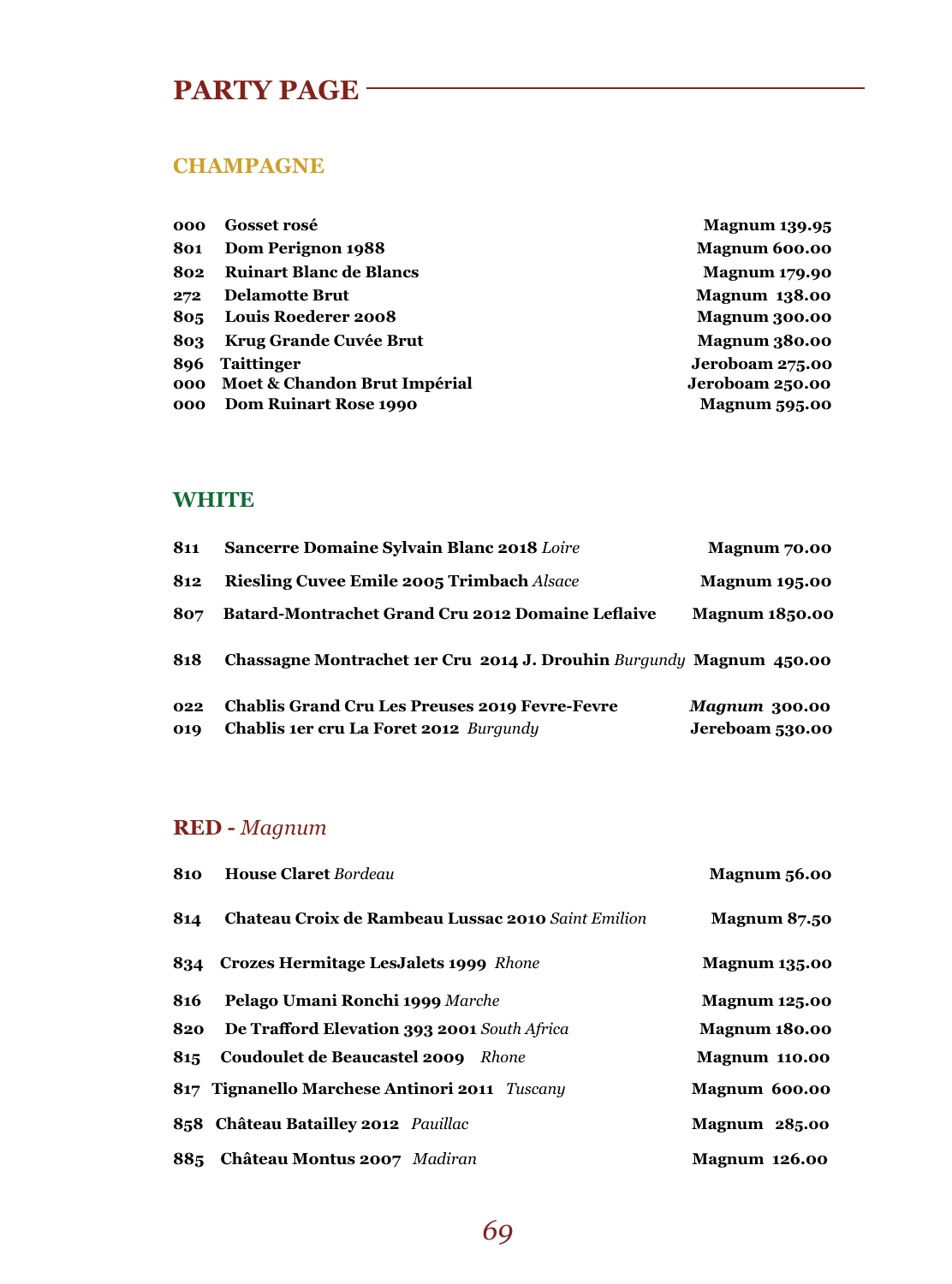# **PARTY PAGE**

### **RED -** *Magnum*

| 832 | Barrua 2002 Sardinia                                      | <b>Magnum 150.00</b> |
|-----|-----------------------------------------------------------|----------------------|
| 833 | <b>Ondarre Rioja Reserva 2014 Spain</b>                   | <b>Magnum 59.90</b>  |
| 822 | Chateau Tayet 2010 Bordeau Superieur                      | <b>Magnum 80.00</b>  |
| 837 | Segla 2008 Margaux                                        | <b>Magnum 170.00</b> |
| 884 | Fondreche Rouge 2015 Ventoux Rhone                        | <b>Magnum 57.95</b>  |
| 853 | <b>Chateauneuf du Pape Vieux Telegraphe 2004 Rhone</b>    | <b>Magnum 250.00</b> |
| 855 | Chateauneuf du Pape Château de Beaucastel 1999 Rhone      | <b>Magnum 320.00</b> |
| 856 | Chateauneuf du Pape Château de Beaucastel 2007 Rhone      | <b>Magnum 310.00</b> |
| 859 | Château Sociando Mallet 2004 Haut-Medoc                   | <b>Magnum 195.95</b> |
| 867 | Château Bouscasse Vieilles Vignes 2007 Madiran            | <b>Magnum 158.00</b> |
| 023 | Remirez de Ganuza Rioja reserva 1994-Rioja                | <b>Magnum 585.00</b> |
| 692 | Chianti Classico 2013 Marchese Antinori Tenuta Tignanello | <b>Magnum 175.00</b> |
| 000 | <b>Castiglion Del Bosco 2010 Tuscany</b>                  | <b>Magnum 180.00</b> |
| 819 | <b>Bourgogne Roncevie Domaine Arlaud Burgundy</b>         | <b>Magnum 80.00</b>  |
| 806 | Chassagne Montrachet Vieille vigne 2001 Michel Colin      | <b>Magnum 178.95</b> |
| 852 | <b>Château Beaumont 2014</b><br>Medoc                     | <b>Magnum 170.00</b> |
| 016 | Rully Rouge Joseph Drouhin 2014 Burgundy                  | <b>Magnum 85.00</b>  |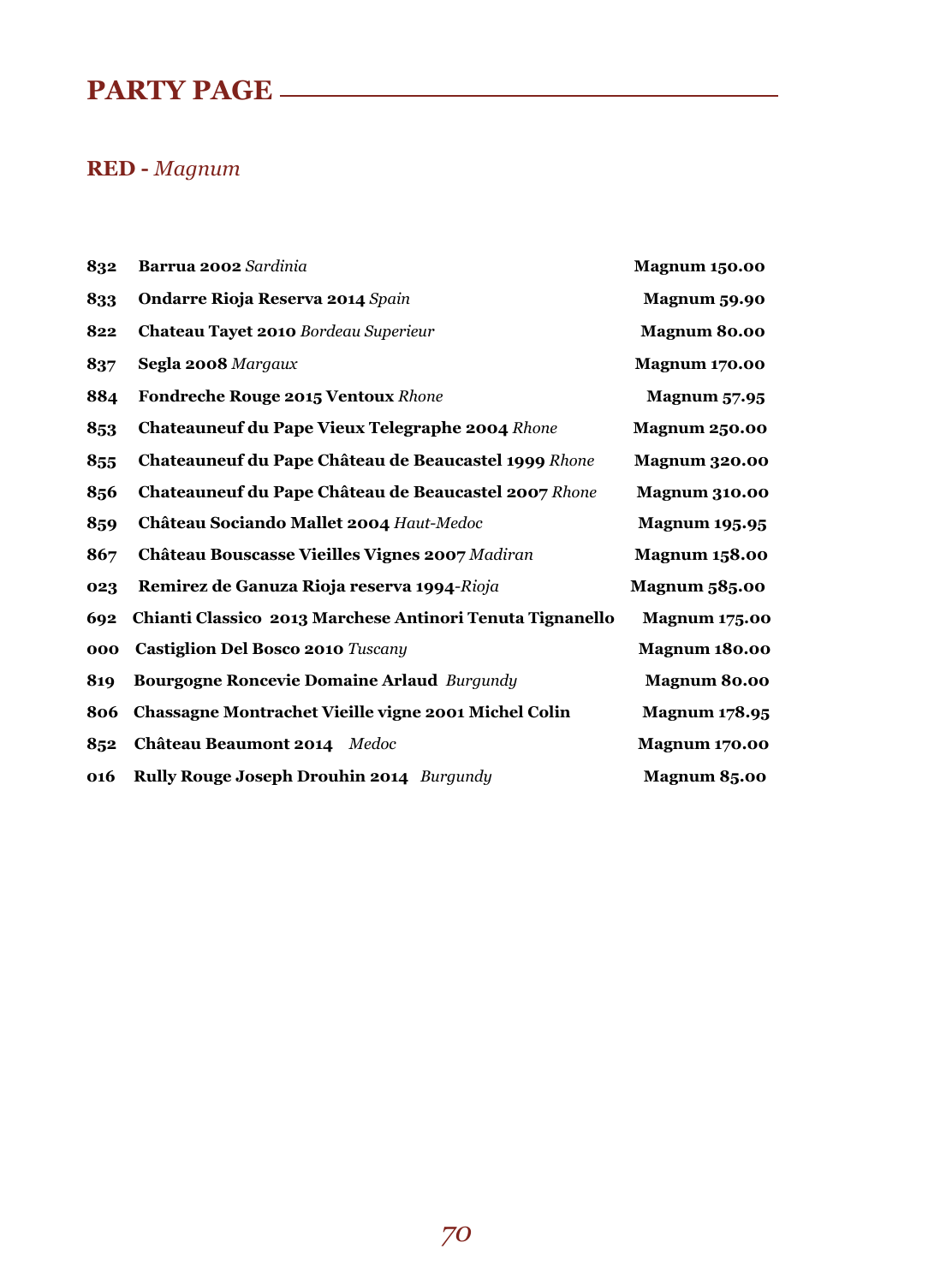## **PARTY PAGE**

## **RED -** *Jereboam & Imperial*

| 000 | Chateau Cambon La Pelouse 2007 Haut-Medoc                                 | Jereboam 245.00             |
|-----|---------------------------------------------------------------------------|-----------------------------|
| 000 | Chianti Classico 2013 Marchese Antinori Tenuta Tignanello Jereboam 350.00 |                             |
| 000 | <b>Castiglion Del Bosco 2010 Tuscany</b>                                  | Jereboam 360.00             |
| 835 | Catena Alta 2000 Argentina                                                | Jereboam 360.00             |
| 835 | Catena Alta 2000 Argentina                                                | <b>Imperial (6l) 720.00</b> |
| 823 | Chianti Classico 2013 Fonterutoli Mazzei Tuscany                          | Jereboam 160.00             |
| 866 | Château Montus 2007 Madiran                                               | <b>Imperial (6l) 504.00</b> |
| 865 | Château Montus 2007 Madiran                                               | Jereboam 256.00             |
| 990 | Château Mouton Rothschild 1980 Bordeau                                    | Jereboam 1,350.00           |
| 862 | De Trafford Elevation 393 2001 South Africa                               | Jereboam 360.00             |
| 003 | De Trafford Cabernet Sauvignon 2002 South Africa                          | Jereboam 280.00             |
| 017 | Chateau Siran 2007 Margaux                                                | Jereboam 410.00             |
| 018 | <b>Chateau Haut Brisson Saint Emillion Grand Cru 2009</b>                 | Jereboam 750.00             |
| 021 | Chateau Gloria 2008 Saint Julien                                          | Jereboam 450.00             |

## **Bordeaux 2009 Vintage Big Format**

| 003 | Château Giscours 2009 Margaux                                           | Double Magnum 790.00 |
|-----|-------------------------------------------------------------------------|----------------------|
| 004 | Château Boyd Cantenac 2009 Margaux                                      | Double Magnum 690.00 |
| 005 | Château Talbot 2009 Saint Julien                                        | Double Magnum 760.00 |
| 020 | Chateau De Camensac 2009 Haut Medoc                                     | Double Magnum 600.00 |
| 018 | Chateau Haut Brisson Saint Emillion Grand Cru 2009 Double Magnum 750.00 |                      |
| 006 | Château Gloria 2009 Saint Julien                                        | <b>Magnum 245.00</b> |
| 007 | Château Lagrange 2009 Saint Julien                                      | <b>Magnum 285.00</b> |
| 008 | Château Lafon Rochet 2009 Saint Estephe                                 | <b>Magnum 240.00</b> |
| 009 | Château Talbot 2009 Saint Julien                                        | <b>Magnum 380.00</b> |
| 014 | Château Giscours 2009 Margaux                                           | <b>Magnum 385.00</b> |
| 012 | Château Branaire-Ducru 2009 Saint Julien                                | <b>Magnum 395.00</b> |
| 013 | Château Rauzan Segla 2009 Margaux                                       | <b>Magnum 790.00</b> |
|     |                                                                         |                      |